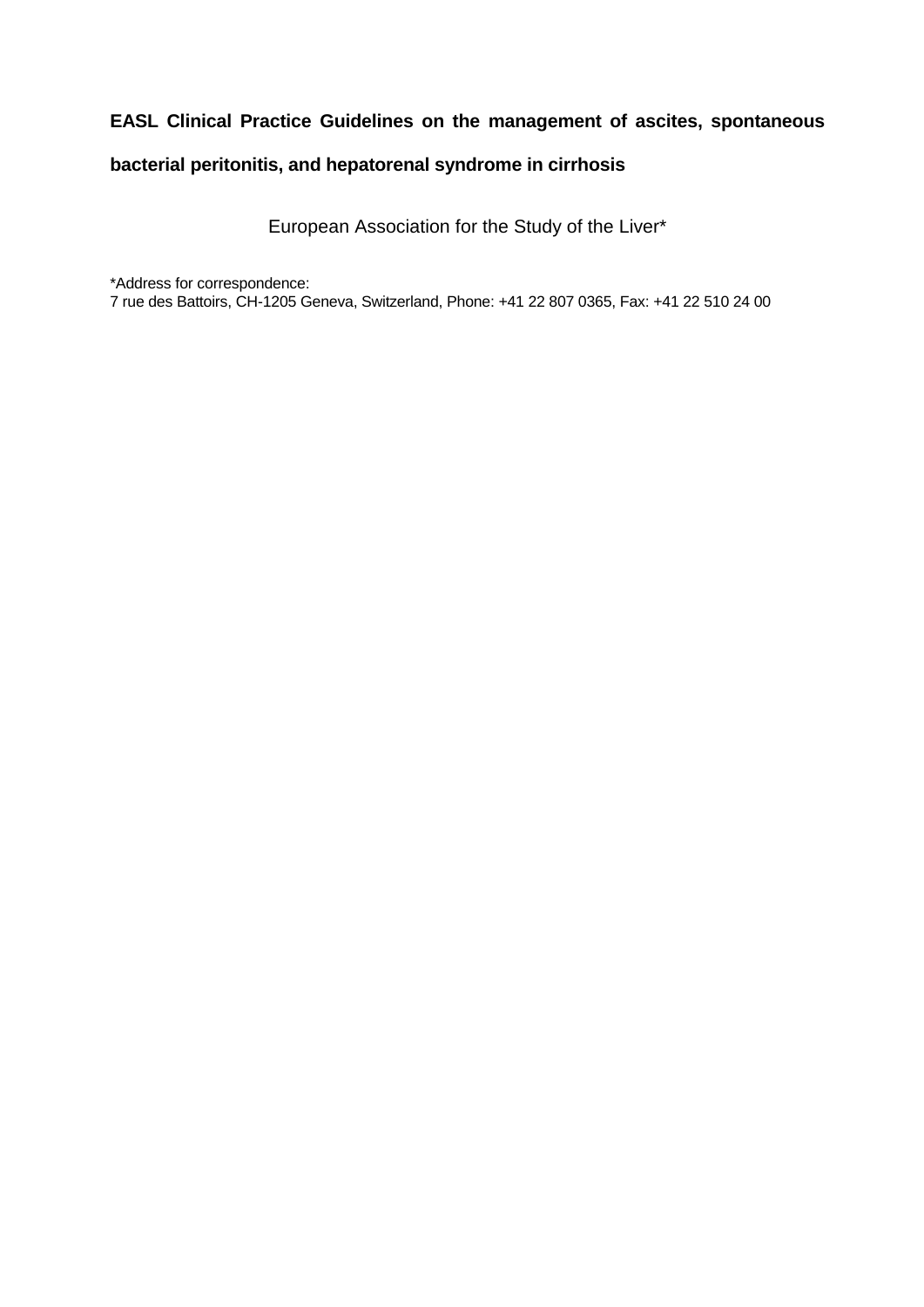Ascites is the most common complication of cirrhosis, and ~60% of patients with compensated cirrhosis develop ascites within 10 years during the course of their disease [1]. Ascites only occurs when portal hypertension has developed [2] and is primarily related to an inability to excrete an adequate amount of sodium into urine, leading to a positive sodium balance. A large body of evidence suggests that renal sodium retention in patients with cirrhosis is secondary to arterial splanchnic vasodilation. This causes a decrease in effective arterial blood volume with activation of arterial and cardiopulmonary volume receptors, and homeostatic activation of vasoconstrictor and sodium-retaining systems (i.e. the sympathetic nervous system and the renin-angiotensin-aldosterone system). Renal sodium retention leads to expansion of the extracellular fluid volume and formation of ascites and edema [3-5]. The development of ascites is associated with a poor prognosis and impaired quality of life in patients with cirrhosis [6,7]. Thus, patients with ascites should generally be considered for referral for liver transplantation. There is a clear rationale for the management of ascites in patients with cirrhosis, as successful treatment may improve outcome and symptoms.

A panel of experts was selected by the EASL Governing Board and met several times to discuss and write these guidelines during 2008-9. These guidelines were written according to published studies retrieved from Pubmed. The evidence and recommendations made in these guidelines have been graded according to the GRADE system (Grading of Recommendations Assessment Development and Evaluation). The strength of evidence has been classified into three levels: A, high; B, moderate; and C, low-quality evidence, while that of the recommendation into two: strong and weak (Table 1). Where no clear evidence existed, the recommendations were based on the consensus advice of expert opinion(s) in the literature and that of the writing committee.

# **UNCOMPLICATED ASCITES**

### **EVALUATION OF PATIENTS WITH ASCITES**

Approximately 75% of patients presenting with ascites in Western Europe or the USA have cirrhosis as the underlying cause. For the remaining patients, ascites is caused by malignancy, heart failure, tuberculosis, pancreatic disease, or other miscellaneous causes.

# **Diagnosis of ascites**

The initial evaluation of a patient with ascites should include history, physical examination, abdominal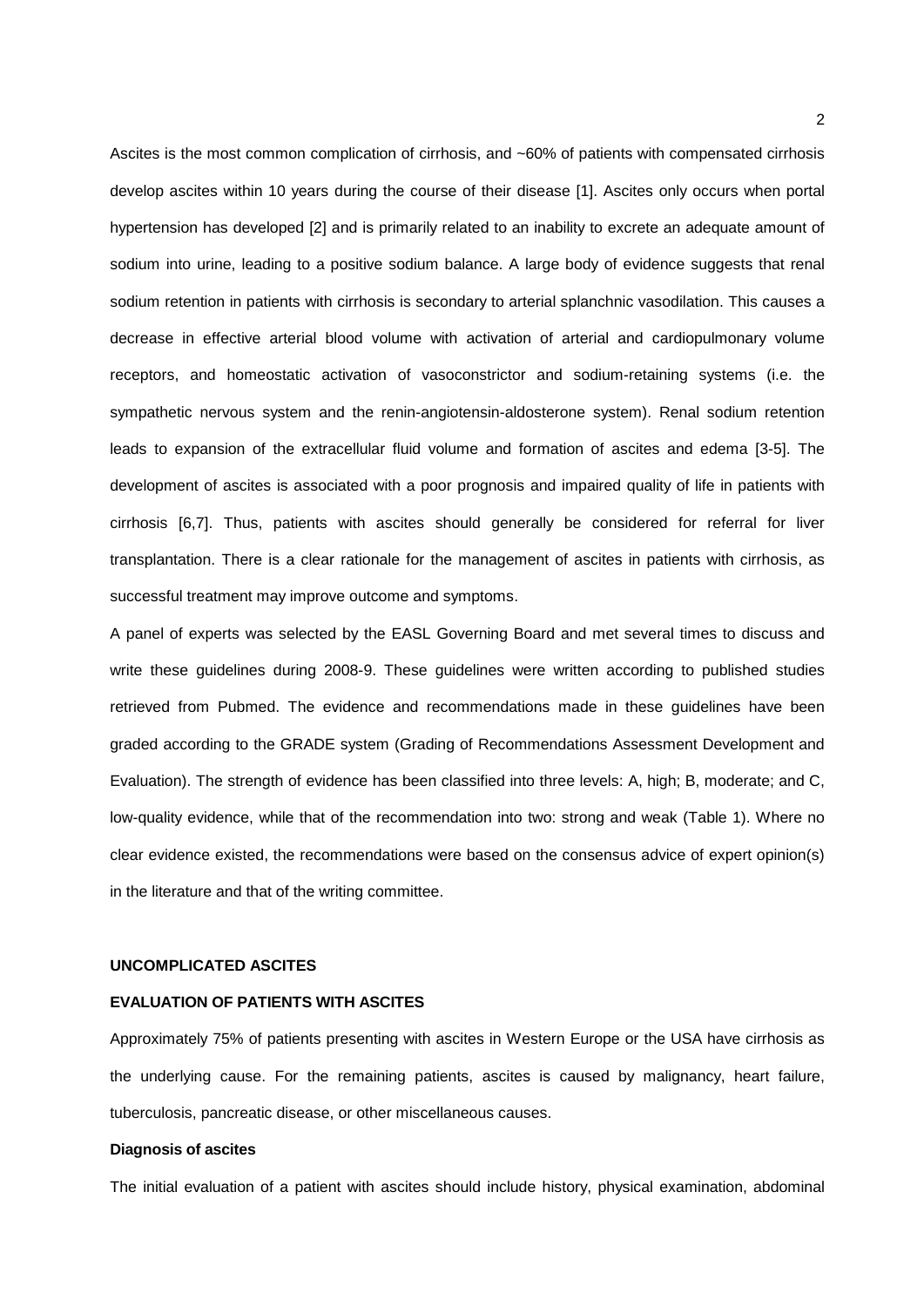ultrasound, and laboratory assessment of liver function, renal function, and serum and urine electrolytes as well as an analysis of the ascitic fluid.

The International Ascites Club proposed to link the choice of treatment of uncomplicated ascites to a classification of ascites on the basis of a quantitative criterion (Table 2). The authors of the current guidelines agree with this proposal.

A diagnostic paracentesis with an appropriate ascitic fluid analysis is essential in all patients investigated for ascites prior to any therapy to exclude causes of ascites other than cirrhosis and rule out spontaneous bacterial peritonitis (SBP) in cirrhosis. When the diagnosis of cirrhosis is not clinically evident, ascites due to portal hypertension can be readily differentiated from ascites due to other causes by the serum-ascites albumin gradient (SAAG). If the SAAG is greater than or equal to 1.1 g/dl (or 11 g/L), ascites is ascribed to portal hypertension with an approximate 97% accuracy [8,9]. Total ascitic fluid protein concentration should be measured to assess the risk of SBP since patients with protein concentration lower than 15 g/L have an increased risk of SBP [10].

A neutrophil count should be obtained to rule out the existence of SBP [10]. Ascitic fluid inoculation (10 ml) in blood culture bottles should be performed at the bedside in all patients. Other tests, such as amylase, cytology, PCR, and culture for mycobacteria should be done when the diagnosis is unclear or if there is a clinical suspicion of pancreatic disease, malignancy, or tuberculosis [8-11].

#### **Recommendations**

**A diagnostic paracentesis should be performed in all patients with new onset grade 2 or 3 ascites, and in all patients hospitalized for worsening of ascites or any complication of cirrhosis (Level A1).**

**Neutrophil count and culture of ascitic fluid (by inoculation into blood culture bottles at the bedside) should be performed to exclude bacterial peritonitis. (Level A1).**

**It is important to measure ascitic total protein concentration, since patients with an ascitic protein concentration of less than 15 g/L have an increased risk of developing spontaneous bacterial peritonitis (Level A1) and may benefit from antibiotic prophylaxis (Level A1).**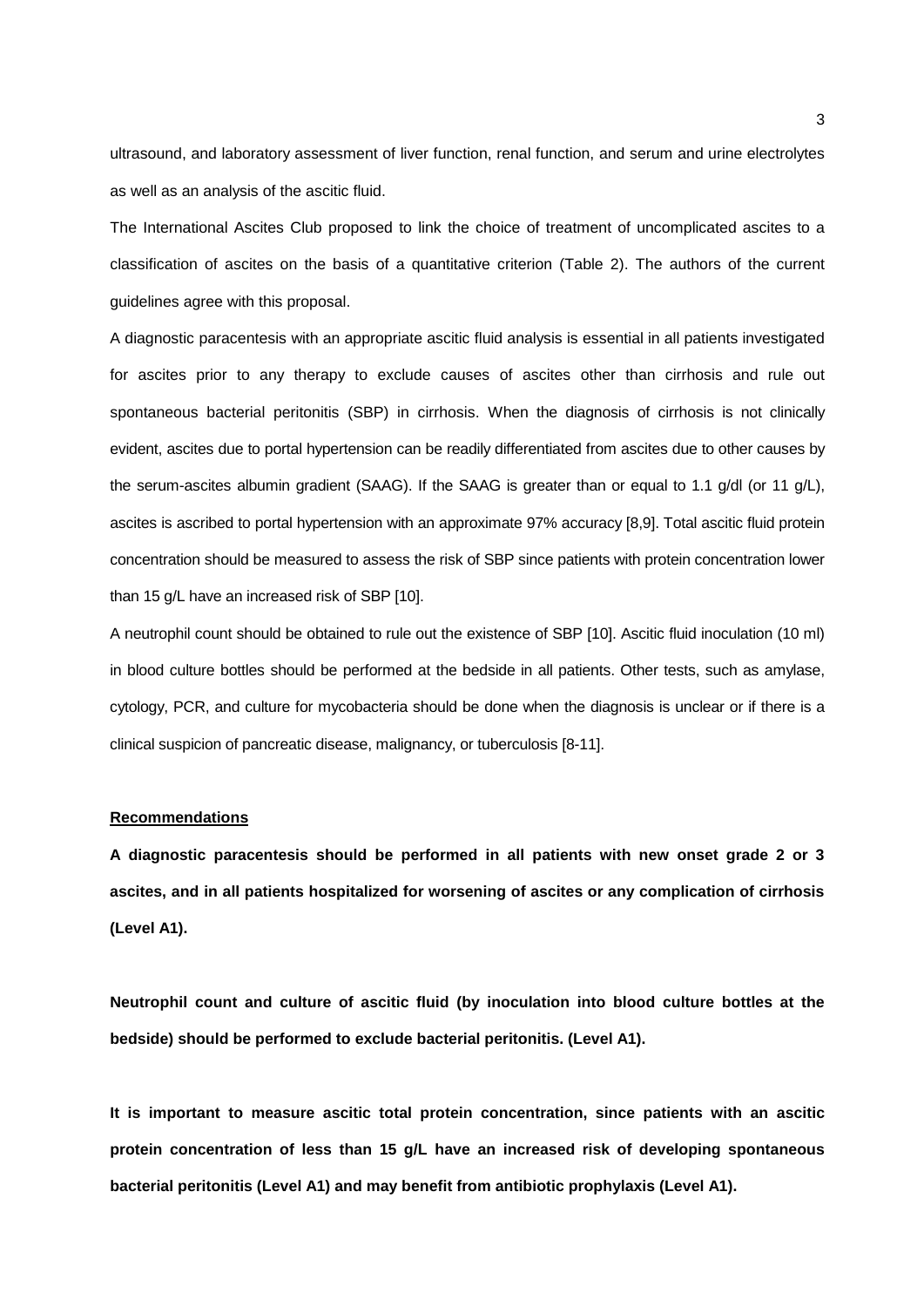**Measurement of the serum-ascites-albumin gradient may be useful when the diagnosis of cirrhosis is not clinically evident or in patients with cirrhosis in whom a cause of ascites different than cirrhosis is suspected (Level A2)**

# **Prognosis of patients with ascites**

The development of ascites in cirrhosis indicates a poor prognosis. The mortality is approximately 40% at one year and 50% at two years [7]. The most reliable factors in the prediction of poor prognosis include: hyponatremia, low arterial pressure, increased serum creatinine, and low urine sodium [7,12]. These parameters are not included in the Child-Turcotte-Pugh score (CTP score) and among them, only serum creatinine is included in the Model for end-stage liver disease (MELD score). Furthermore, since serum creatinine has limitations as an estimate of glomerular filtration rate in cirrhosis [13], these scores probably underestimate the mortality risk in patients with ascites [14]. Since allocation for liver transplantation is based on the MELD score in several countries, patients with ascites may not receive an adequate priority in the transplant lists. Therefore, there is need for improved methods to assess prognosis in patients with ascites.

# **Recommendations**

**Since the development of grade 2 or 3 ascites in patients with cirrhosis is associated with reduced survival, liver transplantation should be considered as a potential treatment option (Level B1).**

# **MANAGEMENT OF UNCOMPLICATED ASCITES**

Patients with cirrhosis and ascites are at high risk for other complications of liver disease, including refractory ascites, SBP, hyponatremia, or hepatorenal syndrome (HRS). The absence of these ascitesrelated complications qualifies ascites as uncomplicated [11].

# **Grade 1 or mild ascites**

No data exist on the natural history of grade 1 ascites, and it is not known how frequently patients with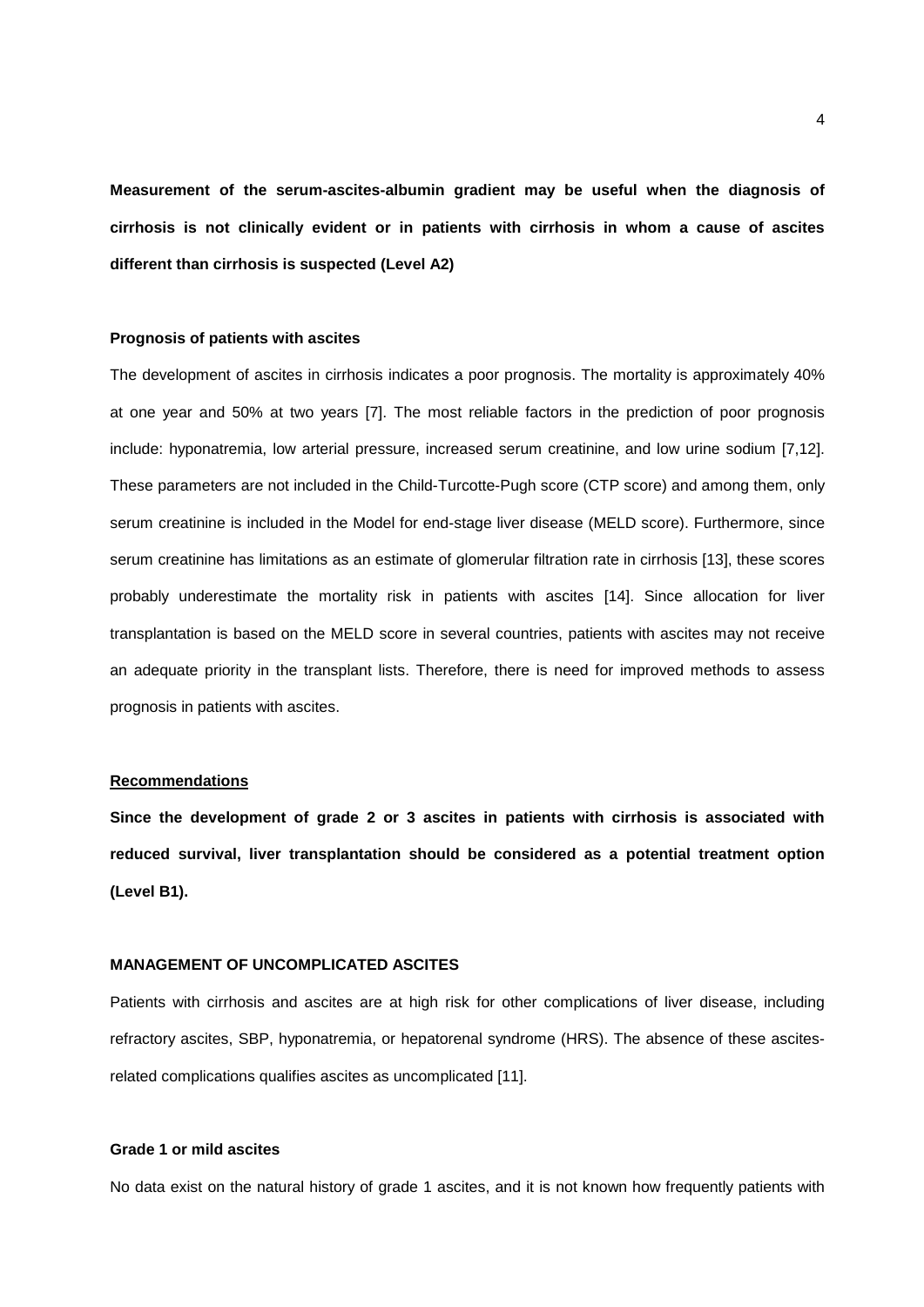grade 1 or mild ascites will develop grade 2 or 3 ascites.

### **Grade 2 or moderate ascites**

Patients with moderate ascites can be treated as outpatients and do not require hospitalization unless they have other complications of cirrhosis. Renal sodium excretion is not severely impaired in most of these patients, but sodium excretion is low relative to sodium intake. Treatment is aimed at counteracting renal sodium retention and achieving a negative sodium balance. This is done by reducing the sodium intake and enhancing the renal sodium excretion by administration of diuretics. Whilst the assumption of the upright posture activates sodium-retaining systems and slightly impairs renal perfusion [15], forced bed rest is not recommended because there are no clinical trials assessing whether it improves the clinical efficacy of the medical treatment of ascites.

#### **Sodium restriction**

A negative sodium balance can be obtained by reducing dietary salt intake in approximately 10-20 % of cirrhotic patients with ascites, particularly in those presenting with their first episode of ascites [16,17]. There are no controlled clinical trials comparing restricted versus unrestricted sodium intake and the results of clinical trials in which different regimens of restricted sodium intake were compared are controversial [17,18]. Nevertheless, it is the current opinion that dietary salt intake should be moderately restricted (approximately 80-120 mmoles of sodium per day). A more severe reduction in dietary sodium content is considered unnecessary and even potentially detrimental since it may impair nutritional status. There are no data to support the prophylactic use of salt restriction in patients who have never had ascites. Fluid intake should be restricted only in patients with dilutional hyponatremia.

#### **Recommendations**

**Moderate restriction of salt intake is an important component of the management of ascites (intake of sodium of 80-120 mmoles/day, which corresponds to 4.6-6.9 g of salt/day) (Level B1). This is generally equivalent to a no added salt diet with avoidance of pre-prepared meals.**

**There is insufficient evidence to recommend bed rest as part of the treatment of ascites. There**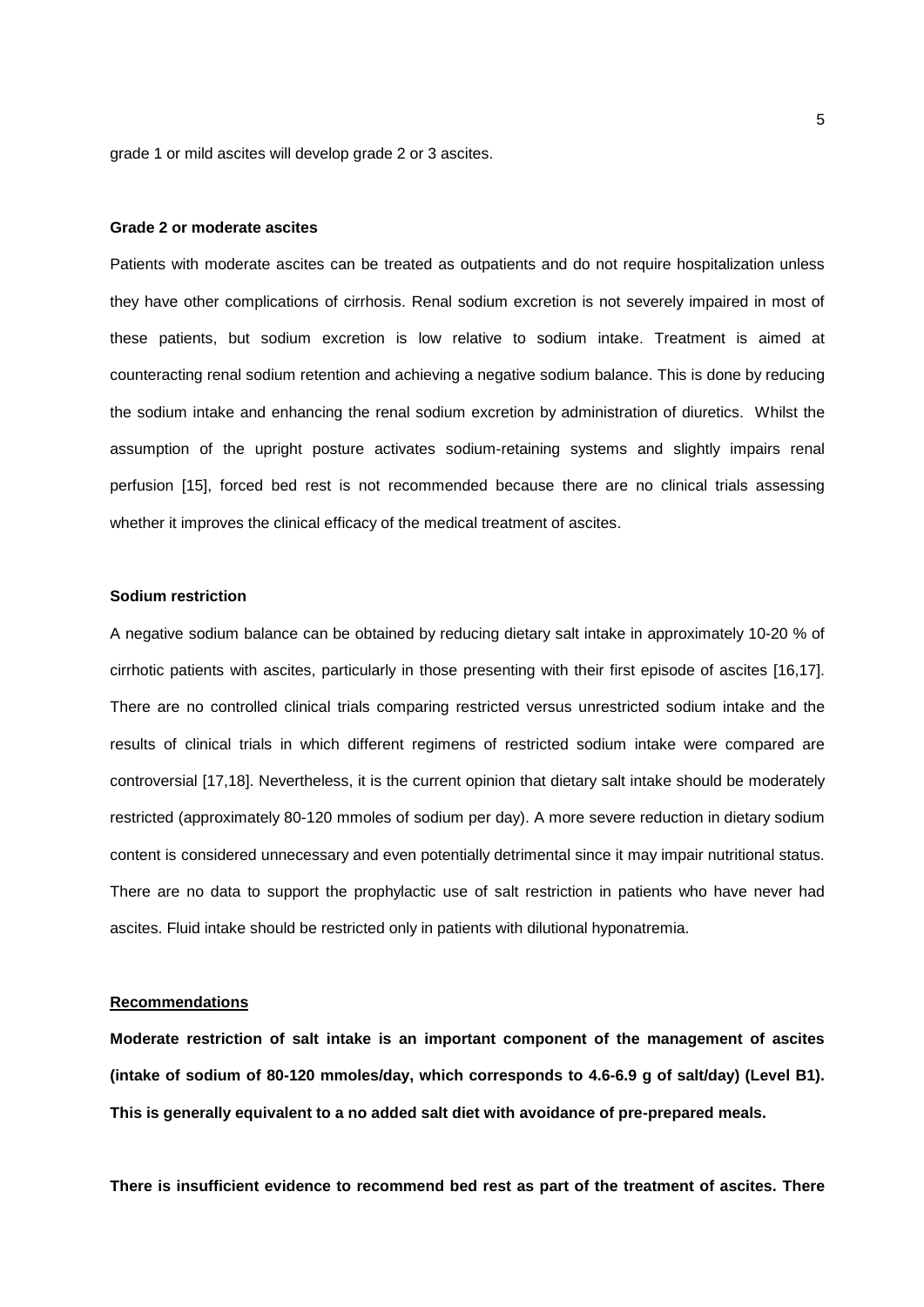**are no data to support the use of fluid restriction in patients with ascites with normal serum sodium concentration (Level B1).**

### **Diuretics**

Evidence demonstrates that renal sodium retention in patients with cirrhosis and ascites is mainly due to increased proximal as well as distal tubular sodium reabsorption rather than to a decrease of filtered sodium load [19,20]. The mediators of the enhanced proximal tubular reabsorption of sodium have not been elucidated completely, while the increased reabsorption of sodium along the distal tubule is mostly related to hyperaldosteronism [21]. Aldosterone antagonists are more effective than loop diuretics in the management of ascites and are the diuretics of choice [22]. Aldosterone stimulates renal sodium reabsorption by increasing both the permeability of the luminal membrane of principal cells to sodium and the activity of the Na/K ATPase pump in the basolateral membrane. Since the effect of aldosterone is slow, as it involves interaction with a cytosolic receptor and then a nuclear receptor, the dosage of antialdosteronic drugs should be increased every 7 days. Amiloride, a diuretic acting in the collecting duct, is less effective than aldosterone antagonists and should be used only in those patients who develop severe side effects with aldosterone antagonists [23].

A long-standing debate in the management of ascites is whether aldosterone antagonists should be given alone or in combination with a loop diuretic (i.e furosemide). Two studies have assessed which is the best approach to therapy, either aldosterone antagonists in a stepwise increase every 7 days (100 mg/day to 400 mg/day in 100 mg/day steps) with furosemide (40 mg/day to 160 mg/day, in 40 mg/day steps) added only in patients not responding to high doses of aldosterone antagonists or combined therapy of aldosterone antagonists and furosemide from the beginning of treatment (100 mg/day and 40 mg/day increased in a stepwise manner every 7 days in case of no response up to 400 mg/day and 160 mg/day) [24,25]. These studies showed discrepant findings which were likely due to differences in the populations of patients studied, specifically with respect to the percentage of patients with the first episode of ascites included in the two studies [26]. From these studies it can be concluded that a diuretic regime based on the combination of aldosterone antagonists and furosemide is the most adequate for patients with recurrent ascites but not for patients with a first episode of ascites. These latter patients should be treated initially only with an aldosterone antagonist (i.e spironolactone 100 mg/day) from the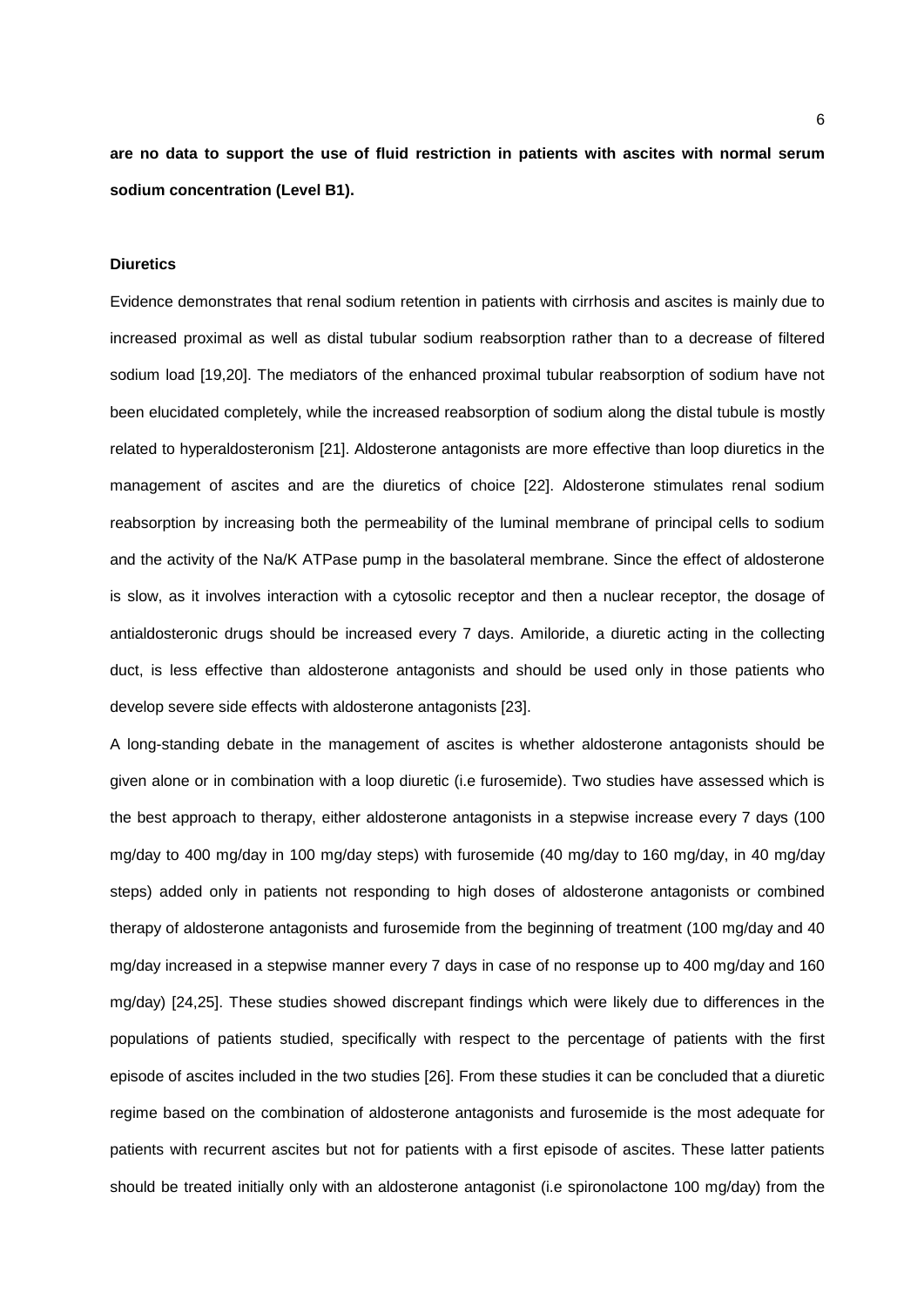start of therapy and increased in a stepwise manner everey 7 days up to 400 mg/day in the unlikely case of no response. In all patients, diuretic dosage should be adjusted to achieve a rate of weight loss of no greater than 0.5 kg/day in patients without peripheral edema and 1 kg/day in those with peripheral edema to prevent diuretic-induced renal failure and/or hyponatremia [27]. Following mobilization of ascites, diuretics should be reduced to maintain patients with minimal or no ascites to avoid diureticinduced complications. Alcohol abstinence is crucial for the control of ascites in patients with alcoholrelated cirrhosis.

### *Complications of diuretic therapy*

The use of diuretics may be associated with several complications such as renal failure, hepatic encephalopathy, electrolyte disorders, gynaecomastia, and muscle cramps [20-29]. Diuretic-induced renal failure is most frequently due to intravascular volume depletion that usually occurs as a result of an excessive diuretic therapy [27]. Diuretic therapy has been classically considered a precipitating factor of hepatic encephalopathy, yet the mechanism is unknown. Hypokalemia may occur if patients are treated with loop diuretics alone. Hyperkalemia may develop as a result of treatment with aldosterone antagonists or other potassium-sparing diuretics, particularly in patients with renal impairment. Hyponatremia is another frequent complication of diuretic therapy. The level of hyponatremia at which diuretics should be stopped is contentious. However, most experts agree that diuretics should be stopped temporarily in patients whose serum sodium decreases to less than 120-125 mmol/L. Gynaecomastia is common with the use of aldosterone antagonists, but it does not usually require discontinuation of treatment. Finally, diuretics may cause muscle cramps [28,29]. If cramps are severe, diuretic dose should be decreased or stopped and albumin infusion may relieve symptoms [29].

A significant proportion of patients develop diuretic-induced complications during the first weeks of treatment [24]. Thus, frequent measurements of serum creatinine, sodium, and potassium concentration should be performed during this period. Routine measurement of urine sodium is not necessary, except for non-responders in whom urine sodium provides an assessment of the natriuretic response to diuretics.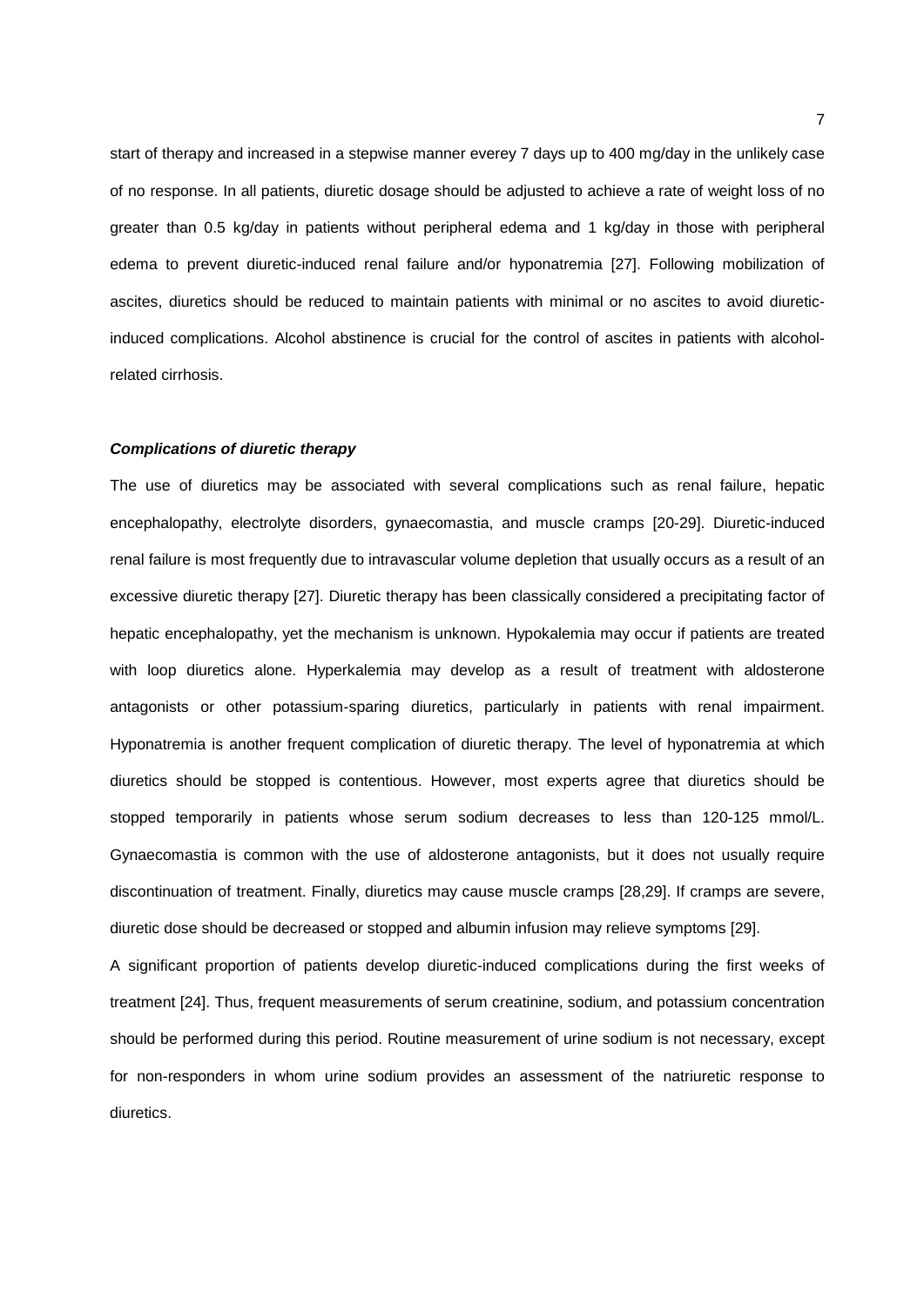# **Recommendations**

**Patients with the first episode of grade 2 (moderate) ascites should receive an aldosterone antagonist such as spironolactone alone, starting at 100 mg/day and increasing stepwise every 7 days (in 100 mg steps) to a maximum of 400 mg/day if there is no response (Level A1). In patients who do not respond to aldosterone antagonists, as defined by a reduction of body weight of less than 2 kg** *per* **week, or in patients who develop hyperkalemia, furosemide should be added at an increasing stepwise dose from 40 mg/day to a maximum of 160 mg/day (in 40 mg steps) (Level A1). Patients should undergo frequent clinical and biochemical monitoring particularly during the first month of treatment (Level A1).**

**Patients with recurrent ascites should be treated with a combination of an aldosterone antagonist plus furosemide, the dose of which should be increased sequentially according to response, as explained above (Level A1).** 

**The maximum recommended weight loss during diuretic therapy should be 0.5 kg/day in patients without edema and 1 kg/day in patients with edema. (Level A1).**

**The goal of long-term treatment is to maintain patients free of ascites with the minimum dose of diuretics. Thus, once the ascites has largely resolved, the dose of diuretics should be reduced and discontinued later, whenever possible (Level B1).**

**Caution should be used when starting treatment with diuretics in patients with renal impairment, hyponatremia, or disturbances in serum potassium concentration and patients should be submitted to frequent clinical and biochemical monitoring. There is no good evidence as to what is the level of severity of renal impairment and hyponatremia in which diuretics should not be started. Serum potassium levels should be corrected before commencing diuretic therapy. Diuretics are generally contra-indicated in patients with overt hepatic encephalopathy (Level B1).**

**All diuretics should be discontinued if there is severe hyponatremia (serum sodium**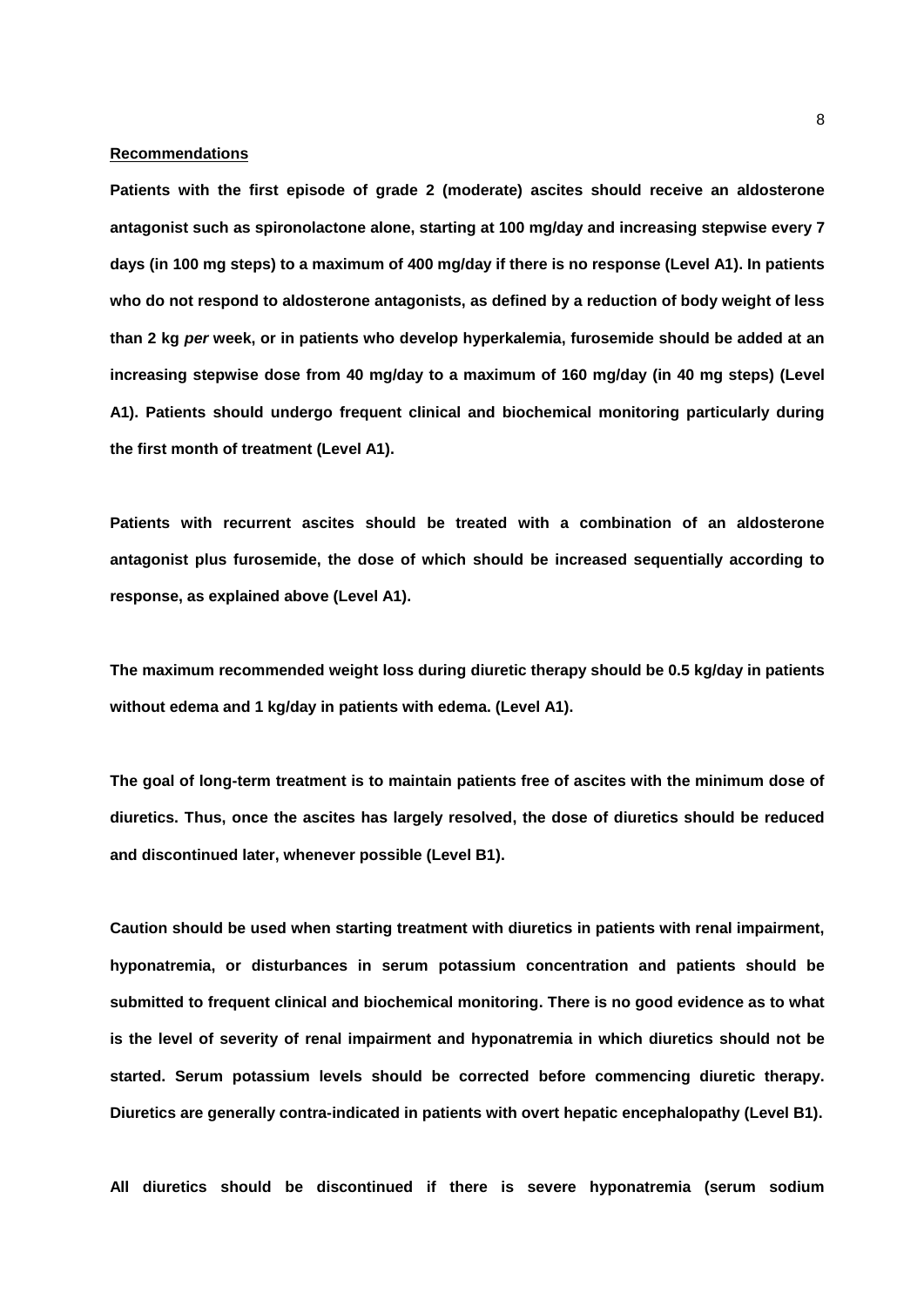**concentration <120 mmol/L), progressive renal failure, worsening hepatic encephalopathy, or incapacitating muscle cramps (Level B1).** 

**Furosemide should be stopped if there is severe hypokalemia (< 3mmol/L). Aldosterone antagonists should be stopped if patients develop severe hyperkalemia (serum potassium >6 mmol/L) (Level B1).**

#### **Grade 3 or large ascites**

Large-volume paracentesis (LVP) is the treatment of choice for the management of patients with grade 3 ascites. The main findings of studies comparing LVP with diuretics in patients with grade 3 ascites are summarized as follows [30-36]: (1) LVP combined with infusion of albumin is more effective than diuretics and significantly shortens the duration of hospital stay; (2) LVP plus albumin is safer than diuretics, the frequency of hyponatremia, renal impairment, and hepatic encephalopathy being lower in patients treated with LVP than in those with diuretics, in the majority of studies; (3) There were no differences between the two approaches with respect to hospital re-admission or survival; (4) LVP is a safe procedure and the risk of local complications, such as hemorrhage or bowel perforation is extremely low [37].

The removal of large volumes of ascitic fluid is associated with circulatory dysfunction characterized by a reduction of effective blood volume, a condition known as post-paracentesis circulatory dysfunction (PPCD) [31,36,38]. Several lines of evidence indicate that this circulatory dysfunction and/or the mechanisms activated to maintain circulatory homeostasis have detrimental effects in cirrhotic patients. First, circulatory dysfunction is associated with rapid reaccumulation of ascites [35]. Secondly, approximately 20% of these patients develop HRS and/or water retention leading to dilutional hyponatremia [31]. Thirdly, portal pressure increases in patients developing circulatory dysfunction after LVP, probably owing to an increased intrahepatic resistance due to the action of vasoconstrictor systems on the hepatic vascular bed [39]. Finally, the development of circulatory dysfunction is associated with shortened survival [36].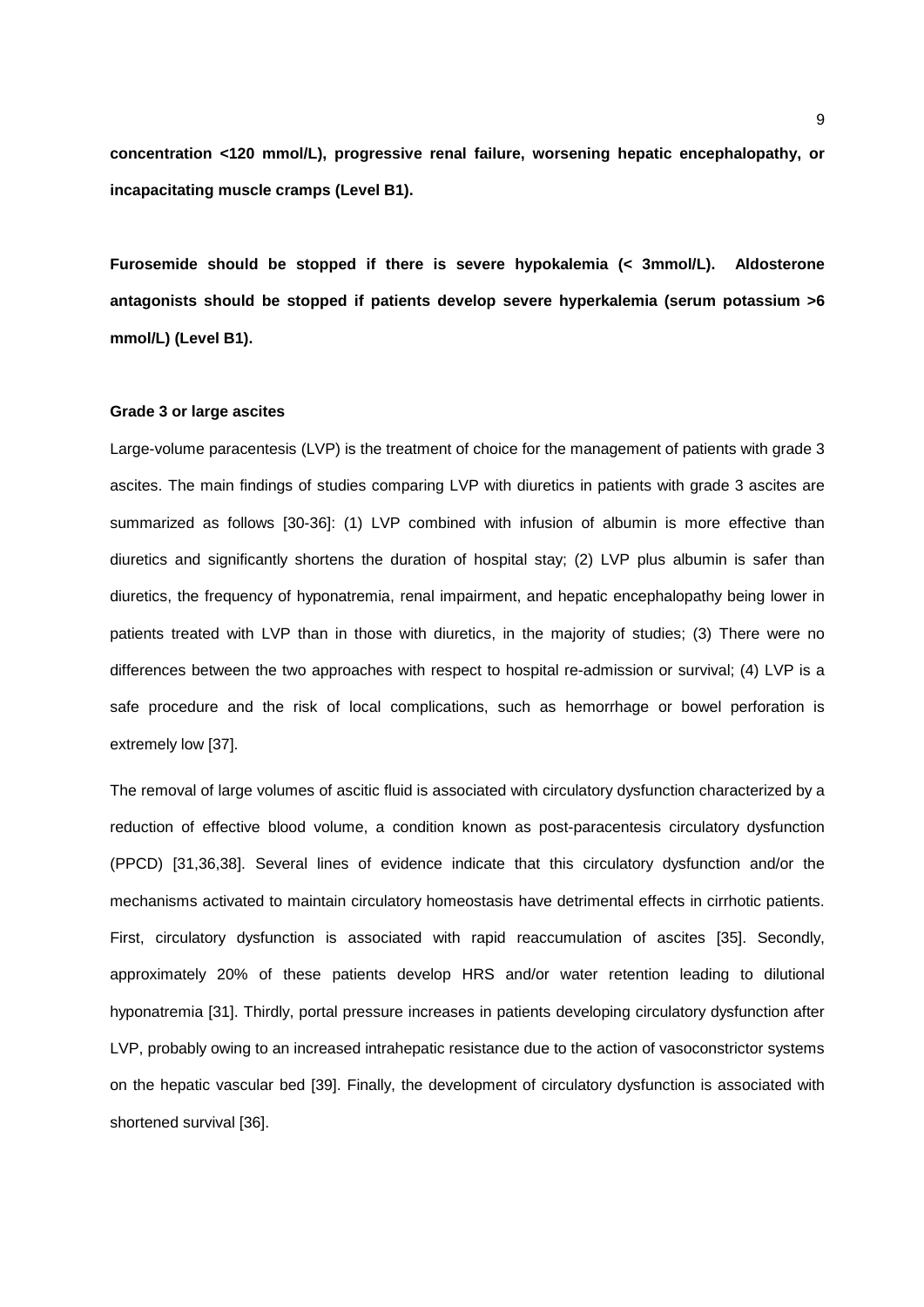The most effective method to prevent circulatory dysfunction is the administration of albumin. Albumin is more effective than other plasma expanders (dextran-70, polygeline) for the prevention of PPCD [36]. When less than 5 liters of ascites are removed, dextran-70 (8 g per liter of ascites removed) or polygeline (150 ml per liter of ascites removed) show efficacy similar to that of albumin. However, albumin is more effective than these other plasma expanders when more than 5 liters of ascites are removed [36]. Despite this greater efficacy, randomized trials have not shown differences in survival of patients treated with albumin compared with those treated with other plasma expanders [36,40,41]. Larger trials would be required to demonstrate a benefit of albumin on survival. Although there are no studies on how fast and when albumin should be given to patients treated with LVP, it seems advisable to administer it slowly to avoid a possible cardiac overload due to the existence of a latent cirrhotic cardiomyopathy and at the end of LVP when the volume of ascites removed is known and the increasing cardiac output begins to return to baseline [42].

As far as alternative plasma volume expanders are concerned, it should be noted that polygeline is no longer used in many countries because of the potential risk of transmission of prions. Despite some evidence of the fact that the use of saline is not associated with an increased risk to develop PPCD after small volume paracentesis [40], there are no randomized controlled studies comparing saline *vs*. albumin in patients who require LVP of less than 5 liters. Few data exist on the use of starch as a plasma expander in patients with cirrhosis and grade 3 ascites treated with LVP, while there are some concerns about the possibility for starch to induce renal failure [43] and hepatic accumulation of starch [44].

Furthermore, a recent health economic analysis suggested that it is more cost-effective to use albumin after LVP compared with alternative but cheaper plasma volume expanders since the administration of albumin post-paracentesis is associated with a lower number of liver-related complications within the first 30 days [41].

Although LVP is the treatment of choice for large ascites in patients with cirrhosis, it is important to realise that LVP does not address the underlying cause of the condition, namely renal sodium and water retention. Therefore, patients treated with LVP require diuretic treatment after the removal of ascitic fluid to prevent the re-accumulation of ascites [45].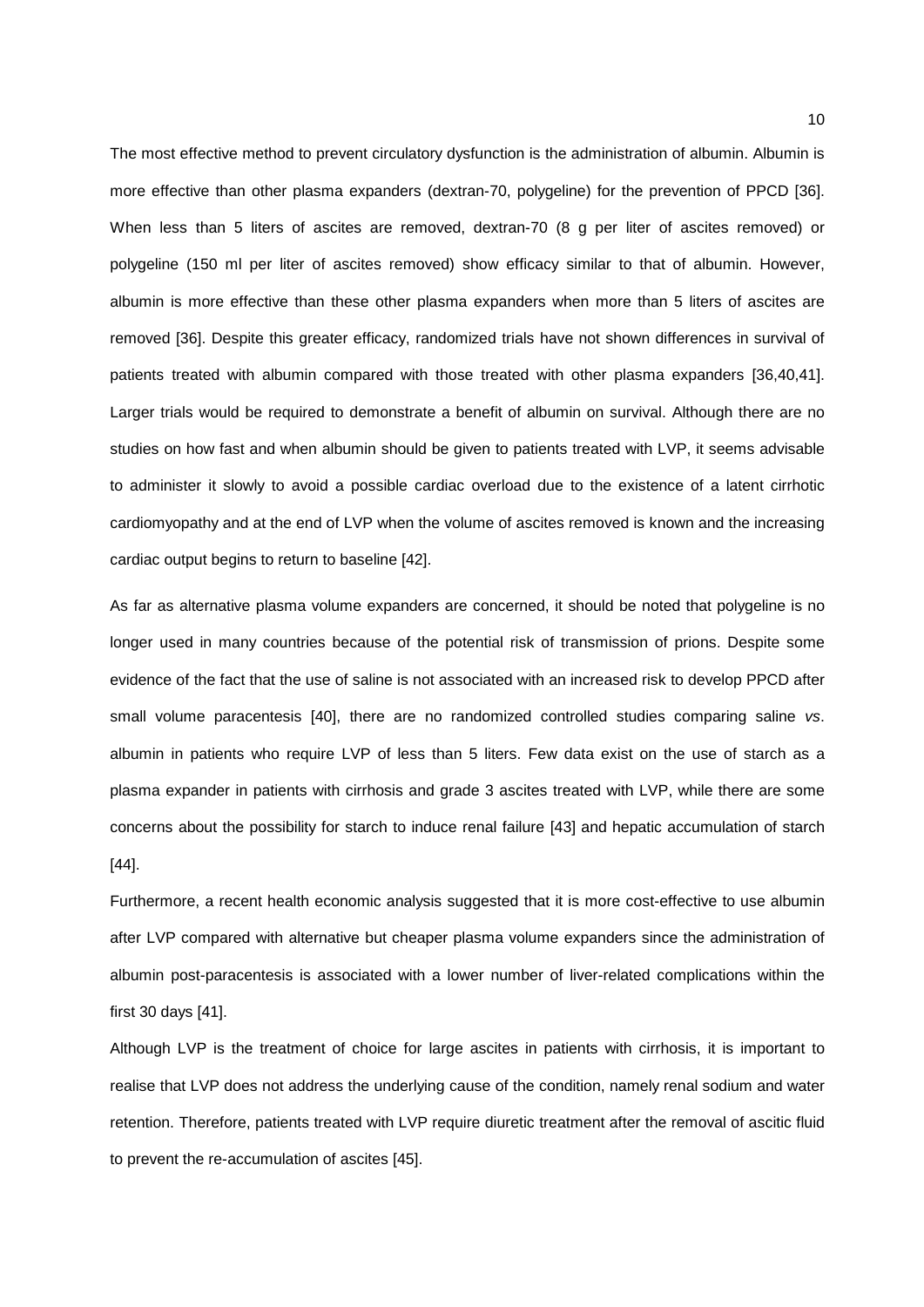LVP should be performed under strict sterile conditions using disposable sterile materials. It is generally agreed that there are no contra-indications to LVP other than loculated ascites, although studies have excluded several subsets of patients. Haemorrhagic complications after LVP are infrequent. In one study, which also included patients with INR >1.5 and platelet count <50,000/µl, only two patients experienced minor cutaneous bleedings out of 142 pareacenteses [46]. The frequency of bleeding complications in patients with coagulopathy after LVP are also reported to be low in other studies and do not support a relation between risk of bleeding and the degree of coagulopathy [37]. Thus, there are no data to support the use of fresh frozen plasma or pooled platelets before LVP, yet in many centers these products are given if there is severe coagulopathy (prothrombin activity less than 40%) and/or thrombocytopenia (less than 40.000/µl). Nevertheless, caution should be exercised in patients with severe coagulopathy and LVP should be avoided in the presence of disseminated intravascular coagulation.

# **Recommendations**

**Large-volume paracentesis (LVP) is the first-line therapy in patients with large ascites (grade 3 ascites) (Level A1). LVP should be completed in a single session (Level A1).**

**LVP should be performed together with the administration of albumin (8g per liter of ascitic fluid removed) to prevent circulatory dysfunction after LVP (Level A1).**

**In patients undergoing LVP of greater than 5 liters of ascites, the use of plasma expanders other than albumin is not recommended because they are less effective in the prevention of postparacentesis circulatory dysfunction (Level A1). In patients undergoing LVP of less than 5 liters of ascites, the risk of developing post paracentesis circulatory dysfunction is low. However, it is generally agreed that these patients should still be treated with albumin because of concerns about use of alternative plasma expanders (Level B1).**

**After LVP, patients should receive the minimum dose of diuretics necessary to prevent the reaccumulation of ascites (Level A1).**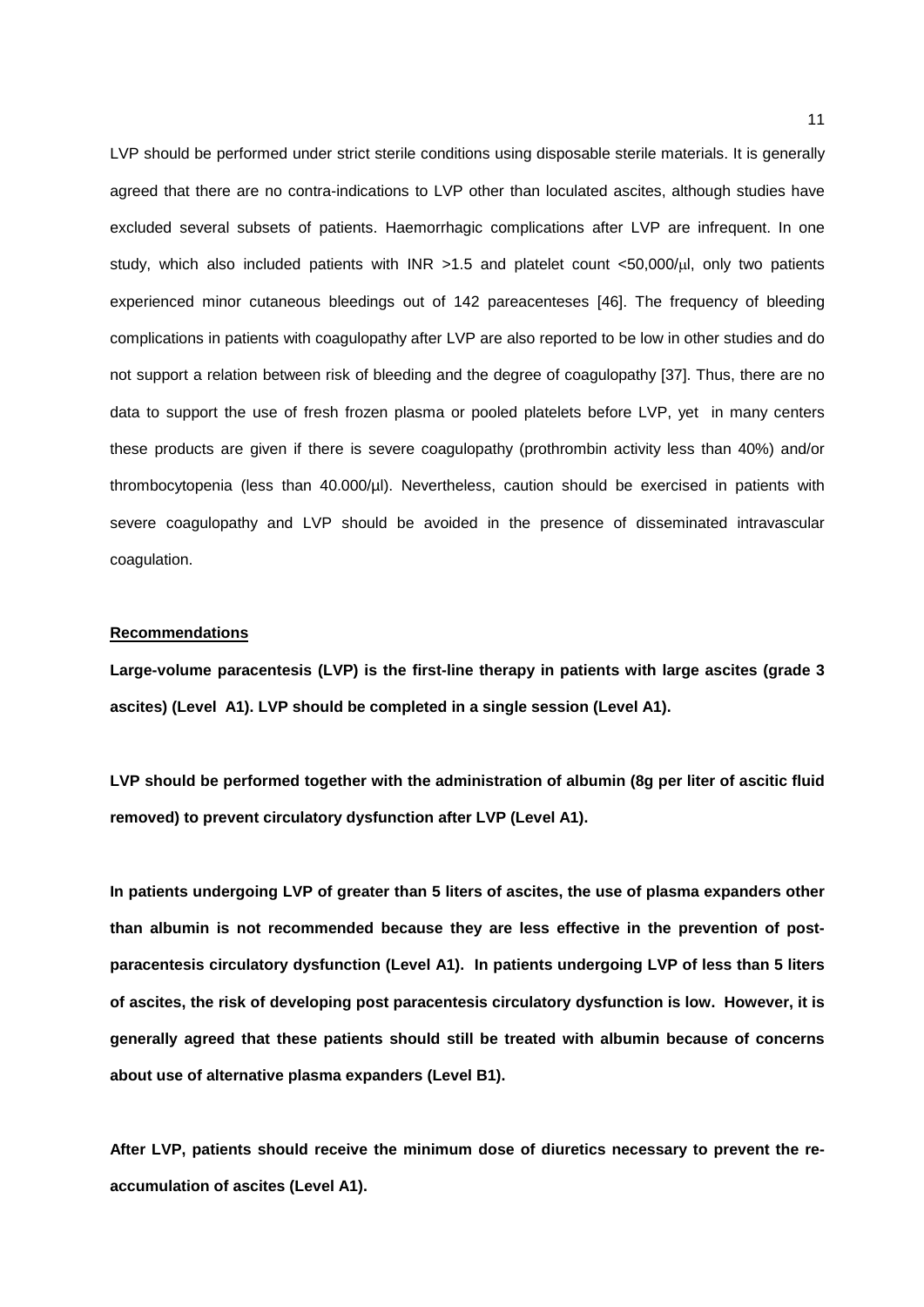### **DRUGS CONTRAINDICATED IN PATIENTS WITH ASCITES**

The administration of nonsteroidal anti-inflammatory drugs (NSAIDs), such as indomethacin, ibuprofen, aspirin, and sulindac to patients with cirrhosis and ascites is associated with a high risk of development of acute renal failure, hyponatremia and diuretic resistance [47]. The impairment in glomerular filtration rate is due to a reduced renal perfusion secondary to inhibition of renal prostaglandin synthesis. Thus, NSAIDs should not be used in patients with cirrhosis and ascites. This represents an important therapeutic limitation for these patients when analgesis are needed. Preliminary data show that shortterm administration of selective inhibitors of cyclooxygenase-2 does not impair renal function and the response to diuretics. However, further studies are needed to confirm the safety of these drugs [48]. Angiotensin-converting enzyme inhibitors, even in low doses, should be avoided in patients with cirrhosis and ascites since they can induce arterial hypotension [49] and renal failure [50]. Likewise, α1 adrenergic blockers, such as prazosin, should be used with great caution because despite a reduction in portal pressure, they can further impair renal sodium and water retention and cause an increase in ascites and/or edema [51]. Among cardiovascular drugs, dypiridamole should be used with caution since it can induce renal impairment [52]. Aminoglycosides alone or in combination with ampicillin, cephalothin

or mezlocillin should be avoided in the treatment of bacterial infections, because they are associated with high incidence of nephrotoxicity [53,54].

Nephrotoxicity induced by the administration of contrast media is a frequent cause of renal failure in the general population of hospitalized patients. However, it has been shown that cirrhosis with ascites and substantially normal renal function does not appear to be a risk factor for the development of contrast media-induced renal failure [55]. Nevertheless, the possibility that contrast media administration can cause a further impairment of renal function in patients with pre-existing renal failure cannot be excluded.

### **Recommendations**

**Non-steroidal anti-inflammatory drugs (NSAIDs) are contraindicated in patients with ascites because of the high risk of developing further sodium retention, hyponatremia, and renal failure**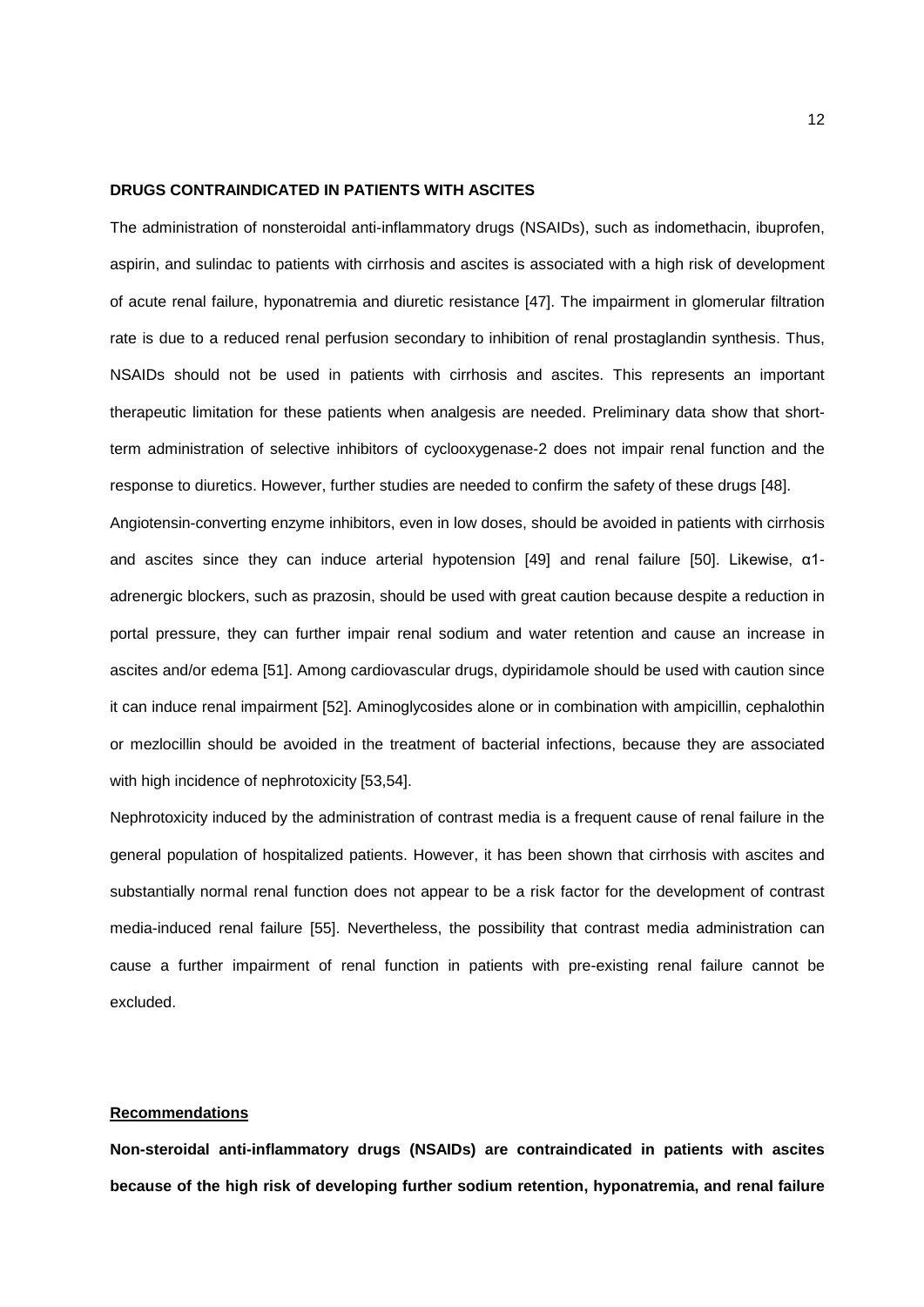**(Level A1).**

**Drugs that decrease arterial pressure or renal blood flow such as ACE-inhibitors, angiotensin II antagonists, or** α**1-adrenergic receptor blockers should generally not be used in patients with ascites because of increased risk of renal impairment (Level A1).** 

**The use of aminoglycosides is associated with an increased risk of renal failure. Thus, their use should be reserved for patients with bacterial infections that cannot be treated with other antibiotics (Level A1).**

**In patients with ascites without renal failure, the use of contrast media does not appear to be associated with an increased risk of renal impairment. (Level B1). In patients with renal failure there are insufficient data. Nevertheless, contrast media should be used with caution and the use of general preventive measures of renal impairment is recommended (Level C1).** 

# **REFRACTORY ASCITES**

# **EVALUATION OF PATIENTS WITH REFRACTORY ASCITES**

According to the criteria of the International Ascites Club, *refractory ascites* is defined as "ascites that cannot be mobilised or the early recurrence of which (i.e. after LVP) cannot be satisfactorily prevented by medical therapy" [11,56]. The diagnostic criteria of refractory ascites are shown in table 3.

Once ascites becomes refractory to medical treatment, the median survival of patients is approximately 6 months [7,56-9]. As a consequence, patients with refractory ascites should be considered for liver transplantation. The MELD score system predicts survival in patients with cirrhosis [60,61]. However, other factors in patients with cirrhosis and ascites are also associated with poor prognosis, including low arterial pressure, low serum sodium, low urine sodium, and high Child-Pugh score [7,57-61]. Patients with refractory ascites may have a poor prognosis despite a relatively low MELD score (e.g. <18) and this may be of importance with respect to prioritisation for liver transplantation [14]. For these reasons, inclusion of additional parameters in the MELD score, such as serum sodium has been suggested [14,61-5].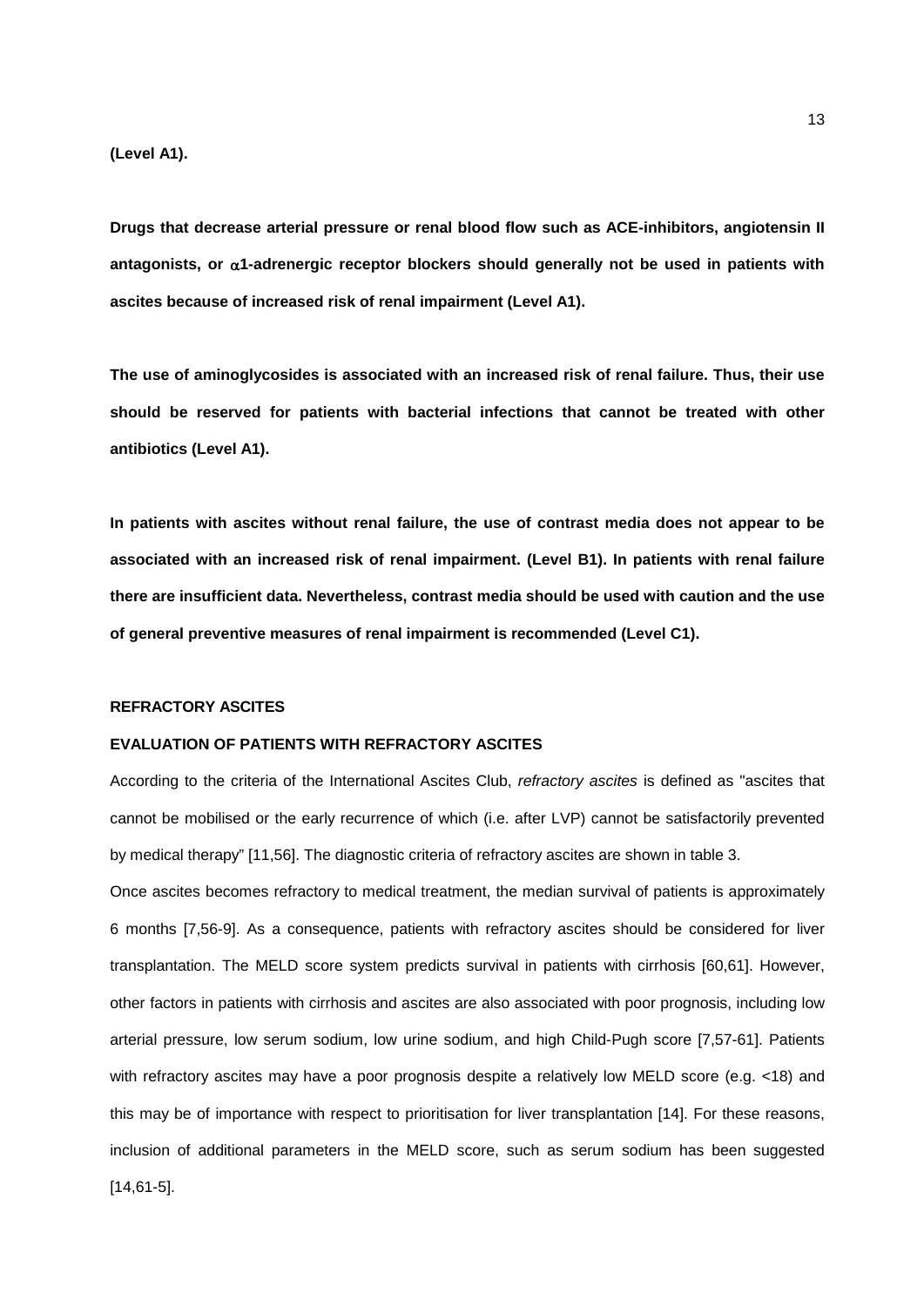#### **Recommendations**

**The assessment of the response of ascites to diuretic therapy and salt restriction should only be performed in stable patients without associated complications, such as bleeding or infection. (Level B1).**

**The prognosis of patients with refractory ascites is poor and therefore they should be considered for liver transplantation (Level B1).**

# **MANAGEMENT OF REFRACTORY ASCITES**

Methods for treatment of refractory ascites include LVP with albumin administration, continuing diuretic therapy (if effective in inducing natriuresis – see later-), insertion of transjugular intrahepatic portosystemic shunt (TIPS), and liver transplantation. The use of therapies under investigation will also be discussed briefly.

# **Large volume paracentesis**

A large body of evidence indicates that repeated LVP is an effective and safe therapy of refractory ascites [8,11,56,66]. The administration of albumin prevents circulatory dysfunction associated with LVP (see discussion in a previous section of these guidelines).

## **Diuretics in patients with refractory ascites**

In most patients (>90%), diuretics are not effective in preventing or delaying the recurrence of ascites after LVP since by definition patients have ascites which is refractory to diuretic therapy [56]. Diuretics should be discontinued permanently in patients with diuretic-induced complications (hepatic encephalopathy, renal impairment or electrolyte abnormalities). In the remaining patients, treatment should be continued only when urinary sodium excretion under diuretic therapy is greater than 30 mmol/day [11].

# **Transjugular intrahepatic portosystemic shunts (TIPS)**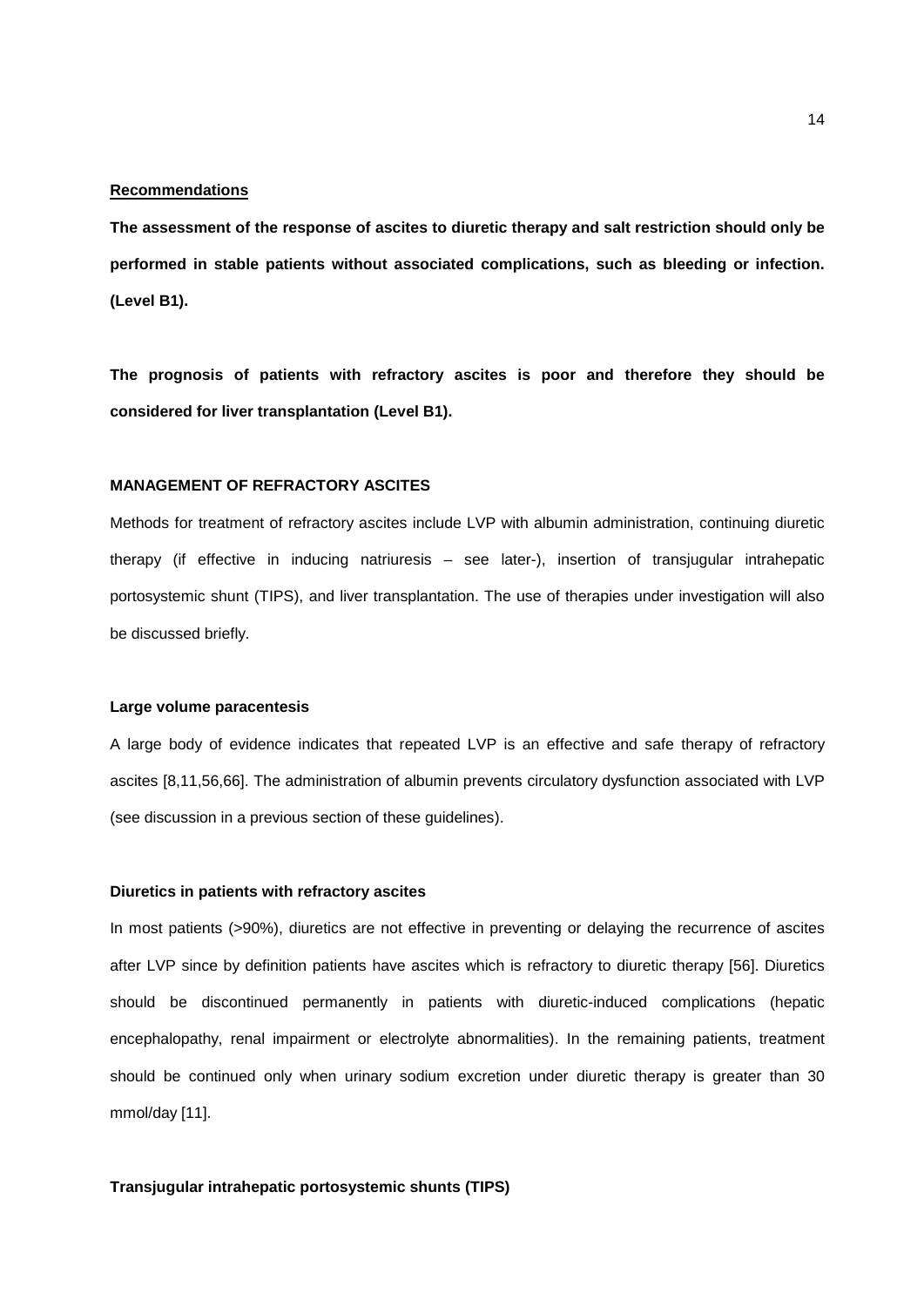# **Uncontrolled studies**

TIPS decompresses the portal system like a side-to-side portocaval shunt inserted between the high pressure portal venous area and the low pressure hepatic venous area [67]. Because of the reduction in portal pressure TIPS has proved to be effective in the control of recurrent ascites. In the short-term, TIPS induces an increase in cardiac output, right atrial pressure, and pulmonary artery pressure leading to a secondary reduction in systemic vascular resistance and effective arterial blood volume [68-79]. With time, the increase in cardiac output that follows a TIPS insertion tends to return to pre-TIPS levels [72,74,75]. Beneficial effects on renal function include increase in urinary sodium excretion and glomerular filtration rate [72,76-8]. In addition, TIPS may have beneficial effects on nitrogen balance and body weight [79-81]. TIPS also improves quality of life, but in randomized studies the degree of improvement is similar to that observed in patients treated with repeated LVP and albumin [82]. TIPS has been successfully used in patients with recurrent hydrothorax but the outcome seems to be highly related to liver function and age [83-6].

A major complication after TIPS insertion is the development of hepatic encephalopathy which occurs in 30–50% of the patients [67,87]. Other complications include shunt thrombosis and stenosis. Uncovered stents are complicated by stenosis in up to approximately 80% of the cases [67,88].

# **Controlled studies**

The effects of TIPS on the control of ascites, frequency of encephatlopahty, and survival in the 5 randomised controlled trials so far published is shown in table 4 [79,89-92]. TIPS was superior to LVP in the control of ascites but was associated with a greater frequency of encephalopathy. Studies showed discrepancies with respecto to survival.

The majority of the trials, excluded patients with very advanced disease as indicated by serum bilirubin > 5 mg/dl [79,91], INR>2 [91], episodic hepatic encephalopathy >grade 2 , or persistent encephalopathy [90], bacterial infections [89,91,92], renal failure [79,89-92], and cardiac and respiratory failure [79,91,92]. Because of insufficient data on efficacy and safety, TIPS cannot be recommended in patients with very advanced liver disease or associated severe extrahepatic diseases**.**

### **Meta-analyses**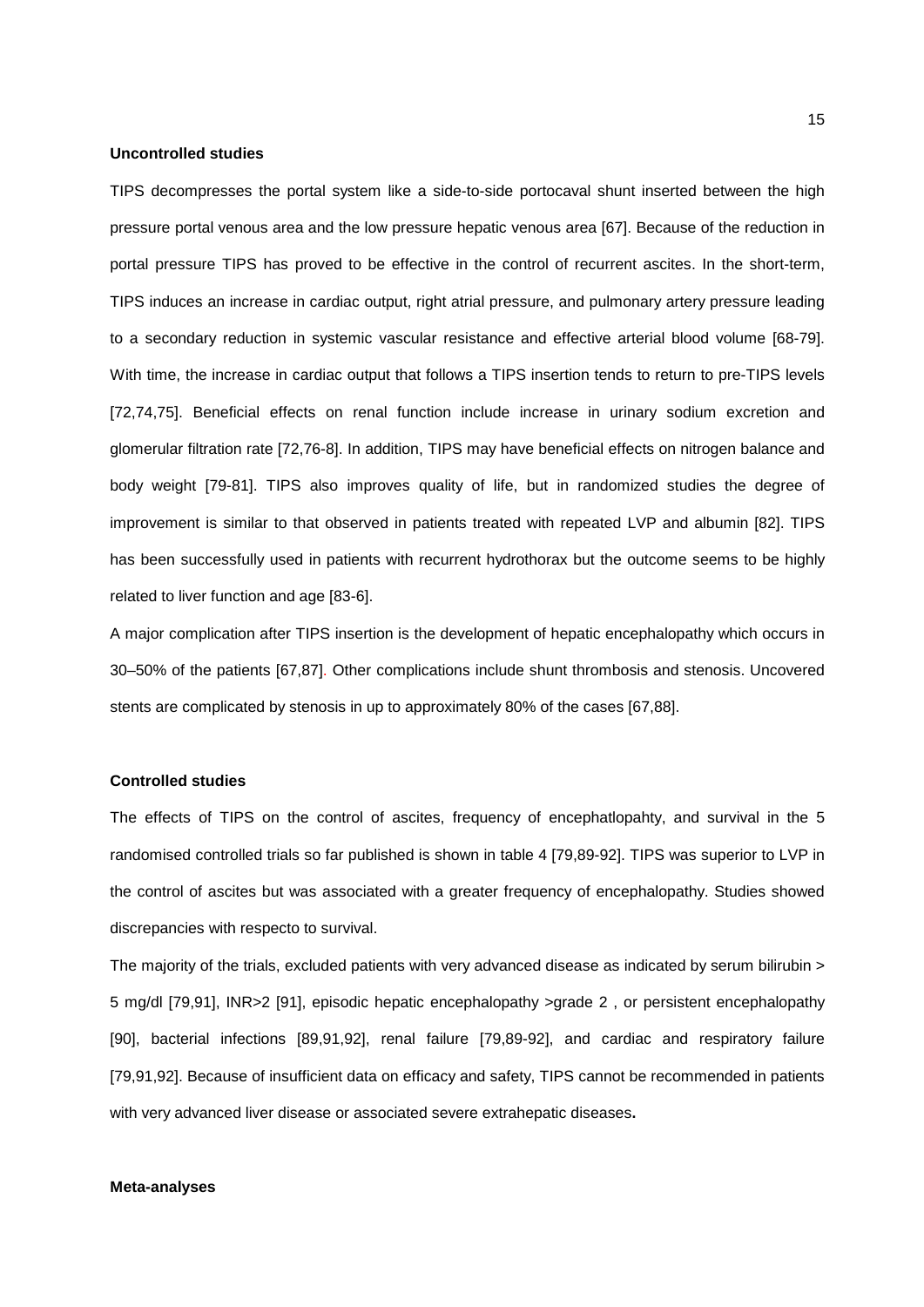Patients in the 5 above-mentioned randomised controlled clinical trials have variably been included in 5 meta-analyses yielding almost similar conclusions (Table 5) [93-97]. All meta-analyses agree that recurrence of ascites after 3 and 12 months is lower in patients treated with TIPS compared to that in patients treated with LVP. The frequency of hepatic encephalopathy is higher in the TIPs treated patients in all meta-analyses. Three meta-analyses showed no difference in survival between the TIPS and LVP groups [93,94,96]. One meta-analysis found a trend towards reduced mortality in patients treated with TIPS after having excluded an outlier trial [95] and another meta-analysis found an increased transplantfree survival in the TIPS group [97].

### **Peritoneovenous shunt**

Due to frequent complications related to surgical insertion, shunt dysfunction, and infections, this treatment has currently very little role in the management of patients with refractory ascites [11].

# **Other treatments**

Since circulatory dysfunction and activation of neuro-humoral systems with sodium and water retention play a major role in the pathogenesis of refractory ascites, there has been an increasing interest on research of drugs that may improve circulatory and renal function, particularly vasoconstrictors and selective antagonists of the V2 receptors of vasopressin, known as vaptans. Vasoconstrictors such as the  $\alpha_1$ -adrenergic agonist midodrine or terlipressin improve circulatory and renal function in patients with and without refractory ascites [98-100]. However, large randomized controlled studies have not been reported yet. Terlipressin has the inconvenience of requiring intravenous administration.

In two phase-2 studies the administration of a vaptan, satavaptan, in combination with fixed doses of diuretics, in addition of improving serum sodium levels was associated with weight loss, suggesting an effect of the drug on ascites and/or edema [101,102]. In another phase-2 study, the administration of satavaptvan was associated with reduction of ascites recurrence after LVP [103]. Unfortunately, however, phase-3 randomized, placebo-controlled studies failed to demonstrate a significant beneficial effect of satavaptan in combination with diuretics in the control of ascites and treatment was associated with an increased morbidity and mortality, the causes of which are unclear [104].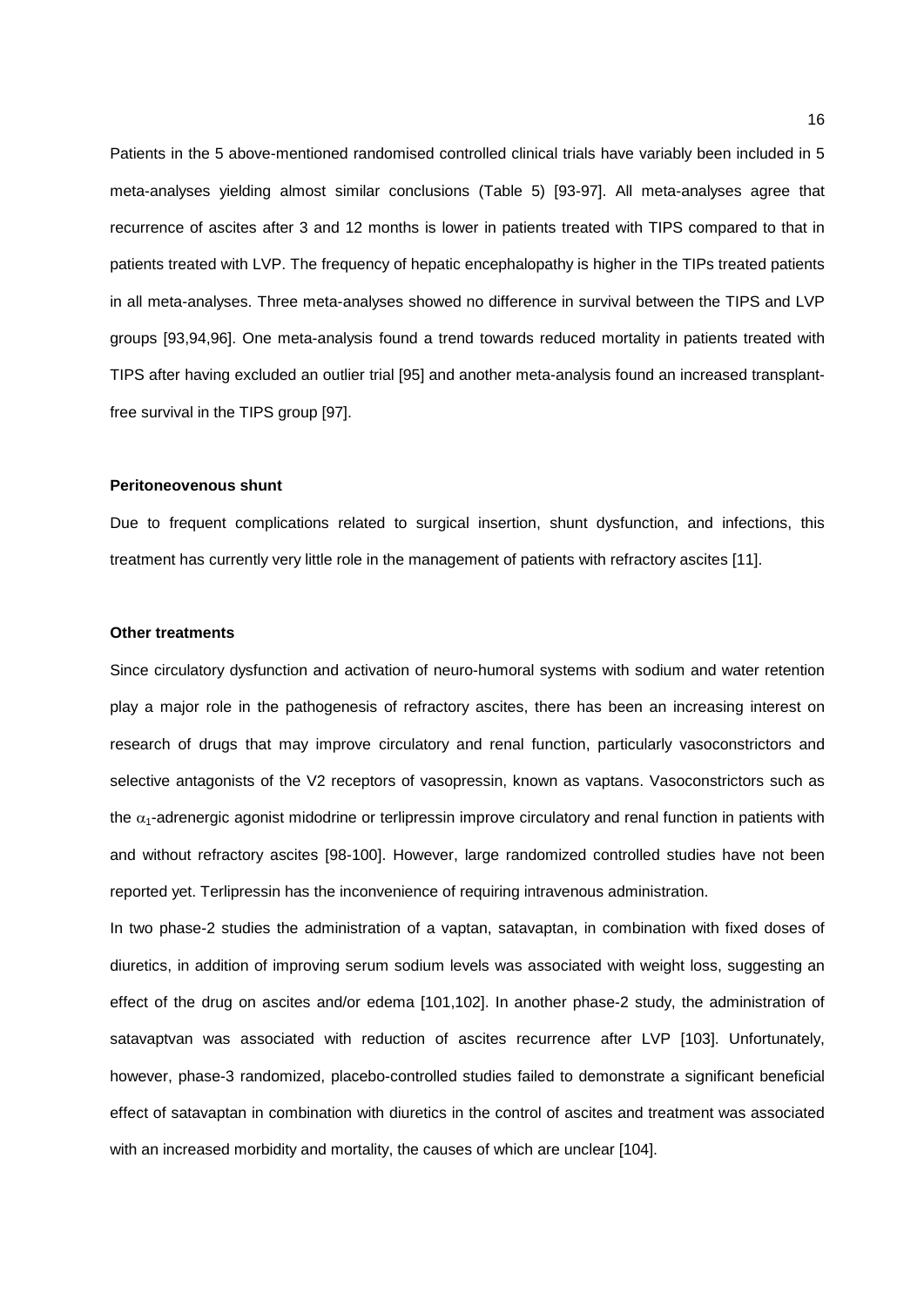# **Recommendations**

**Repeated large-volume paracentesis plus albumin (8 g/liter of ascites removed) is the first line of treatment for refractory ascites (Level A1). Diuretics should be discontinued in patients with refractory ascites who do not excrete >30 mmol/day of sodium under diuretic treatment.**

**TIPS is effective in the management of refractory ascites but is associated with a high risk of hepatic encephalopathy and studies have not been shown to convincingly improve survival compared to repeated large-volume paracentesis (Level A1). TIPS should be considered in patients with very frequent requirement of large-volume paracentesis, or in those in whom paracentesis is ineffective (e.g. due to the presence of loculated ascites) (Level B1).** 

**Resolution of ascites after TIPS is slow and most patients require continued administration of diuretics and salt restriction (Level B1).**

**TIPS cannot be recommended in patients with severe liver failure (serum bilirubin >5 mg/dl, INR >2 or Child Pugh score >11, current hepatic encephalopathy >grade 2 or chronic hepatic encephalopathy), concomitant active infection, progressive renal failure, or severe cardiopulmonary diseases (Level B1).**

**In selected patients TIPS may be helpful for recurrent symptomatic hepatic hydrothorax (B2).** 

# **SPONTANEOUS BACTERIAL PERITONITIS**

SBP is a very common bacterial infection in patients with cirrhosis and ascites [10,105-7]. When first described, its mortality exceeded 90% but it has been reduced to approximately 20% with early diagnosis and treatment [6,108].

# **DIAGNOSIS OF SPONTANEOUS BACTERIAL PERITONITIS**

# **Diagnostic paracentesis: in whom and when**

The diagnosis of SBP is based on diagnostic paracentesis [10]. All patients with cirrhosis and ascites are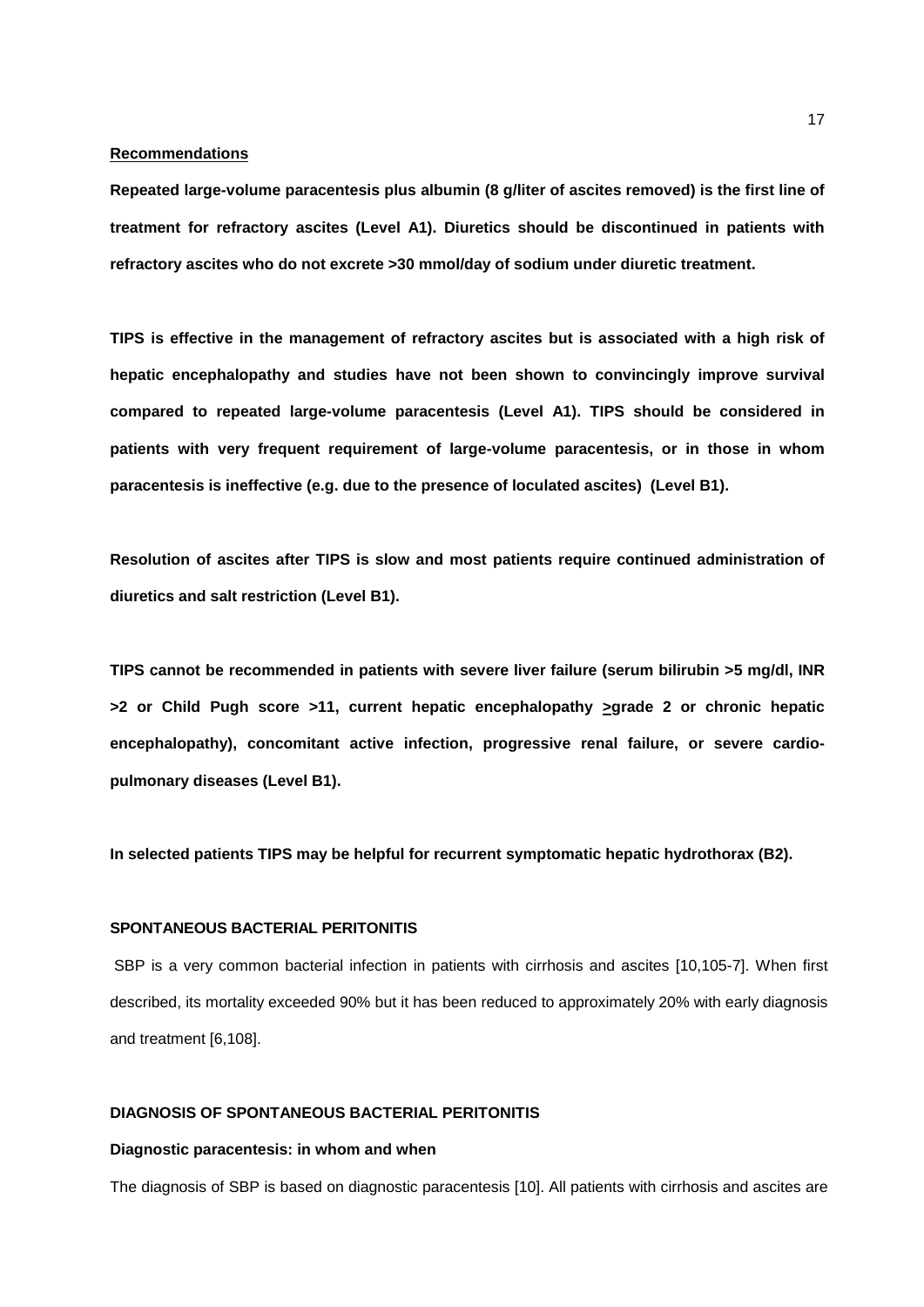at risk of SBP and the prevalence of SBP in outpatients is 1.5-3.5% [109,110] and ~10% in hospitalized patients [109]. Half the episodes of SBP are present at the time of hospital admission while the rest are acquired during hospitalization [10].

Patients with SBP may have one of the following [10,109,111]: (1) local symptoms and/or signs of peritonitis: abdominal pain, abdominal tenderness, vomiting, diarrhea, ileus; (2) signs of systemic inflammation: hyper or hypothermia, chills, altered white blood cell count, tachycardia, and/or tachypnea; (3) worsening of liver function; (4) hepatic encephalopathy; (5) shock; (6) renal failure; and, (7) gastrointestinal bleeding. However, it is important to point out that SBP may be asymptomatic, particularly in outpatients [109,110].

# **Ascitic fluid cell analysis**

Peritoneal infection causes an inflammatory reaction resulting in an increased number of neutrophils in ascitic fluid. Despite the use of sensitive methods, ascites culture is negative in as many as 60% of patients with clinical manifestations suggestive of SBP and increased ascites neutrophil count [10,106-8]. Ascitic fluid neutrophils count is obtained as follows: ascitic fluid is centrifuged, then a smear is stained with Giemsa and total and differential cell counts are made with an optical microscope. This can be done in less than 4 hours [10,107,108,112]. Historically, manual counts were recommended, as coulter counter determinations of neutrophils counts were inaccurate at the relatively low levels of neutrophils in ascitic fluid [10]. However, a recent study found excellent correlation between these two techniques, even at low counts, suggesting that automated counting may replace manual counts [113]. The greatest sensitivity for the diagnosis of SBP is reached with a cutoff neutrophil count of 250/mm3, although the greatest specificity is reached with a cutoff of 500 neutrophils/mm3 [10,66,107]. Since there may be some delay in obtaining an ascitic fluid cell count, the use of reagent strips (RSs) has been proposed for a rapid diagnosis of SBP (reviewed in 114). These reagent strips, designed for use in urine, identify leukocytes by detecting their esterase activity via a colorimetric reaction [114]. However, a large, multicenter prospective study has shown that the Multistix 8 SG® RS has a low diagnostic accuracy for the diagnosis of SBP [109]. A critical review of 19 studies comparing RSs (i.e; either Multistix 8 SG®, Nephur®, Combur®, UriScan®, or Aution®) to cytobacteriological methods has shown that RSs have low sensitivity and a high risk of false negative results, in particular in patients with SBP and low neutrophil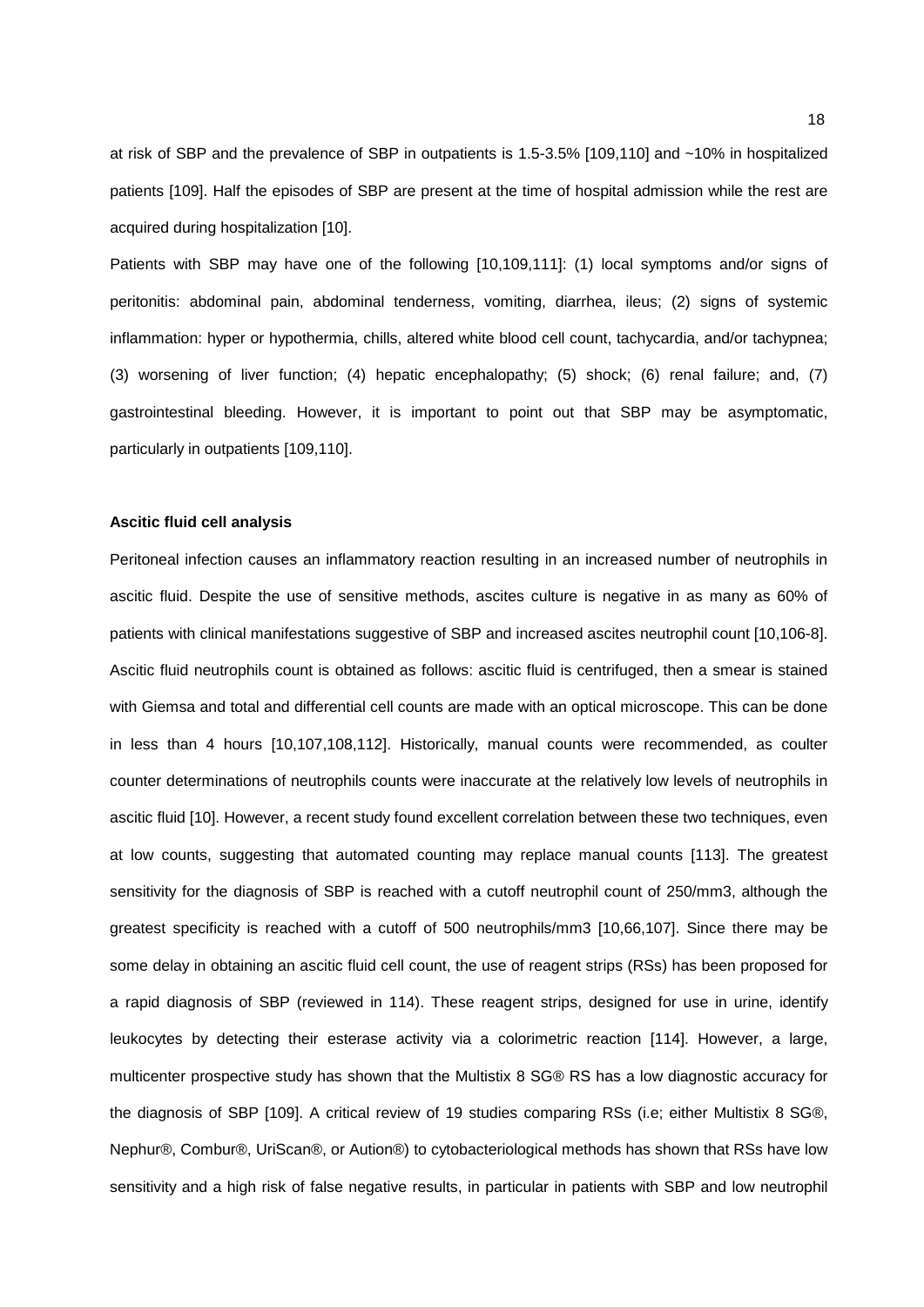count [114]. Thus, the use of reagent strips cannot be recommended for the rapid diagnosis of SBP.

# **Ascitic fluid culture**

When culture is positive (~40% of cases), the most common pathogens include Gram-negative bacteria (GNB), usually *Escherichia coli* and Gram-positive cocci (mainly streptococcus species and enterococci) [10,105-8]. A recent study has shown that 30% of isolated GNB are resistant to quinolones and 30% are resistant to trimethoprim-sulfamethoxazole [106]. Seventy percent of quinolone-resistant GNB are also resistant to trimethoprim-sulfamethoxazole [106]. The incidence of SBP due to quinolone-resistant GNB is higher in patients on norfloxacin therapy than in patients 'naïve' for this treatment [106]. The rate of cephalosporin-resistant GNB is low in patients with SBP regardless of norfloxacin prophylaxis [106]. Patients on norfloxacin prophylaxis may develop SBP caused by Gram-positive cocci [10,106-8]. Finally, the epidemiology of bacterial infections differs between community-acquired (in which GNB infections predominate) and nosocomial infections (in which Gram-positive infections predominate) [106].

Patients with an ascitic fluid neutrophil count ≥250 cells/mm3 and negative culture have culture-negative SBP [10,115]. Their clinical presentation is similar to that of patients with culture-positive SBP [10,116] and should be treated in a similar manner.

Some patients have 'bacterascites' in which cultures are positive but there is normal ascitic neutrophil count (<250/mm3) [10]. In some patients bacterascites is the result of secondary bacterial colonization of ascites from a extraperitoneal infection. These patients usually have general symptoms and signs of infection. In other patients, 'bacterascites' is due to the spontaneous colonization of ascites, and they can either be clinically asymptomatic or have abdominal pain or fever. While in some patients, particularly in those who are asymptomatic, bacterascites represents a transient and spontaneously reversible colonization of ascites, in other patients, mainly those who are symptomatic, bacterascites may represent the first step in the development of SBP [10].

# **Spontaneous bacterial pleural empyema**

Infection of a pre-existing hydrothorax, known as spontaneous bacterial pleural empyema, is uncommon although the exact prevalence is unknown [112]. The diagnosis is based on pleural fluid analysis obtained by diagnostic thoracocentesis. In the largest observational study reported so far, the diagnosis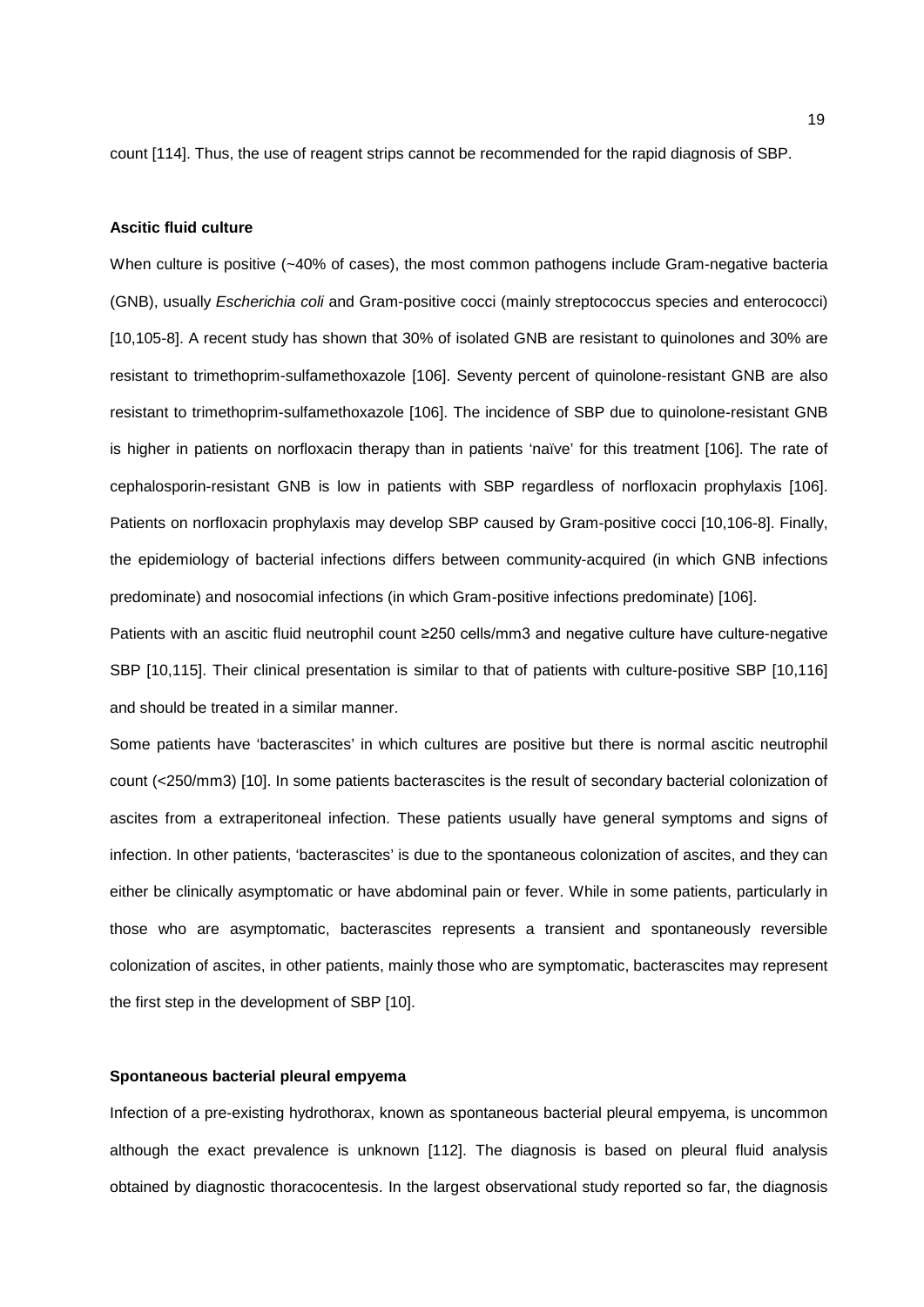of spontaneous bacterial empyema was established when the pleural fluid analysis showed a positive culture and more than 250 neutrophils/mm3 or a negative culture and more than 500 neutrophils/mm3, in the absence of lung infection [117]. Pleural fluid culture in blood culture bottles was positive in 75% of cases [117]. Spontaneous bacterial pleural empyema was associated with SBP in ~50% of cases [117].

# **Secondary bacterial peritonitis**

A small proportion of patients with cirrhosis may develop peritonitis due to perforation or inflammation of an intra-abdominal organ, a condition known as secondary bacterial peritonitis. The differentiation of this condition from SBP is important. Secondary bacterial peritonitis should be suspected in patients who have localized abdominal symptoms or signs, presence of multiple organisms on ascitic culture, very high ascitic neutrophil count and/or high ascitic protein concentration, or in those patients with an inadequate response to therapy [112]. Patients with suspected secondary bacterial peritonitis should undergo appropriate radiological investigation such as CT scanning [112]. The use of other tests such as measurement of glucose or lactate dehydrogenase in ascitic fluid has been suggested to help with the diagnosis of secondary bacterial peritonitis [112]. However, there are very limited data on the specificity and sensitivity of these tests in this setting.

#### **Recommendations**

**A diagnostic paracentesis should be carried out in all patients with cirrhosis and ascites at hospital admission to rule out SBP. A diagnostic paracentesis should also be performed in patients with gastrointestinal bleeding, shock, fever or other signs of systemic inflammation, gastrointestinal symptoms, as well as in patients with worsening liver and/or renal function, and hepatic encephalopathy (Level A1).** 

**The diagnosis of SBP is based on neutrophil count in ascitic fluid of >250/mm3 as determined by microscopy (Level A1). At present there are insufficient data to recommend the use of automated cell counters or reagent strips for the rapid diagnosis of SBP.**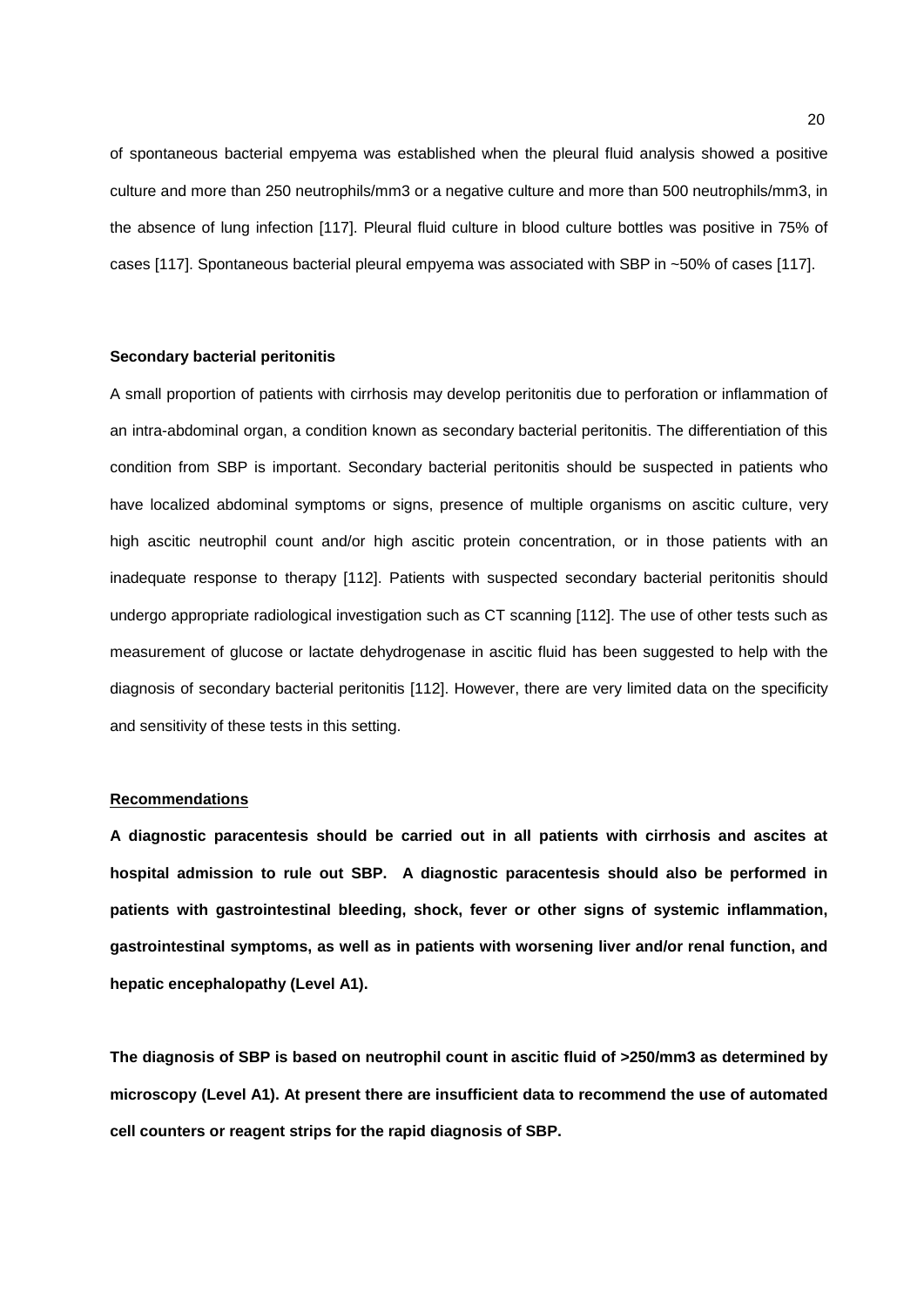**Ascitic fluid culture is frequently negative even if performed in blood culture bottles and is not necessary for the diagnosis of SBP, but it is important to guide antibiotic therapy (Level A1). Blood cultures should be performed in all patients with suspected SBP before starting antibiotic treatment (Level A1).**

**Some patients may have an ascitic neutrophil count less than 250/mm3 but with a positive ascitic fluid culture. This condition is known as bacterascites. If the patient exhibits signs of systemic inflammation or infection, the patient should be treated with antibiotics (Level A1). Otherwise, the patient should undergo a second paracentesis when culture results come back positive. Patients in whom the repeat ascitic neutrophil count is >250/mm3 should be treated for SBP, and the remaining patients (i.e., neutrophils <250/mm3) should be followed up (Level B1).**

**Spontaneous bacterial pleural empyema may complicate hepatic hydrothorax. Diagnostic thoracocentesis should be performed in patients with pleural effusion and suspected infection with inoculation of fluid into blood culture bottles (Level A1). The diagnosis is based on positive pleural fluid culture and increased neutrophil count of > 250/mm3 or negative pleural fluid culture and > 500 neutrophils/mm3 in the absence of pneumonia (Level B1).**

**Patients with suspected secondary bacterial peritonitis should undergo appropriate radiological investigation such as CT scanning (Level A1). The use of other tests such as measurement of glucose or lactate dehydrogenase in ascitic fluid cannot be recommended for the diagnosis of secondary bacterial peritonitis (Level B1).**

# **MANAGEMENT OF SPONTANEOUS BACTERIAL PERITONITIS**

# **Empirical antibiotic therapy**

Empirical antibiotic therapy must be initiated immediately after the diagnosis of SBP, without the results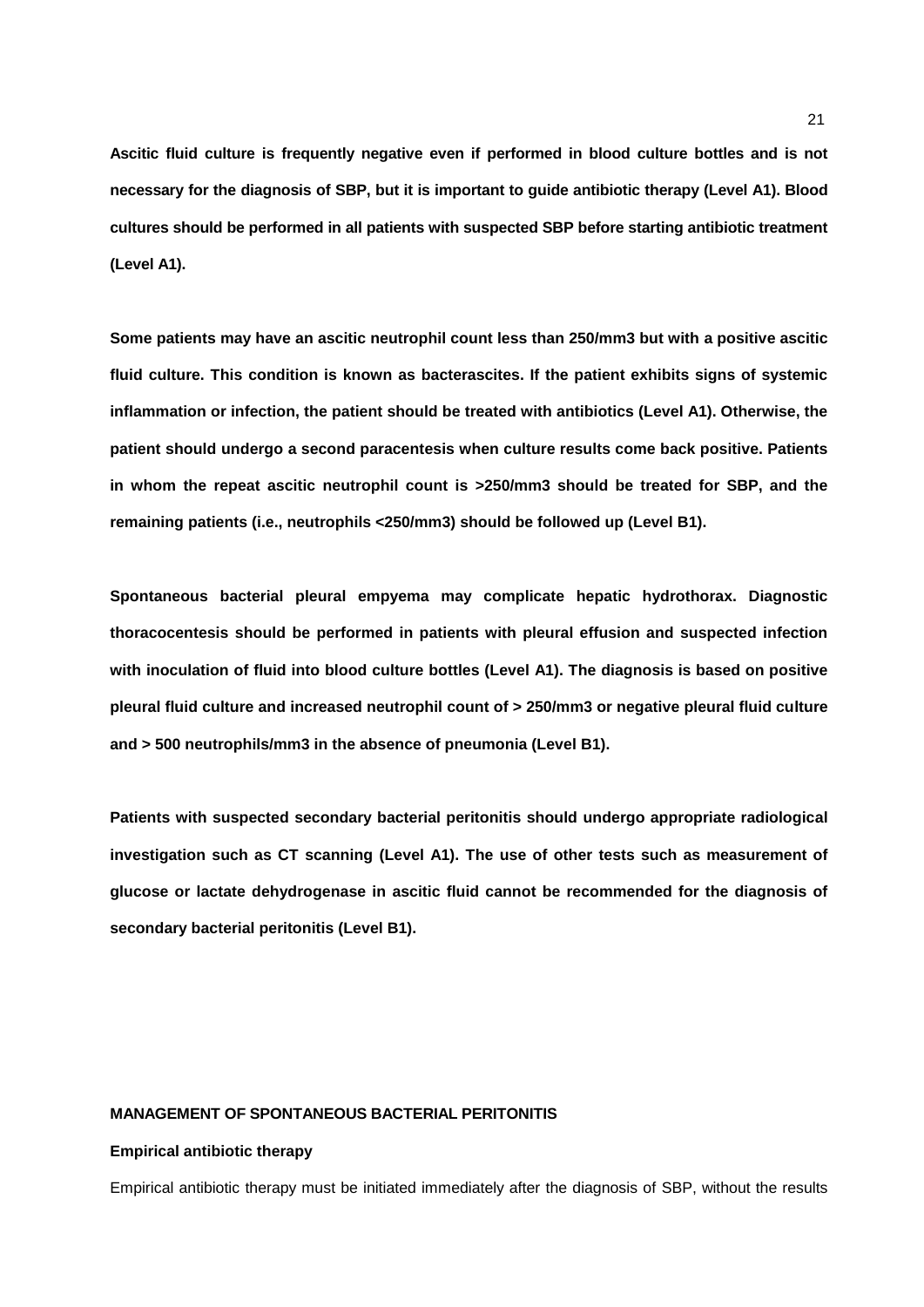of ascitic fluid culture [10,107]. Potentially nephrotoxic antibiotics (i.e., aminoglycosides) should not be used as empirical therapy [10]. Cefotaxime, a third generation cephalosporin, has been extensively investigated in patients with SBP because it covers most causative organisms and because of its high ascitic fluid concentrations during therapy [118-22]. Infection resolution is obtained in 77 to 98% of patients. A dose of 4 g/day is as effective as a dose of 8 g/day [119]. A 5-day therapy is as effective as a 10-day treatment [123] (Table 6).

Alternatively, amoxicillin/clavulanic acid, first given intravenously then orally, has similar results with respecto to SBP resolution and mortality compared with cefotaxime [122] and with a much lower cost. However, there is only one comparative study with a small sample size and results should be confirmed in larger trials. Ciprofloxacin, either for seven days intravenously or for two days intravenously followed by five days orally, results in a similar SBP resolution rate and hospital survival compared with cefotaxime, but with a significantly higher cost [124]. However, switch therapy (i.e., use of intravenous antibiotic initially, followed by oral step-down administration) with ciprofloxacin is more cost-effective than intravenous ceftazidime [125]. Oral ofloxacin has given similar results as iv cefotaxime in uncomplicated SBP, without renal failure, hepatic encephalopathy, gastrointestinal bleeding, ileus, or shock [120]. Cefotaxime or amoxicillin/clavulanic acid are effective in patients who develop SBP while on norfloxacin prophylaxis [10].

If ascitic fluid neutrophil count fails to decrease to less than 25% of the pretreatment value after two days of antibiotic treatment, there is a high likelihood of failure to respond to therapy [10,112] This should raise the suspicion of an infection caused by bacteria resistant to antibiotic therapy, indicating the need for modification of antibiotic treatment according to *in vitro* sensitivity or on empiric basis or the presence of 'secondary peritonitis'.

# **Recommendations**

**Empirical antibiotics should be started immediately following the diagnosis of SBP (Level A1).** 

**Since the most common causative organisms of SBP are gram negative aerobic bacteria, such as**  *E.Coli***, the first line antibiotic treatment are third-generation cephalosporins (Level A1). Alternative options include amoxycillin/clavulanic acid and quinolones such as ciprofloxacin or**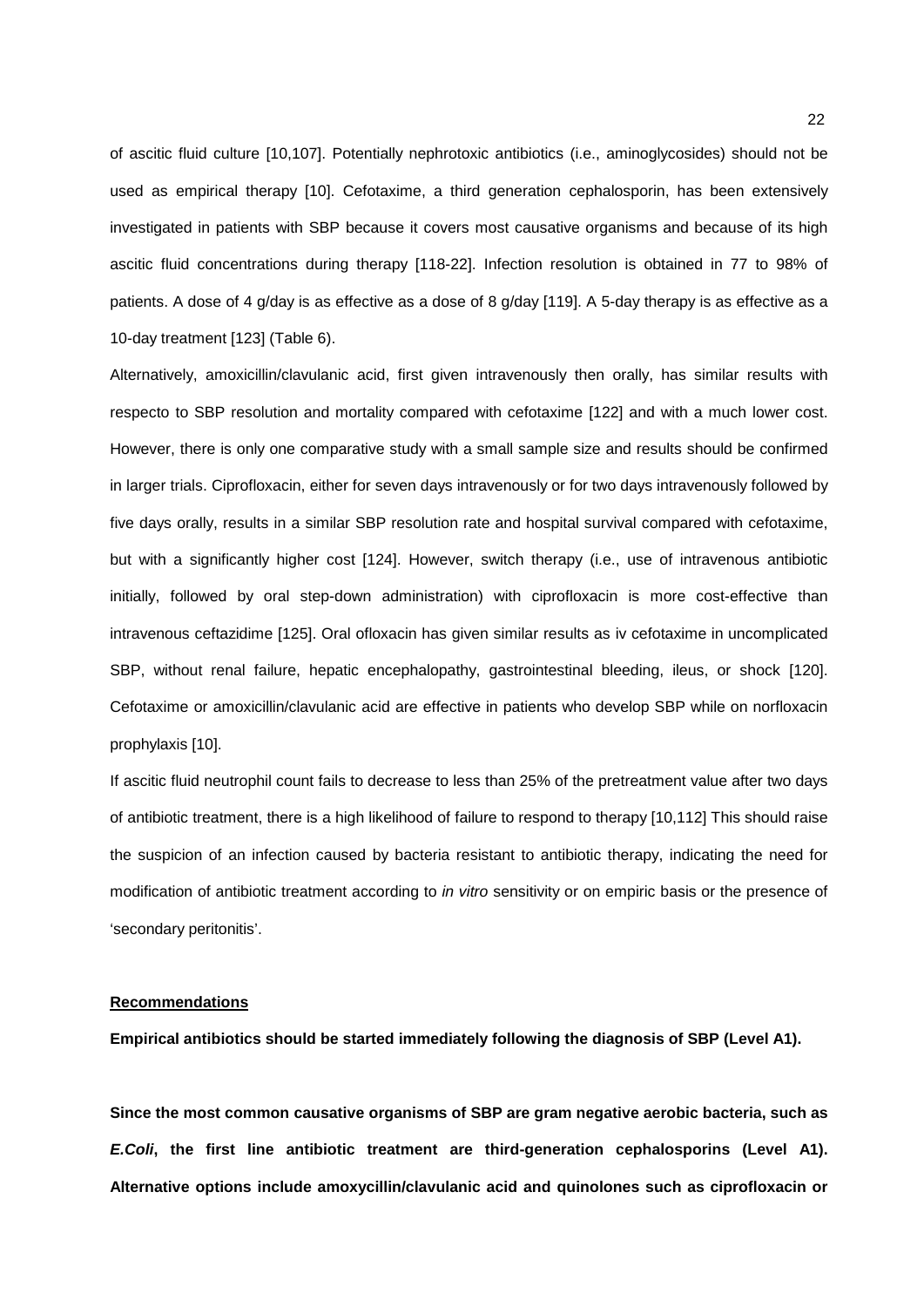**ofloxacin. However, the use of quinolones should not be considered in patients who are taken these drugs for prophylaxis against SBP, in areas where there is a high prevalence of quinoloneresistant bacteria or in nosocomial SBP (Level B1).**

**SBP resolves with antibiotic therapy in approximately 90% of patients. Resolution of SBP should be proven by demonstrating a decrease of ascitic neutrophil count to <250/mm3 and sterile cultures of ascitic fluid, if positive at diagnosis (Level A1). A second paracentesis after 48 hours of start of treatment may help guide the effect of antibiotic therapy.**

**Failure of antibiotic therapy should be suspected if there is worsening of clinical signs and symptoms and/or no marked reduction or increase in ascitic fluid neutrophil count compared to levels at diagnosis. Failure of antibiotic therapy is usually due to resistant bacteria or secondary bacterial peritonitis. Once secondary bacterial peritonitis has been excluded, antibiotics should be changed according to in vitro susceptibility of isolated organisms, or modified to alternative empiric broad spectrum agents (Level A1).**

# **Spontaneous bacterial empyema should be managed similarly to than SBP.**

#### **Intravenous albumin in patients with spontaneous bacterial peritonitis without septic shock**

SBP without septic shock may precipitate deterioration of circulatory function with severe hepatic insufficiency, hepatic encephalopathy, and type 1 hepatorenal syndrome (HRS) [121,126,127] and has approximately 20% hospital mortality despite infection resolution [121,126].

A randomized, controlled study in patients with SBP treated with cefotaxime showed that albumin (1.5 g/kg body weight at diagnosis, followed by 1 g/kg on day 3) significantly decreased the incidence of type 1 HRS (from 30% to 10%) and reduced mortality from 29% to 10% compared with cefotaxime alone. Treatment with albumin was particularly effective in patients with baseline serum bilirubin ≥68 µmol/L (4 mg/dl) or serum creatinine ≥88 µmol/L (1 mg/dl). It is unclear whether iv albumin is useful in patients with baseline bilirubin <68 µmol/L and creatinine <88 µmol/L, as the incidence of type 1 HRS was very low in the two treatment groups (7% without albumin and 0% with albumin) [121]. Nonrandomized studies in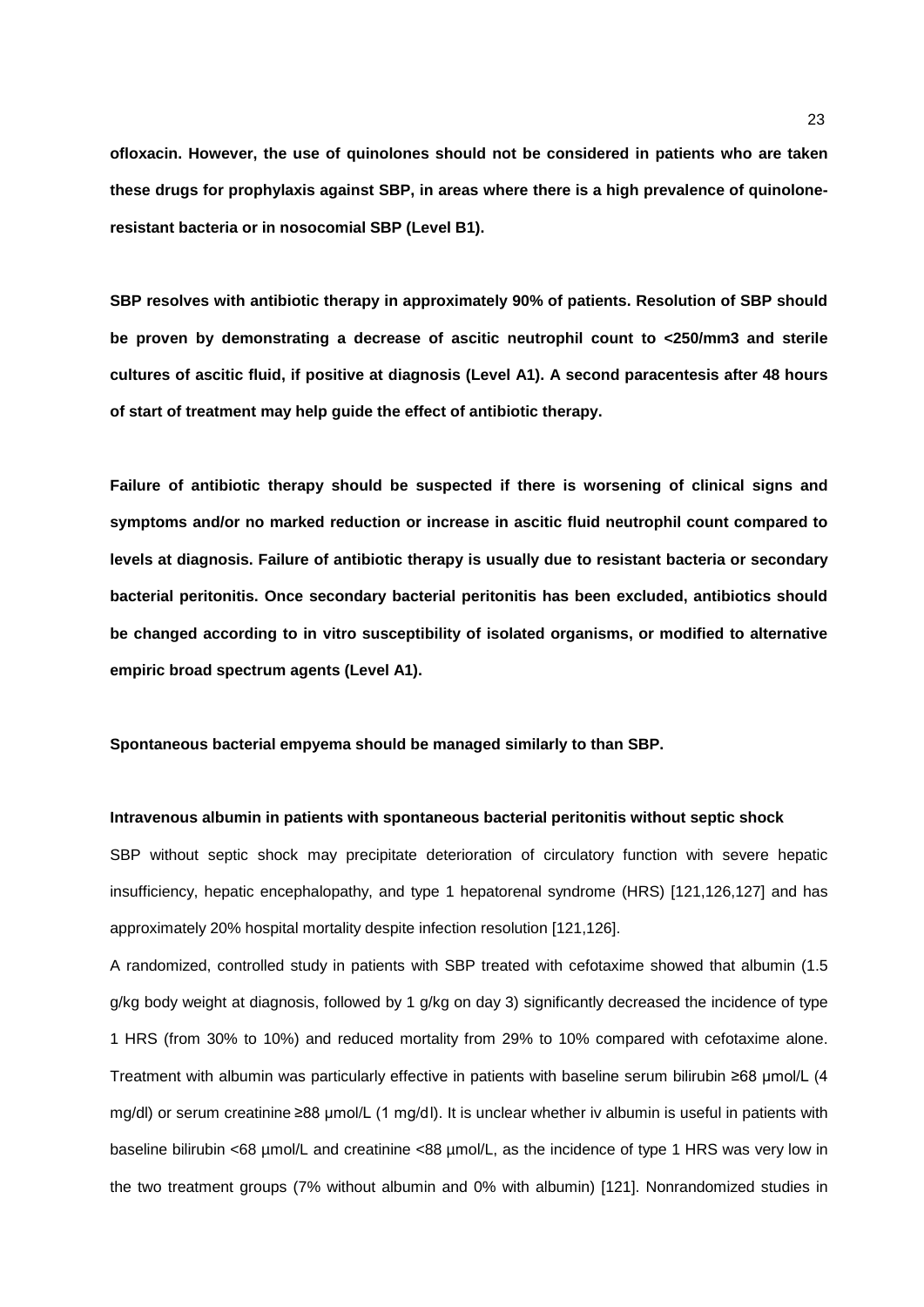patients with SBP also show that the incidence of renal failure and death are very low in patients with moderate liver failure and without renal dysfunction at diagnosis of SBP [128-30].

It is not known whether crystalloids or artificial colloids could replace albumin in the prevention of HRS in patients with SBP. Albumin improves circulatory function in patients with SBP while equivalent doses of hydroxyethyl starch have no such beneficial effect [131]. Clearly, further studies are needed to assess the efficacy of albumin as well as other expanders in the management of SBP. Until further trials are completed, albumin infusion appears a valuable adjunction to the treatment of SBP.

# **Recommendations**

**HRS occurs in approximately 30% of patients with SBP treated with antibiotics alone, and is associated with a poor survival. The administration of albumin (1.5 g/kg at diagnosis and 1 g/kg on day 3) decreases the frequency of HRS and improves survival (Level A1). It is unclear whether albumin is useful in the subgroup of patients with baseline serum bilirubin <68 µmol/L and creatinine <88 µmol/L (Level B2). Until more information is available, we recommend that all patients who develop SBP should be treated with broad spectrum antibiotics and intravenous albumin. (Level A2).**

# **PROPHYLAXIS OF SPONTANEOUS BACTERIAL PERITONTITIS**

Since most episodes of SBP are thought to result from the translocation of enteric GNB, the ideal prophylactic agent should be safe, affordable and effective at decreasing the amounts of these organisms from the gut while preserving the protective anaerobic flora (selective intestinal decontamination) [108]. Given the high cost and inevitable risk of developing resistant organisms, the use of prophylactic antibiotics must be strictly restricted to patients at high risk of SBP. Three high-risk patient populations have been identified: (1) patients with acute gastrointestinal hemorrhage; (2) patients with low total protein content in ascitic fluid and no prior history of SBP (primary prophylaxis), and (3) patients with a previous history of SBP (secondary prophylaxis).

# **Patients with acute gastrointestinal hemorrhage**

Bacterial infection, including SBP, is a major problem in patients with cirrhosis and acute gastrointestinal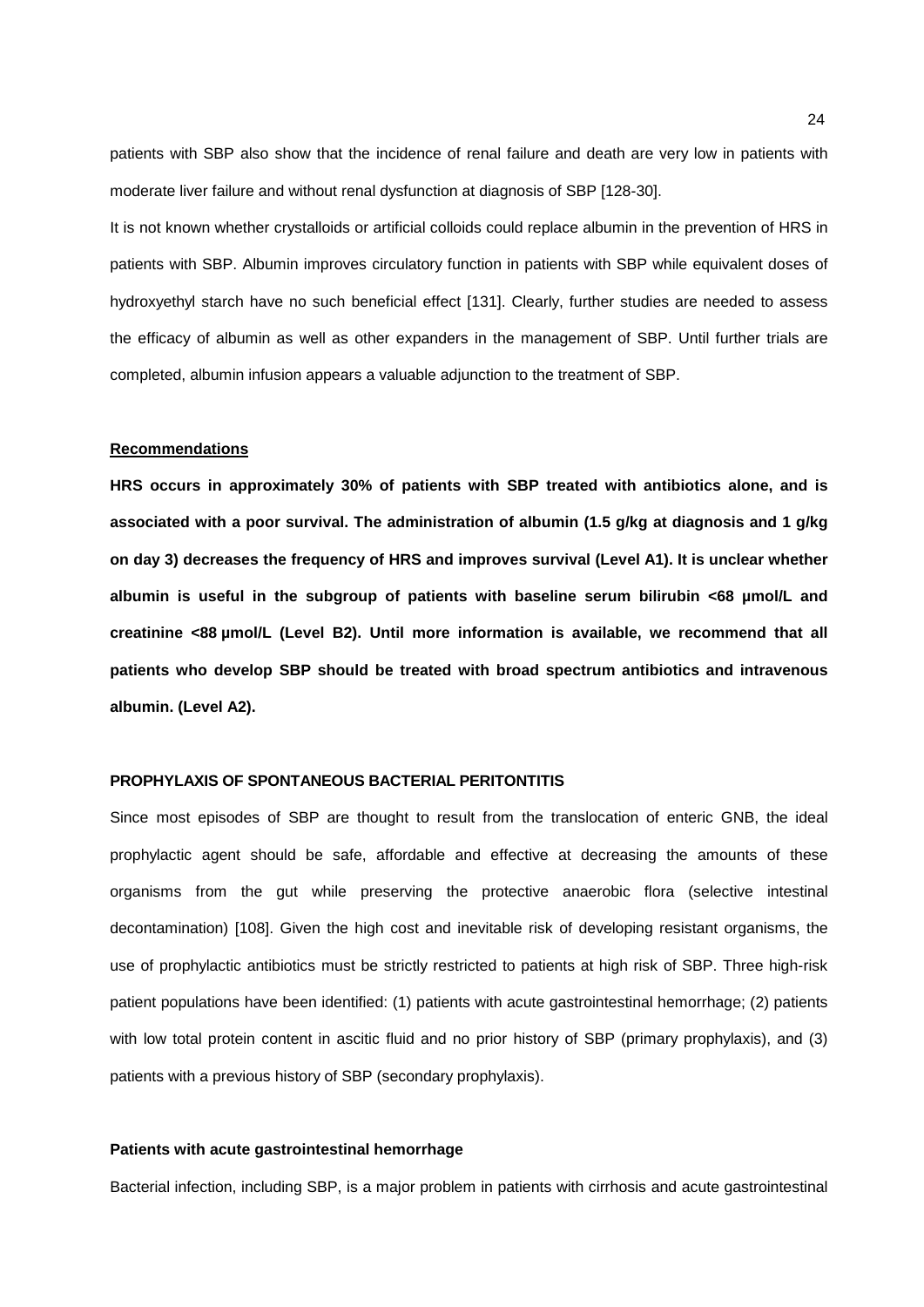hemorrhage occurring in between 25% to 65% of patients with gastrointestinal bleeding [132-141]. The incidence of bacterial infection is particularly high in patients with advanced cirrhosis and/or severe hemorrhage [138,139]. In addition, the presence of bacterial infection in patients with variceal hemorrhage is associated with an increased rate of failure to control bleeding [142,143], rebleeding [136,138] and hospital mortality [139,143-5]. Antibiotic prophylaxis has been shown to prevent infection in patients with gastrointestinal bleeding [10,107,108] and decrease the rate of rebleeding [144]. A metaanalysis [139] of five studies performed in patients with gastrointestinal bleeding [132,134,135,137,140] has shown that antibiotic prophylaxis significantly decreased both the incidence of severe infections (SBP and/or septicemia) and mortality.

Selective intestinal decontamination with norfloxacin (400 mg/12 h orally for 7 days), a quinolone with relatively poor gastrointestinal absorption, and which has antibacterial activity against GNB but not against Gram-positive cocci or anaerobic bacteria, is the most commonly used approach for the prophylaxis of bacterial infections in patients with gastrointestinal hemorrhage [10,107,134]. In recent years, the epidemiology of bacterial infections in cirrhosis has changed, with an increasing incidence of SBP and other infections caused by quinolone-resistant bacteria (see above) [106,146,147]. In addition, a substantial number of infections in patients with gastrointestinal hemorrhage are caused by Grampositive bacteria likely related to invasive procedures used in these patients [106].

A recent study comparing oral norfloxacin to intravenous ceftriaxone for the prophylaxis of bacterial infection in patients with gastrointestinal bleeding and advanced cirrhosis (at least 2 of the following: ascites, severe malnutrition, encephalopathy, or bilirubin >3 mg/dL) showed that ceftriaxone was more effective than norfloxacin in the prevention of infections [148].

#### **Recommendations**

**In patients with gastrointestinal bleeding and severe liver disease (see text) ceftriaxone is the prophylactic antibiotic of choice, whilst patients with less severe liver disease may be given oral norfloxacin or an alternative oral quinolone to prevent the development of SBP (Level A1).**

**3.3.2. Patients with low total protein content in ascitic fluid without prior history of spontaneous bacterial peritonitis**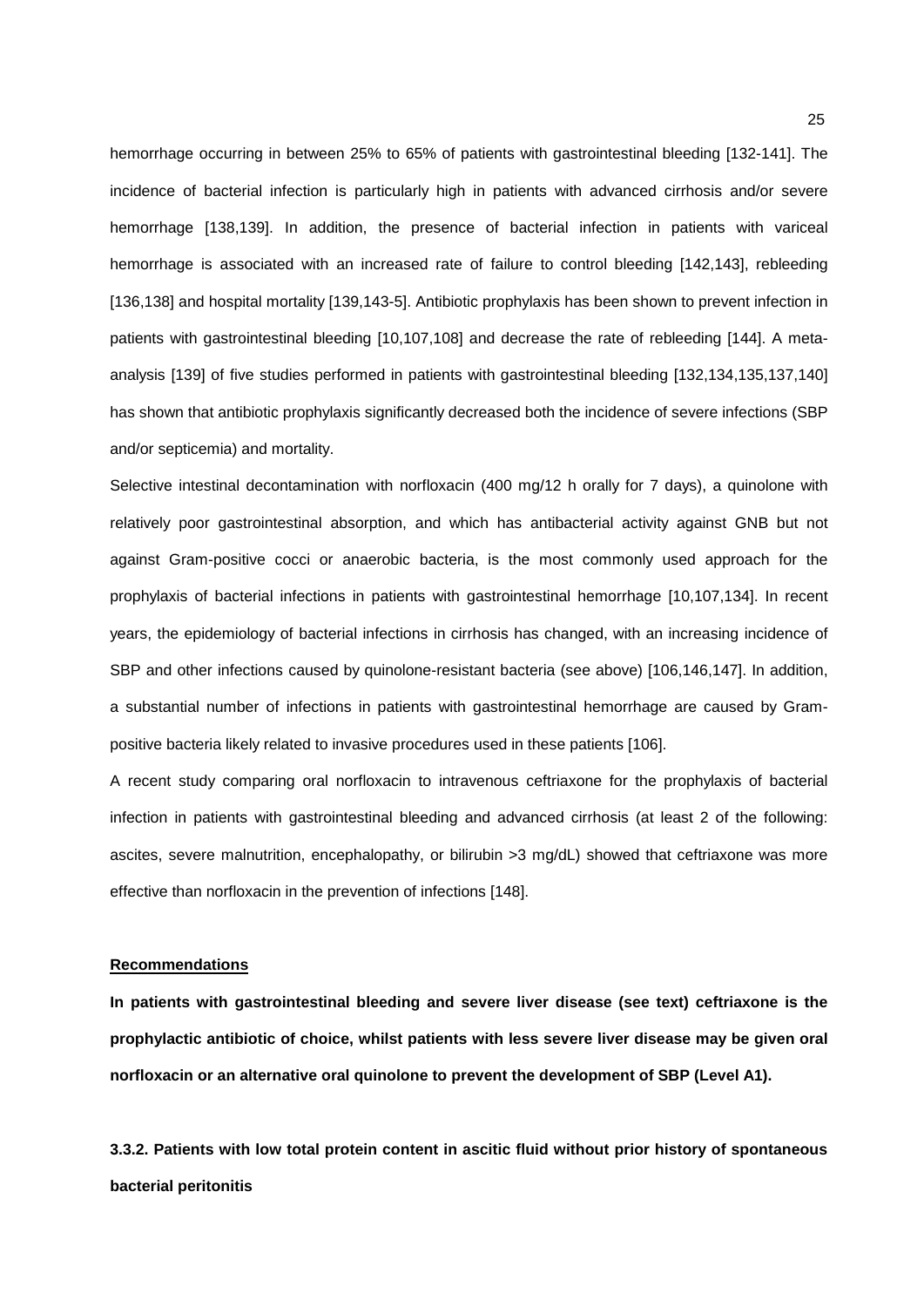Cirrhotic patients with low ascitic fluid protein concentration (<10 g/L) and/or high serum bilirubin levels are at high risk of developing a first episode of SBP [10,149-52]. Several studies have evaluated prophylaxis with norfloxacin in patients without prior history of SBP (Table 6) [153-157]. One pilot, randomized, open-label trial was performed comparing primary continuous prophylaxis with norfloxacin to inpatient-only prophylaxis in 109 patients with cirrhosis and ascitic fluid total protein level ≤15 g/l or serum bilirubin level >2.5 mg/dl [154]. SBP was reduced in the continuous treatment group at the expense of more resistance of gut flora to norfloxacin in that group. In another study, 107 patients with ascitic fluid total protein level <15 g/L were randomized in a double-blind manner to receive norfloxacin (400 mg/day for 6 months) or placebo [155]. Of note, the existence of severe liver failure was not an inclusion criterion. The primary endpoint was the occurrence of GNB infections. Norfloxacin significantly decreased the probability of developing GNB infections, but had no significant effect on the probability of developing SBP or survival. However, in this trial, the sample size was not calculated to detect differences in survival. In a third investigation, 68 patients with cirrhosis and low ascites protein levels (<15 g/L) with advanced liver failure [Child-Pugh score ≥9 points with serum bilirubin level ≥3 mg/dl or impaired renal function (serum creatinine level ≥1.2 mg/dl, blood urea nitrogen level ≥25 mg/dl, or serum sodium level≤130 mEq/L)] were randomized in a double-blind, placebo-controlled trial, to receive norfloxacin (400 mg/day for 12 months) or placebo [156]. The primary endpoints of the trial were 3-month and 1-year survival. Norfloxacin significantly improved the 3-month probability of survival (94% versus 62%;  $p = 0.03$ ) but at 1 year the difference in survival was not significant (60% versus 48%;  $p = 0.05$ ). Norfloxacin administration significantly reduced the 1-year probability of developing SBP (7% vs 61%) and HRS (28% versus 41%). In a fourth study, 100 patients with ascitic fluid total protein level <15 g/L were randomized in double-blind, placebo-controlled trial to ciprofloxacin (500 mg/day for 12 months) or placebo [157]. Enrolled patients had moderate liver failure (the Child-Pugh scores were  $8.3 \pm 1.3$  and  $8.5$ )  $\pm$  1.5, in the placebo and ciprofloxacin group, respectively). The primary endpoint was the occurrence of SBP. Although SBP occurred in 2 (4%) patients of the ciprofloxacin group and in 7 (14%) patients of the placebo group, this difference was not significant. Moreover, the probability of being free of SBP was not significant ( $p = 0.076$ ). The probability of remaining free of bacterial infections was higher in patients receiving ciprofloxacin (80% versus 55%;  $p = 0.05$ ). The probability of survival at 1 year was higher in patients receiving ciprofloxacin (86% versus 66%;  $p < 0.04$ ). Nevertheless, a type II error cannot be ruled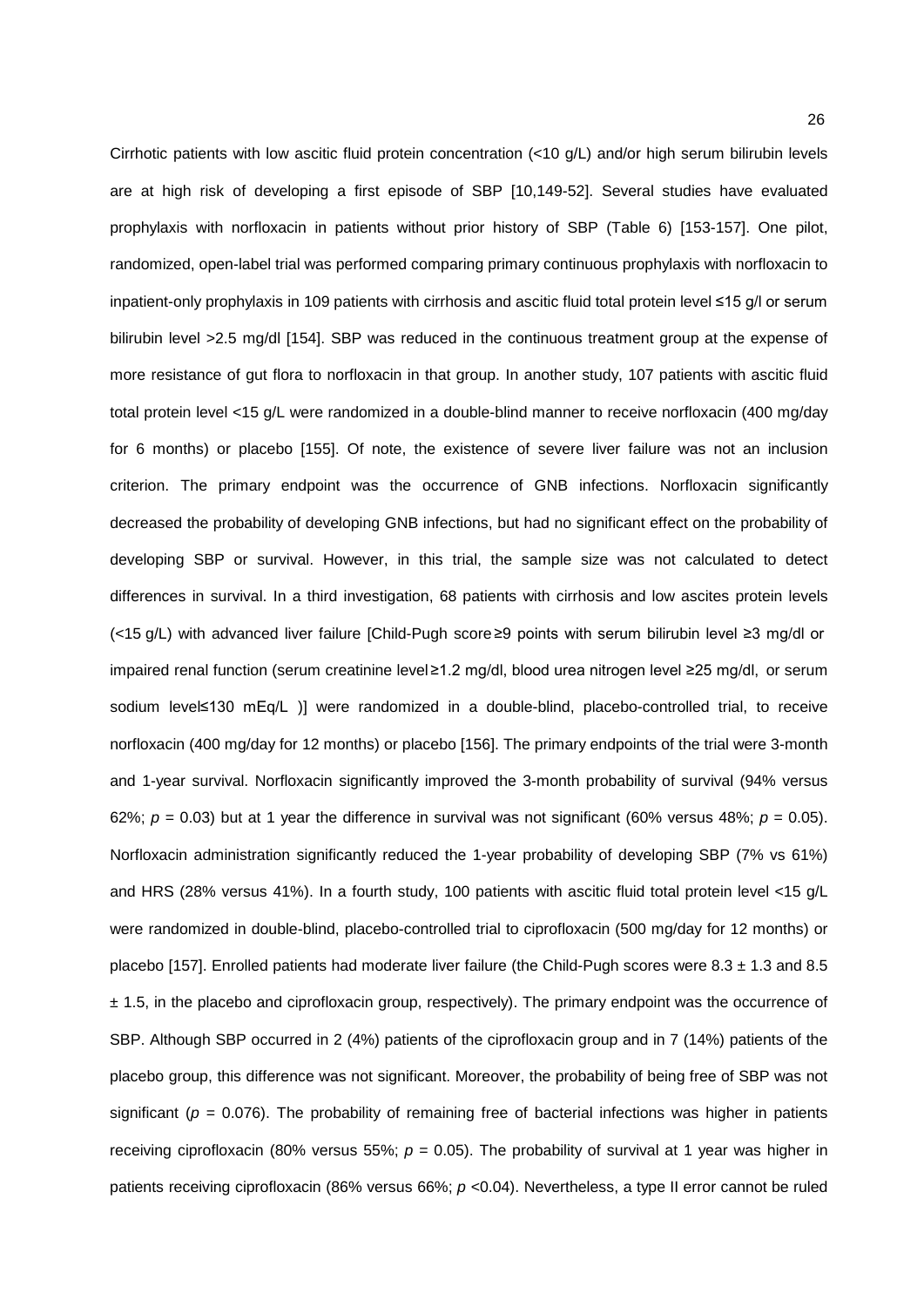out as the sample size was not calculated to detect differences in survival. The duration of primary antibiotic prophylaxis has not been established.

# **Recommendations**

**One double-blind, placebo-controlled, randomized trial performed in patients with severe liver disease (see text) with ascitic fluid protein lower than 15 g/L and without prior SBP showed that norfloxacin (400 mg/day) reduced the risk of SBP and improved survival. Therefore, these patients should be considered for long-term prophylaxis with norfloxacin (Level A1).**

**In patients with moderate liver disease, ascites protein concentration lower than 15 g/L and without prior history of SBP, the efficacy of quinolones in preventing SBP or improving survival is not clearly established. Studies are needed in this field.**

#### **Patients with prior Spontaneous Bacterial Peritonitis**

In patients who survive an episode of SBP, the cumulative recurrence rate at one year is approximately 70% [108]. Probability of survival at one year after an episode of SBP is 30-50% and falls to 25-30% at two years. Therefore, patients recovering from an episode of SBP should be considered for liver transplantation. There is only one randomized, double-blind, placebo-controlled trial of norfloxacin (400 mg/day orally) in patients who had a previous episode of SBP [158]. Treatment with norfloxacin reduced the probability of recurrence of SBP from 68% to 20% and the probability of SBP due to GNB from 60% to 3%. Survival was not an end-point of this study. In an open-label, randomized study comparing norfloxacin 400 mg/day to rufloxacin 400 mg/week in the prevention of SBP recurrence one-year probability of SBP recurrence was 26% and 36%, respectively (*p* = 0.16) [159]. Norfloxacin was more effective in the prevention of SBP recurrence due to Enterobacteriaceae (0% vs 22%, *p* = .01). Three other studies assessed the effects of ciprofloxacin, trimethoprim-sulfametoxazole, and norfloxacin, but they included patients with and without previous episodes of SBP [153,160,161]. All studies showed a reduced incidence of SBP with antibiotic prophylaxis.

It is uncertain whether prophylaxis should be continued without interruption until liver transplantation or death in all patients with prior SBP or if treatment could be discontinued in patients showing an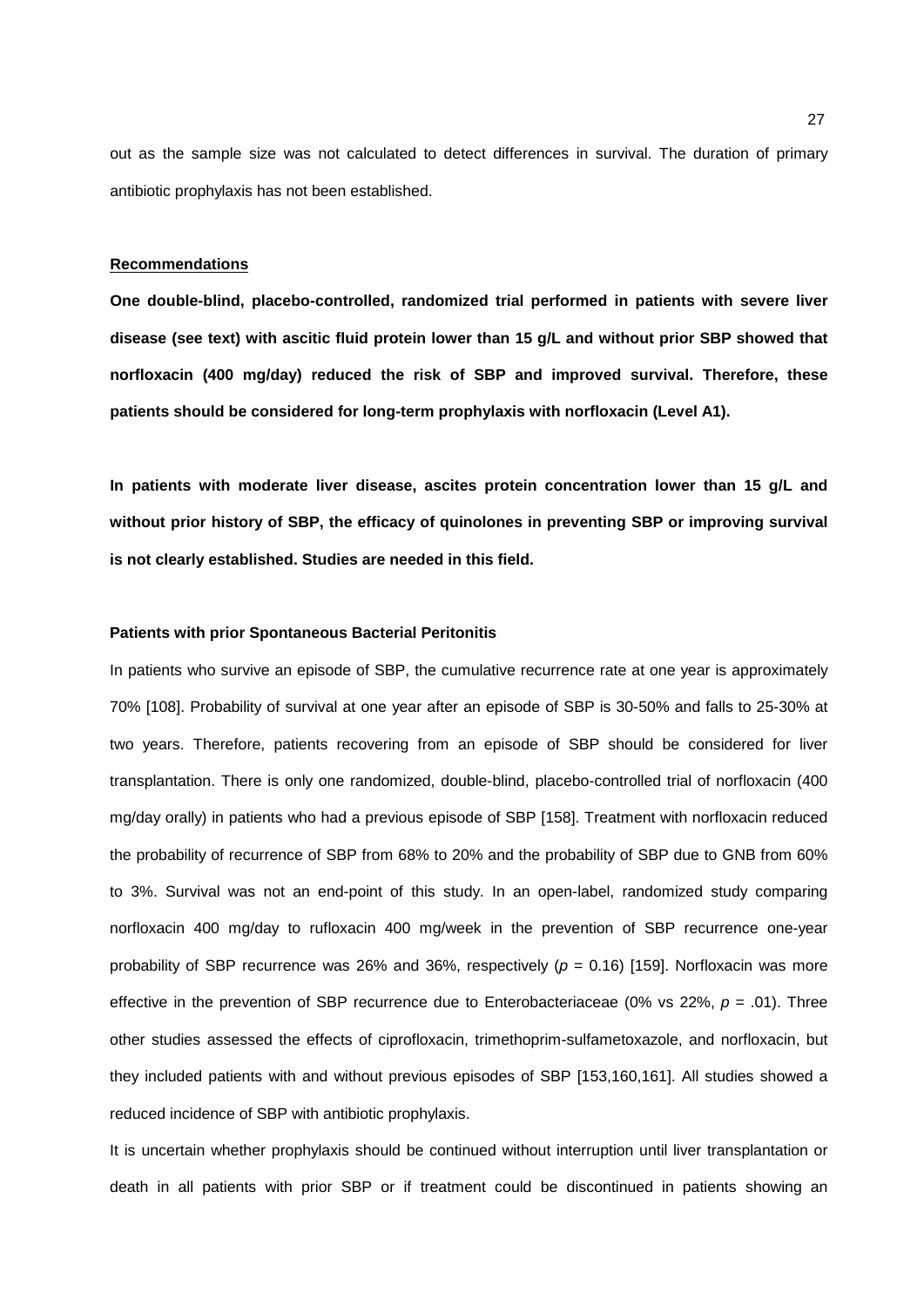improvement of liver disease.

# **Recommendations**

**Patients who recover from an episode of SBP have a high risk of developing recurrent SBP. In these patients, the administration of prophylactic antibiotics reduces the risk of recurrent SBP. Norfloxacin (400 mg/day, orally) is the treatment of choice (Level A1). Alternative antibiotics include ciprofloxacin (750 mg once weekly, orally) or co-trimoxazole (800mg sulfamethoxazole and 160 mg trimethoprim daily, orally), but evidence is not as strong as that with norfloxacin (Level A2).** 

**Patients who recover from SBP have a poor long-term survival and should be considered for liver transplantation (Level A1).**

# **Issues with prolonged antibiotic prophylaxis**

As mentioned earlier, prolonged antibiotic prophylaxis (primary or secondary) has led to the emergence of GNB resistant to quinolones and even to trimethoprim/sulfamethoxazole [106]. In addition, there is an increased likelihood of infections from grampositive bacteria in patients who have received long-term SBP prophylaxis [156,162]. This underlines the need to restrict the use of prophylactic antibiotics to patients with the greatest risk of SBP. Common sense would suggest that quinolone prophylaxis should be discontinued in patients who develop infection due to quinolone-resistant bacteria. However, there are no data to support this.

# **HYPONATREMIA**

Hyponatremia is common in patients with decompensated cirrhosis and is related to impaired solute-free water excretion secondary to non-osmotic hypersecretion of vasopressin (the antidiuretic hormone), which results in a disproportionate retention of water relative to sodium retention [163-166]. Hyponatremia in cirrhosis is arbitrarily defined when serum sodium concentration decreases below 130 mmol/l [163], but decreases below 135 mmol/l should also be considered as hyponatremia, according to recent guidelines on hyponatremia in the general patient population [167].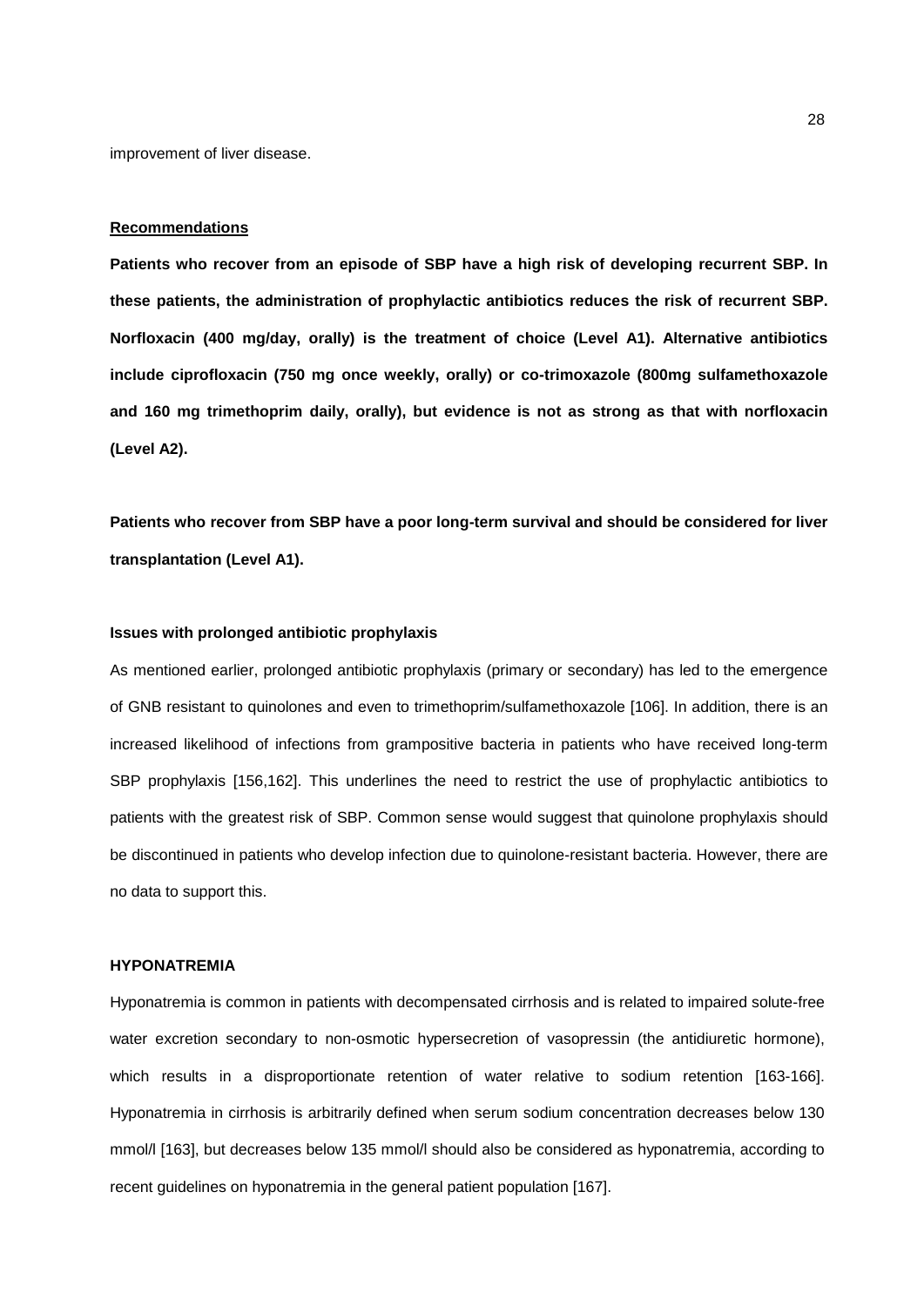Patients with cirrhosis may develop two types of hyponatremia: hypovolemic and hypervolemic. Hypervolemic hyponatremia is the most common and is characterized by low serum sodium levels with expansion of the extracellular fluid volume, with ascites and edema. It may occur spontaneously or as a consequence of excessive hypotonic fluids (i.e. 5% dextrose) or secondary to complications of cirrhosis, particularly bacterial infections. By contrast, hypovolemic hyponatremia is less common and is characterized by low serum sodium levels and absence of ascites and edema, and is most frequently secondary to excessive diuretic therapy.

Serum sodium concentration is an important marker of prognosis in cirrhosis and the presence of hyponatremia is associated with an impaired survival [64,65,168-74]. Moreover, hyponatremia may also be associated with an increased morbidity, particularly neurological complications, and reduced survival after transplantation [175-177], although results of studies show discrepant findings with respect to survival.

### **MANAGEMENT OF HYPONATREMIA**

It is generally considered that hyponatremia should be treated when serum sodium is lower than 130 mmol/l, although there is no good evidence as to what is the level of serum sodium in which treatment should be started.

The treatment of hypovolemic hyponatremia consists of administration of sodium together with identification of the causative factor (usually excessive diuretic administration) and will not be considered further in these guidelines.

The key of the management of hypervolemic hyponatremia is to induce a negative water balance with the aim of normalizing the increased total body water, which would result in an improvement of serum sodium concentration. Fluid restriction has been the standard of care but is seldom effective. It is the clinical experience that fluid restriction is helpful in preventing a further decrease in serum sodium levels, although it is rarely effective in improving serum sodium concentration. The lack of efficacy is probably due to the fact that in practice total daily fluid intake cannot be restricted to less than one liter per day.

Although the hypertonic sodium chloride administration has been used commonly in severe hypervolemic hyponatremia, its efficacy is partial, usually short-lived, and increases the amount of ascites and edema. The administration of albumin appears to improve serum sodium concentration, but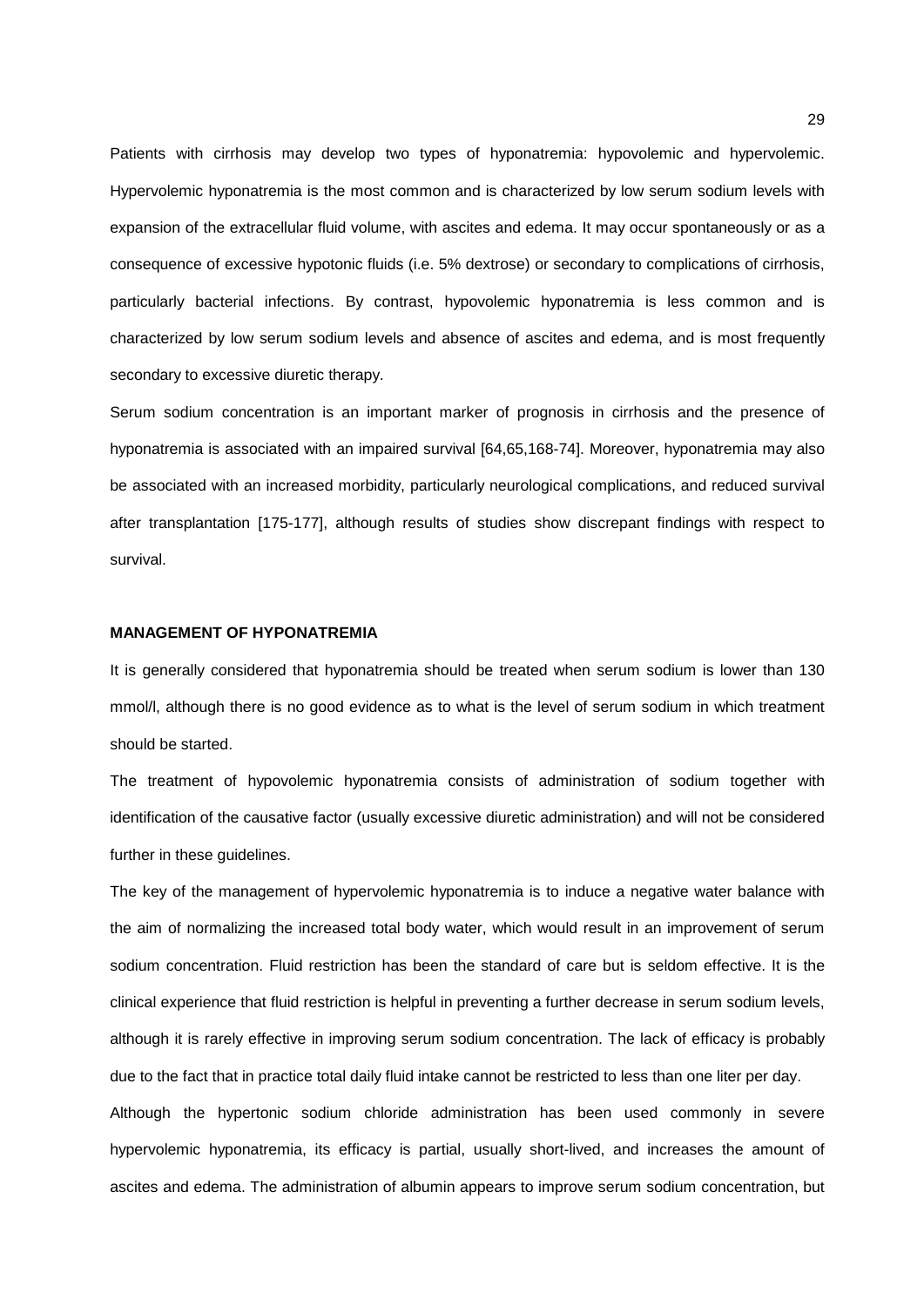more information is needed [178,179].

The pathophysiologically-oriented treatment of hyponatremia consists of improving solute-free water excretion which is markedly impaired in these patients. Early attempts using agents such as demeclocycline or κ-opiod agonists were unsuccessful because of side effects [180-183]. In recent years, the pharmacological approach to treatment of hypervolemic hyponatremia has made a step forward with the discovery of vaptans, drugs that are active orally and cause a selective blockade of the V2-receptors of AVP in the principal cells of the collecting ducts [184-186]. These drugs are effective in improving serum sodium concentration in conditions associated with high vasopressin levels, such as the syndrome of inappropriate antidiuretic hormone secretion (SIADH), heart failure or cirrhosis [101,184,187-191]. The results of these studies consistently demonstrate that the administration of vaptans for a short period of time (one week to one month in most of the studies) is associated with an increased urine volume and solute-free water excretion and improvement of the low serum sodium levels in 45% to 82% of patients. No significant changes have been observed on renal function, urine sodium, circulatory function, and activity of the renin-angiotensin-aldosterone system. The most frequent side effect is thirst. Potential theoretical concerns of the administration of vaptans in patients with cirrhosis include hypernatremia, dehydration, renal impairment, and osmotic demylenation syndrome owing to a too rapid increase in serum sodium concentration. However, in the studies reported, the frequency of hypernatremia, dehydration, and renal impairment has been very low and no case of osmotic demyelination syndrome has been reported. Nevertheless, these complications should be taken into account and treatment should always be started in the hospital with close clinical monitoring and assessment of serum sodium levels, to avoid increases of serum sodium of more than 8-10 mmol/l/day. Vaptans should not be given to patients an altered mental state (i.e encephalopathy) who cannot drink appropriate amounts of fluid because of the risk of dehydration and hypernatremia. Vaptans are metabolized by CYP3A enzymes in the liver; therefore drugs that are strong inhibitors of CYP3A such as ketoconazole, grapefruit juice, and clarithromycin among others, increase the exposure to vaptans and may be associated with larg increases in serum sodium concentration. Conversely, drugs that are inducers of the CYP3A system, such as rifampin, barbiturates and phenytoin, may decrease the effectiveness of vaptans.

Tolvaptan has been recently approved in USA for the management of severe hypervolemic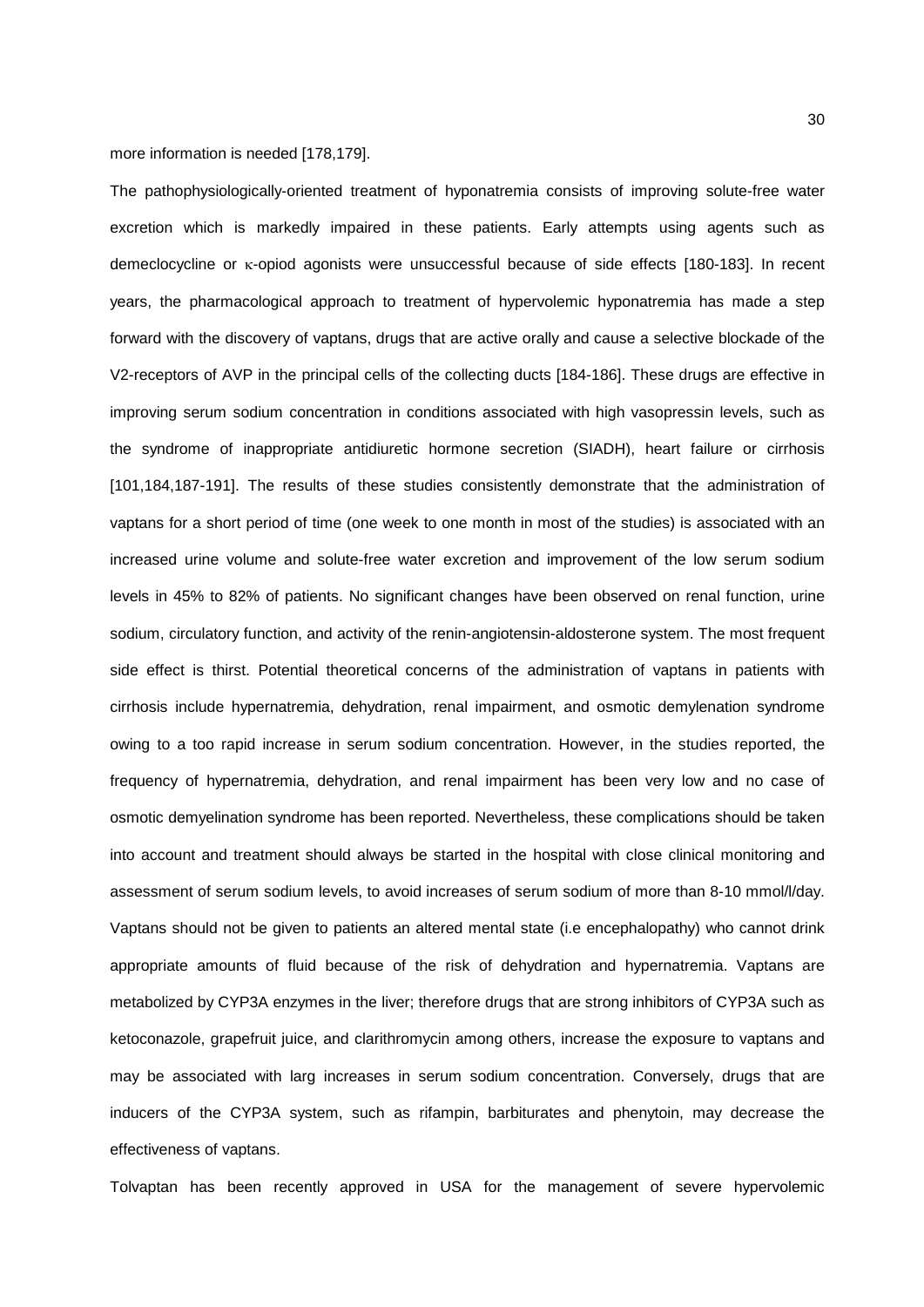hyponatremia (<125 mmol/l) associated with cirrhosis with ascites, heart failure, and the SIADH. In Europe the drug is currently only licensed for the treatment of SIADH. Conivaptan is also approved in US for the short-term (5-day) intravenous treatment of hypervolemic hyponatremia associated with different conditions. Treatment of tolvaptan is started with 15 mg/day and titraded progressively to 30 and 60 mg/day, if needed, according to changes in serum sodium concentration. In randomized studies, a slightly increased frequency of gastrointestinal bleeding was reported in patients receiving tolvaptan compared to that in patients treated with placebo. No differences in the incidence of other side effects were observed. Nevertheless, it should be pointed out that tolvaptan was given for a period of one month and only limited long-term safety data exists with the use of this drug. Long-term, placebo-controlled studies in patients with cirrhosis treated with tolvaptan are clearly needed. No prospective evaluation on the efficacy and safety of conivaptan has been performed in patients with cirrhosis and hyponatremia. As discussed previously, a phase-3 randomized double-blind placebo-controlled study comparing the efficacy of long-term treatment with satavaptan in combination with diuretics aimed at preventing ascites recurrence in patients with cirrhosis following LVP showed an increase frequency of complications and

reduced survival in patients receiving satavaptan compared to those receiving placebo [104].

# **Recommendations**

**It is important to differentiate hypovolemic from hypervolemic hyponatremia. Hypovolemic hyponatremia is characterized by low serum sodium concentrations in the absence of ascites and edema, and usually occurs after a prolonged negative sodium balance with marked loss of extracellular fluid. Management consists of administration of normal saline and treatment of the cause (usually diuretic withdrawal) (Level A1).** 

**Fluid restriction to 1,000 ml/day is effective in increasing serum sodium concentration in only a minority of patients with hypervolemic hyponatremia, but may be effective to prevent a further reduction in serum sodium levels (Level A1). There are no data to support the use of either normal or hypertonic saline in the management of hypervolemic hyponatremia (Level A1). Albumin administration might be effective but data are very limited to support its use currently (Level B2).**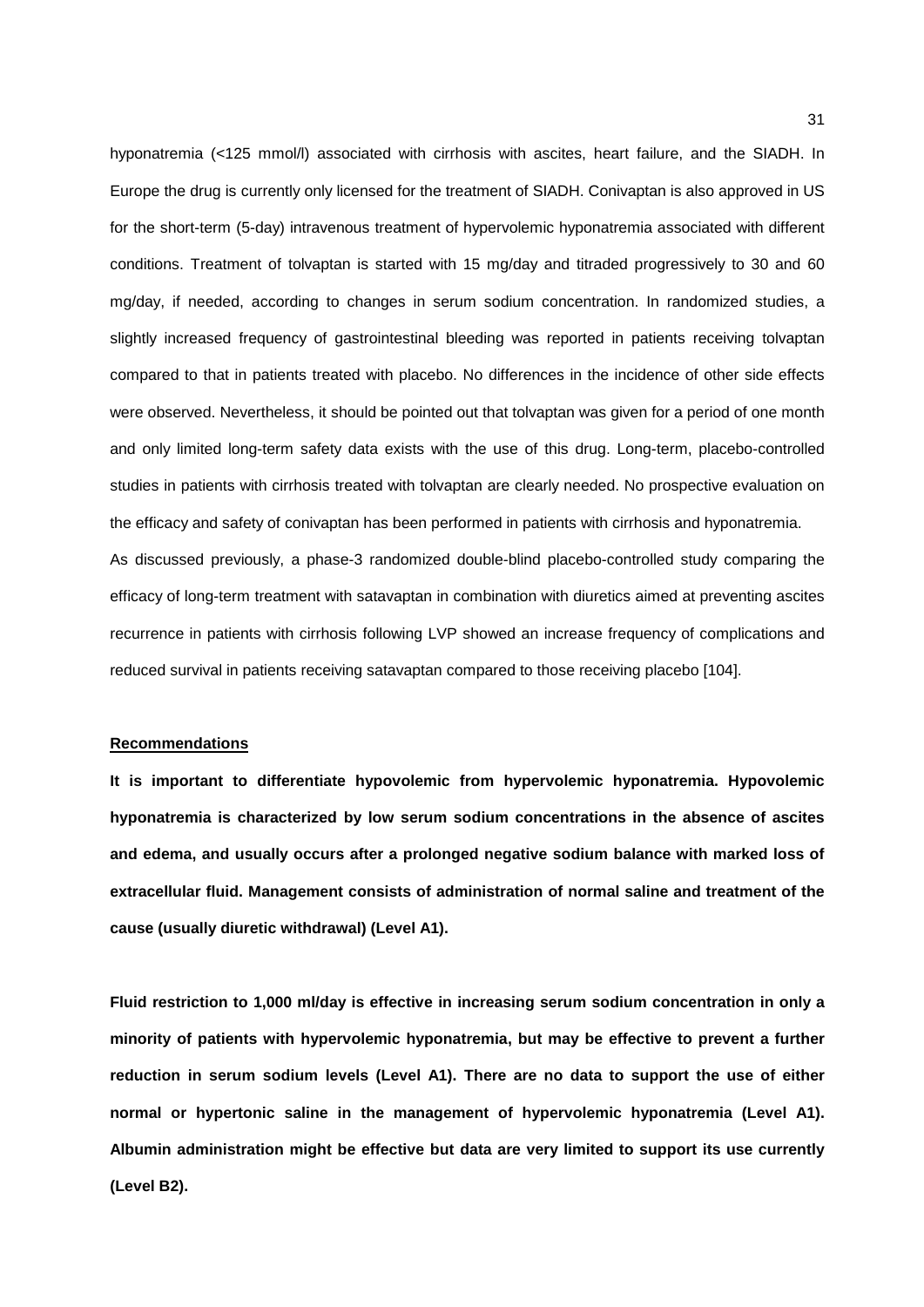**Treatment with vaptans may be considered in patients with severe hypervolemic hyponatremia (<125 mmol/l). Tolvaptan is licensed in some countries for oral treatment. Convivaptan is only licensed in some countries for short-term intravenous treatment. Treatment with tolvaptan should be started in the hospital and the dose titrated to achieve a slow increase in serum sodium. Serum sodium should be monitored closely particularly during the first days of treatment and whenever the dose of the drug is increased. Rapid increases in serum sodium concentration (>8-10 mmol/day) should be avoided to prevent the occurrence of osmotic demyelination syndrome. Neither fluid restriction nor administration of saline should be used in combination with vaptans to avoid a too rapid increase in serum sodium concentration. Patients may be discharged after serum sodium levels are stable and no further increase in the dose of the drug is required. Concomitant treatment with drugs that are either potent inhibitors or inducers of the CYP3A should be avoided. The duration of treatment with vaptans is not known. Safety has only been established for short-term treatment (one month) (B1).**

# **HEPATORENAL SYNDROME**

# **DEFINITION AND DIAGNOSIS OF HEPATORENAL SYNDROME**

Hepatorenal syndrome (HRS) is defined as the occurrence of renal failure in a patient with advanced liver disease in the absence of an identifiable cause of renal failure [56]. Thus, the diagnosis is essentially one of exclusion of other causes of renal failure. In 1994 the International Ascites Club defined the major criteria for the diagnosis of HRS and designated HRS into type 1 and type 2 HRS [56]. These were modified in 2007 [192]. The new diagnostic criteria are shown in table 8. Various new concepts have emerged since the first definition and criteria for HRS were published in 1996 [56]. These are that vasodilatation mainly occurs in the splanchnic arterial bed, that the cardiac output in patients with HRS may be low or normal (infrequently high), but insufficient for the patient's needs, that the most important trigger for the development of type 1 HRS is bacterial infection, and that renal function can be improved by drug therapy [192].

There are 2 types of HRS. Type 1 HRS is a rapidly progressive acute renal failure that frequently develops in temporal relationship with a precipitating factor for a deterioration of liver function together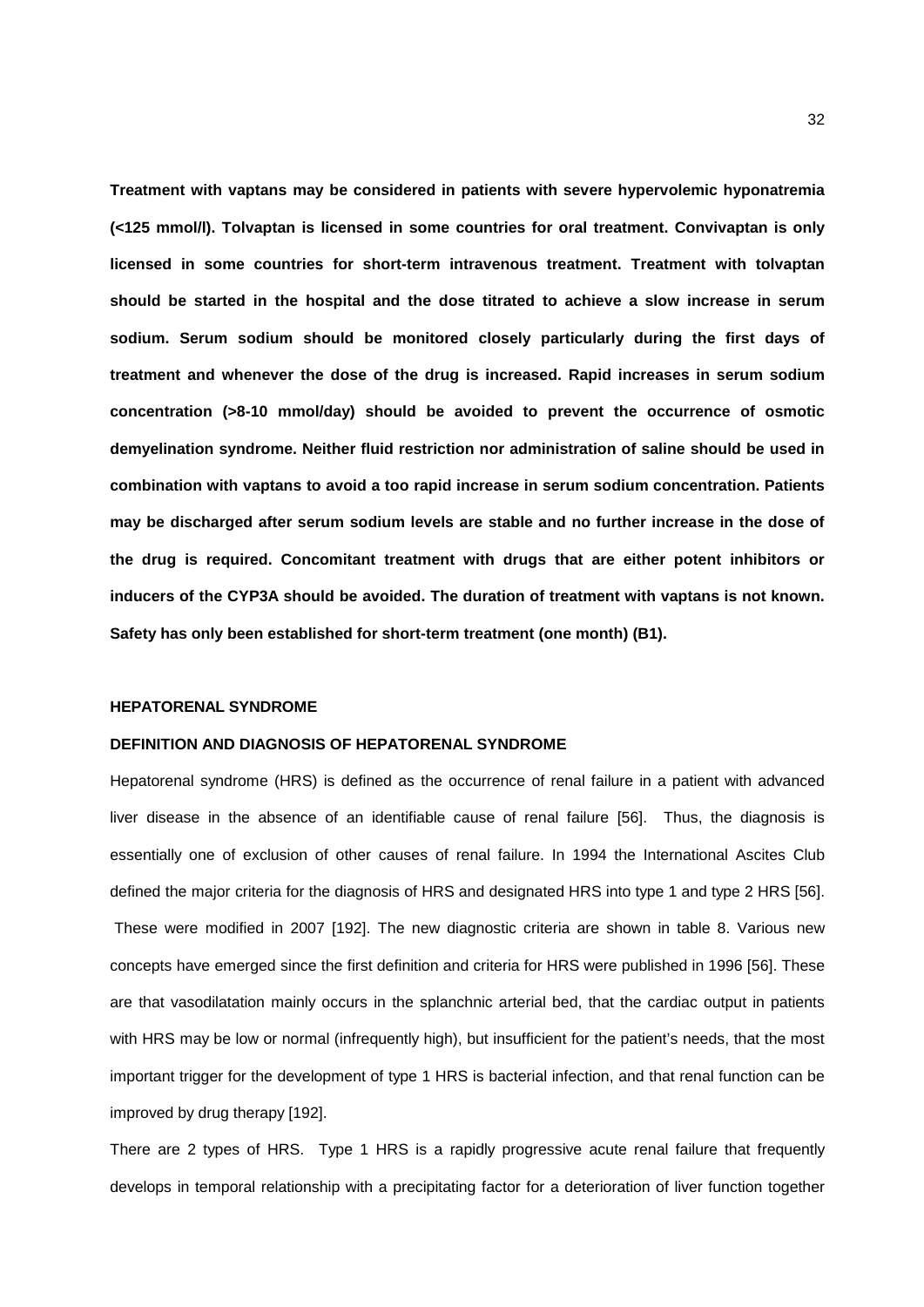with deterioration of other organ function. It commonly occurs in severe alcoholic hepatitis or in patients with end-stage cirrhosis following a septic insult such as SBP, although in some patients it may occur in the absence of any identifiable triggering event. Conventionally, type 1 HRS is only diagnosed when the serum creatinine increases more than 100% from baseline to a final level of greater than 2.5 mg/dl (221 µmol/L). Type 2 HRS occurs in patients with refractory ascites and there is a steady but moderate degree of functional renal failure, often with avid sodium retention. Patients with type 2 HRS may eventually develop type 1 HRS either spontaneously or following a precipitating event such as SBP [56]. The renal community has recently re-termed acute renal failure as acute kidney injury (AKI) [193]. However, the applicability and usefulness of the AKI classification in patients with cirrhosis requires full evaluation in prospective studies.

# **Recommendations**

**It is important to make the diagnosis of HRS or identify other known causes of renal failure in cirrhosis as early as possible. Causes of renal failure in cirrhosis that should be excluded before the diagnosis of HRS is made include hypovolemia, shock, parenchymal renal diseases, and concomitant use of nephrotoxic drugs. Parenchymal renal diseases should be suspected if there is significant proteinuria or microhaematuria, or if renal ultrasonography demonstrates abnormalities in kidney size. Renal biopsy is important in these patients to help plan the further management, including the potential need for combined liver and kidney transplantation (Level B1).**

**HRS should be diagnosed by demonstrating a significant increase in serum creatinine and excluding other known causes of renal failure. For therapeutic purposes, HRS is usually diagnosed only when serum creatinine increases to > 133µmoles/l (1.5mg/dl). Repeated measurement of serum creatinine over time, particularly in hospitalized patients, is helpful in the early identification of HRS (Level B1).** 

**HRS is classified in two types: type 1 HRS, characterized by a rapid and progressive impairment**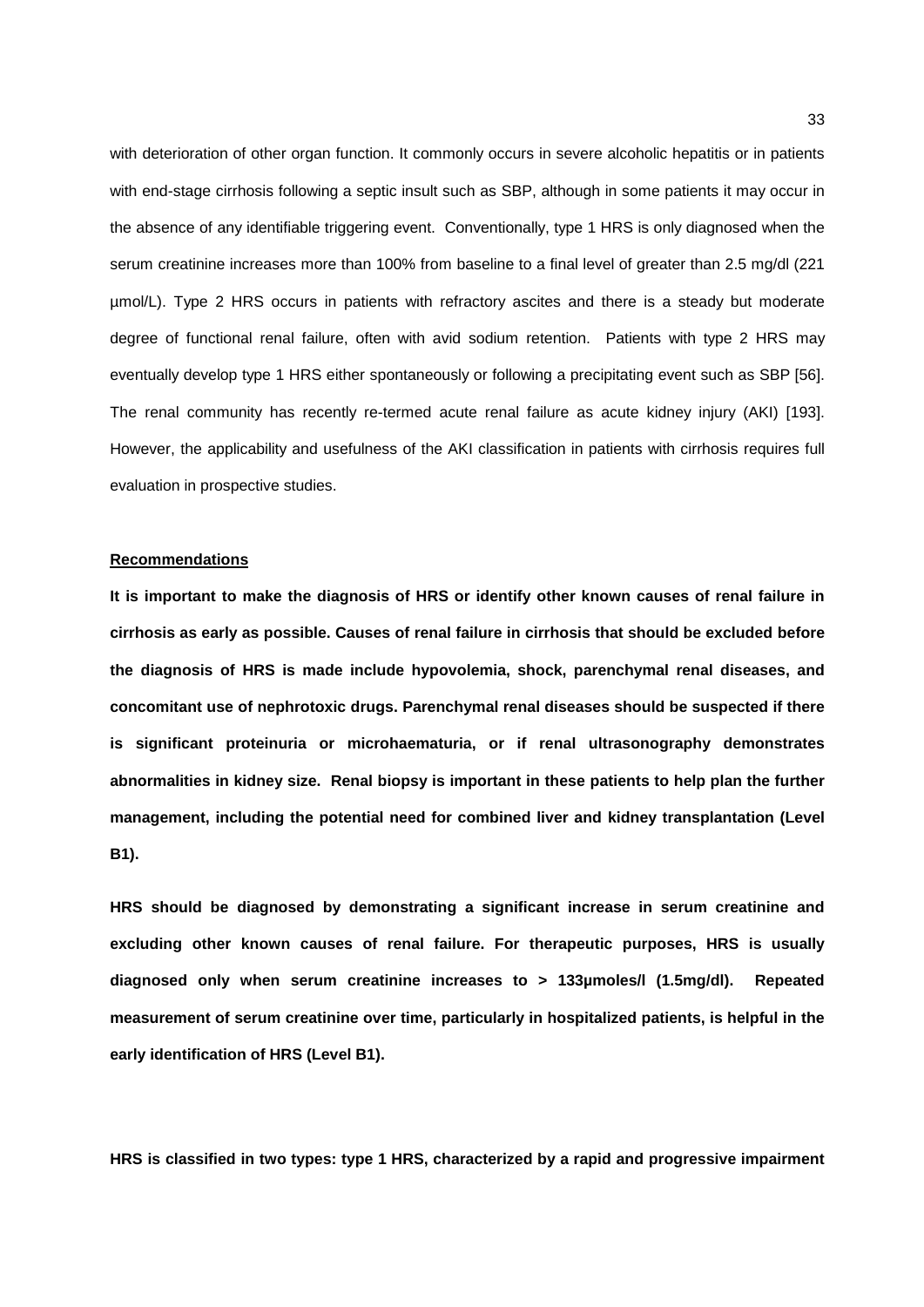**in renal function (increase in serum creatinine of equal to or greater than 100% compared to baseline to a level higher than 2.5 mg/dl in less than 2 weeks), and type 2 HRS characterized by a stable or less progressive impairment in renal function (Level A1).**

### **PATHOPHYSIOLOGY OF HEPATORENAL SYNDROME**

There are four factors involved in the pathogenesis of HRS. These are: (1) Development of splanchnic vasodilatation which causes a reduction in effective arterial blood volume and a decrease in mean arterial pressure; (2) Activation of the sympathetic nervous system and the renin-angiotensin-aldosteron system which causes renal vasoconstriction and a shift in the renal autoregulatory curve [194], which makes renal blood flow much more sensitive to changes in mean arterial pressure; (3) Impairment of cardiac function due to the development of cirrhotic cardiomyopathy, which leads to a relative impairment of the compensatory increase in cardiac output secondary to vasodilatation; and 4/ Increased synthesis of several vasoactive mediators which may affect renal blood flow or glomerular microcirculatory hemodynamics, such as cysteinyl leukotrienes, thromboxane A2,  $F_2$ -isoprostanes, and endothelin-1, yet the role of these factors in the pathogenesis of HRS remains unknown. An extended discussion of the pathophysiology of HRS is outside the scope of these guidelines and can be found elsewhere [165,195,196].

# **5.3. RISK FACTORS AND PROGNOSIS OF HEPATORENAL SYNDROME**

The development of bacterial infections, particulary SBP, is the most important risk factor for HRS [121,127,197,198]. HRS develops in approximately 30% of patients who develop SBP [121]. Treatment of SBP with albumin infusion together with antibiotics reduces the risk of developing HRS and improves survival [121]. The prognosis of HRS remains poor, with an average median survival time of all patients with HRS of approximately only 3 months [195,199]. High MELD scores and type 1 HRS are associated with very poor prognosis. Median survival of patients with untreated type 1 HRS is of approximately one month [200].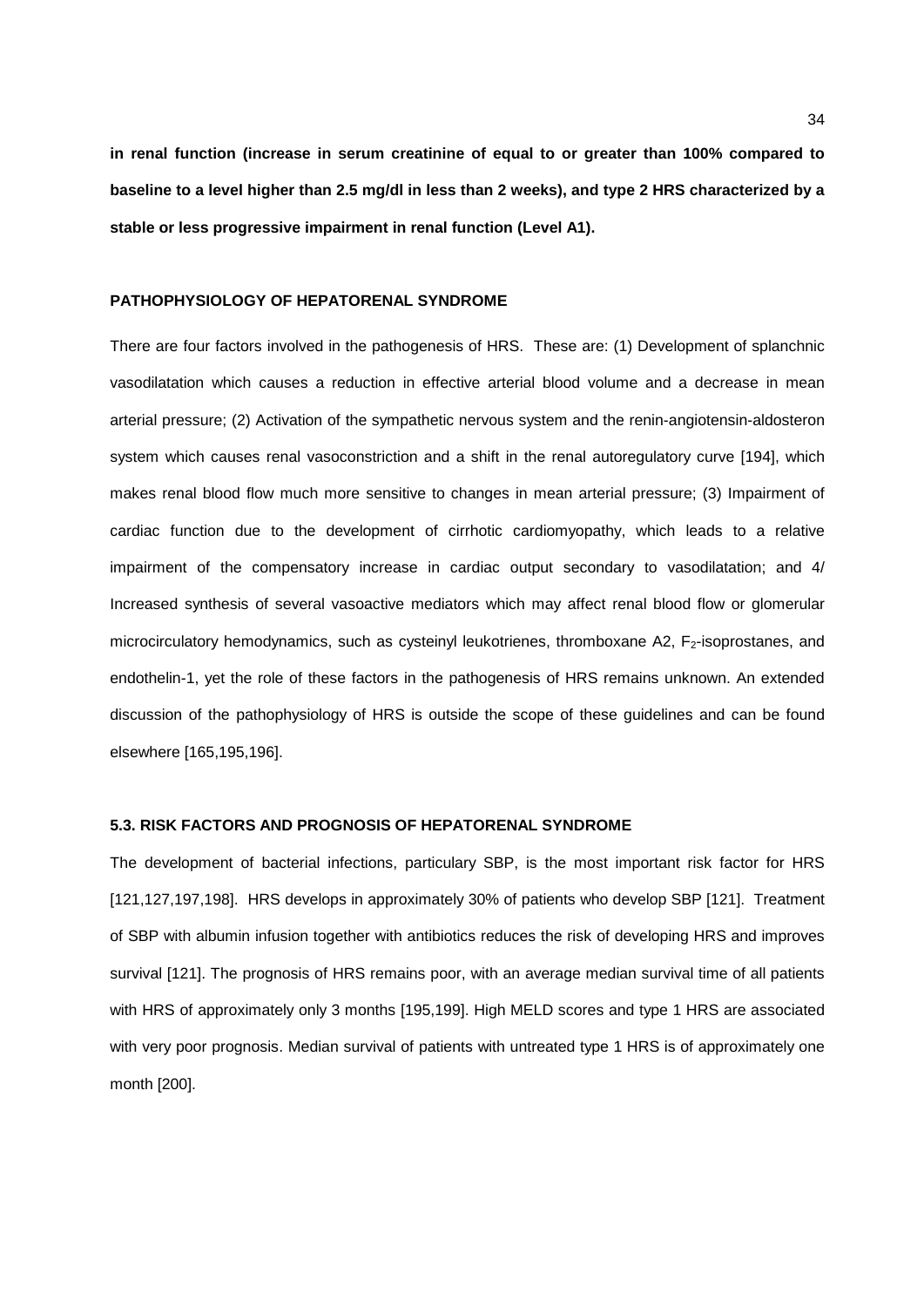#### **MANAGEMENT OF HEPATORENAL SYNDROME**

#### *General measures*

All comments made in these guidelines with respect to treatment refer to type 1 HRS unless otherwise specified. Once diagnosed, treatment should be started early in order to prevent the progression of renal failure. General supportive measures include careful monitoring of vital signs, standard liver and renal tests, and frequent clinical assessment as well as management of concomitant complications of cirrhosis. An excessive administration of fluids should be avoided to prevent fluid overload and development/progression of dilutional hyponatremia. Potassium-sparing diuretics should not be given because of the risk of severe hyperkalemia.

# **Recommendations**

**Monitoring: Patients with type 1 HRS should be monitored carefully. Parameters to be monitored include urine output, fluid balance, and arterial pressure, as well as standard vital signs. Ideally central venous pressure should be monitored to help in the management of fluid balance and prevent volume overload. Patients are generally better managed in an intensive care or semiintensive care unit. (Level A1).** 

**Screening for sepsis: Bacterial infection should be identified early, by blood, urine and ascitic fluid cultures, and treated with antibiotics. Patients who do not have signs of infection should continue taking prophylactic antibiotics, if previously prescribed. There are no data on the use of antibiotics as empirical treatment for unproven infection in patients presenting with type 1 HRS (Level C1).**

**Use of beta-blockers: There are no data on whether it is better to stop or continue with beta blockers in patients with type 1 HRS who are taking these drugs for prophylaxis against variceal bleeding (Level C1).** 

**Use of paracentesis: There are few data on the use of paracentesis in patients with type 1 HRS. Nevertheless, if patients have tense ascites, large-volume paracentesis with albumin is useful in relieving patients' discomfort (Level B1).**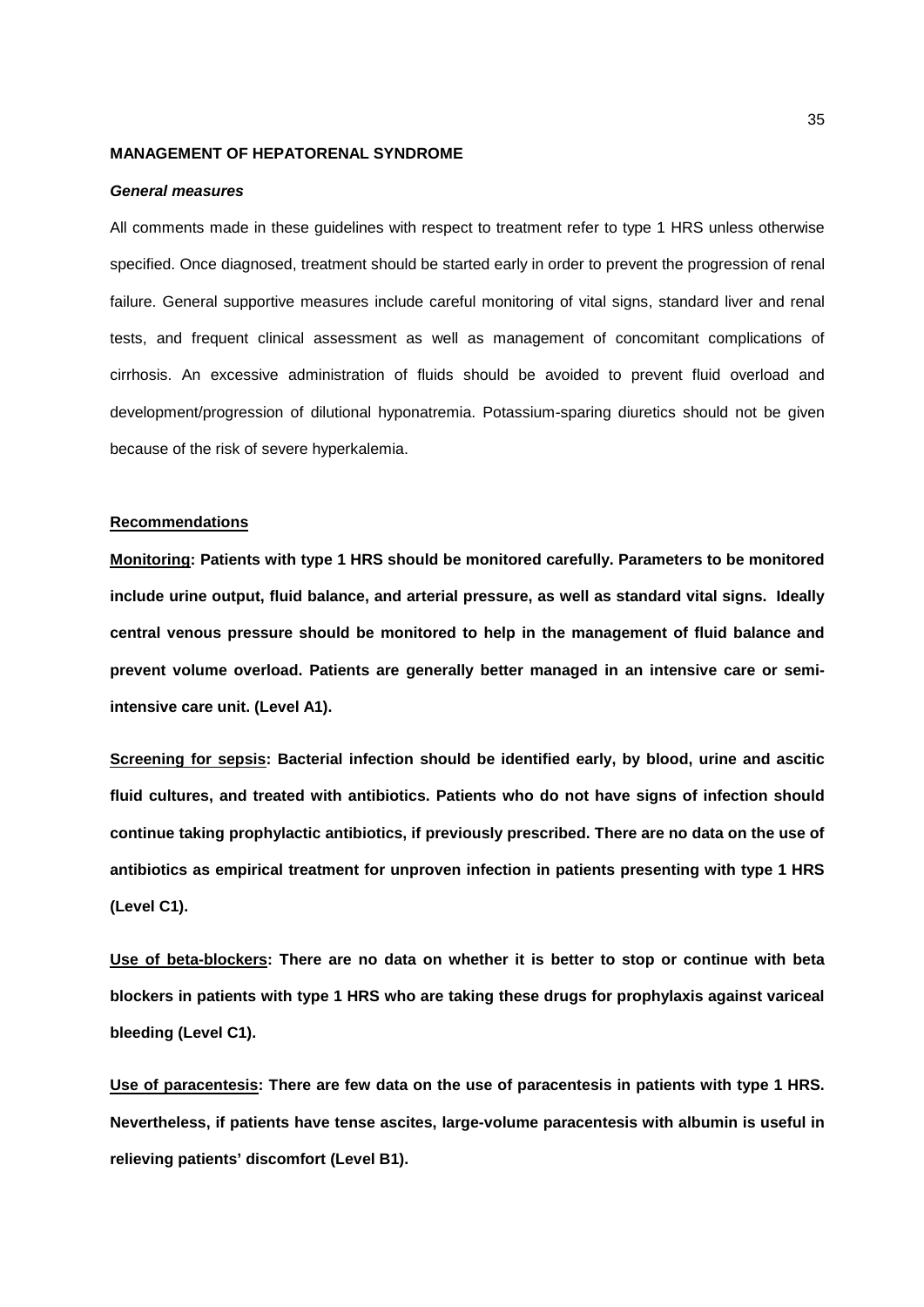**Use of diuretics: All diuretics should be stopped in patients at the initial evaluation and diagnosis of HRS. There are no data to support the use of furosemide in patients with on-going type 1 HRS. Nevertheless furosemide may be useful to maintain urine output and treat central volume overload if present. Spironolactone is contraindicated because of high risk of lifethreatening hyperkalemia (Level A1).** 

# **Specific therapies**

#### *Drug therapy*

The most effective method currently available is the administration of vasoconstrictor drugs. Among the vasoconstrictors used, those that have been investigated more extensively are the vasopressin analogues particularly terlipressin [195,201-9]. The rationale for the use of vasopressin analogues in HRS is to improve the markedly impaired circulatory function by causing a vasoconstriction of the extremely dilated splanchnic vascular bed and increasing arterial pressure [210,211]. A large number of studies, randomized and non-randomized, have shown that terlipressin improves renal function in patients with type 1 HRS. Treatment is effective in 40 to 50% of patients, approximately (reviewed in 195 and 210). There is no a standardized dose schedule for terlipressin administration because of the lack of dose-finding studies. Terlipressin is generally started at a dose of 1 mg/4-6h and increased to a maximum of 2 mg/4-6h if there is no reduction in serum creatinine of at least 25% compared to the baseline value at day 3 of therapy. Treatment is maintained until serum creatinine has decreased below 1.5 mg/dl (133 µmol/l), usually around to 1-1.2 mg/dl (88-106 µmol/l). Response to therapy is generally characterized by a slowly progressive reduction in serum creatinine (to below 1.5 mg/dl -133 µmol/L-) and increase in arterial pressure, urine volume, and serum sodium concentration. Median time to response is of 14 days and usually depends on pre-treatment serum creatinine, time being shorter in patients with lower baseline serum creatinine [212]. A serum bilirubin less than 10 mg/dl before treatment and an increase in mean arterial pressure by >5 mmHg at day 3 of treatment are associated with a high probability of response to therapy [212]. Recurrence after withdrawal of therapy is uncommon and retreatment with terlipressin is generally effective. The most frequent side effects of treatment are cardiovascular or ischemic complications, which have been reported in an average of 12% of patients treated [195,210]. It is important to emphasize that most studies excluded patients with known severe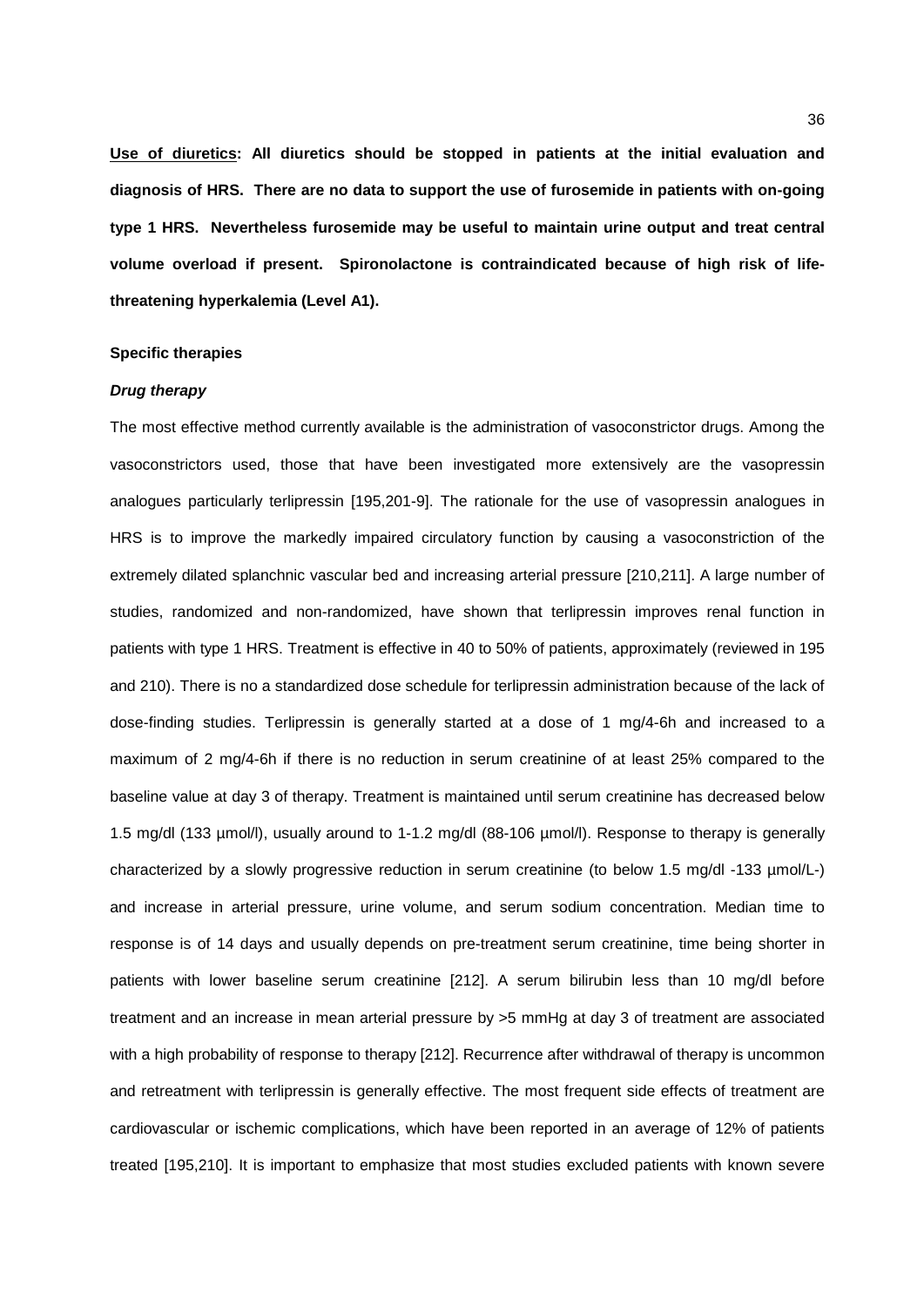cardiovascular or ischemic conditions. In most studies, terlipressin was given in combination with albumin (1 g/kg on day 1 followed by 40g/day) to improve the efficacy of treatment on circulatory function [213].

Treatment with terlipressin has been shown to improve survival in some studies but not in others. A recent systematic review of randomized studies using terlipressin as well as other vasoconstrictors has shown that treatment with terlipressin is associated with an improved short-term survival [214]. Most clinical trials on the use of terlipressin have excluded patients with ongoing sepsis. The effectiveness of terlipressin in the treatment of HRS with concomitant sepsis is unknown. Finally, treatment with terlipressin in patients with type 2 HRS is also associated with an improvement of renal function [209,215]. Nevertheless, there is still limited information on the use of terlipressin in these patients.

Vasoconstrictors other than vasopressin analogues that have been used in the management of type 1 HRS include noradrenaline and midodrine plus octreotide, both in combination with albumin. Midodrine is given orally at doses starting from 2.5 to 75 mg/8h and octreoide 100µg/8h subcutaneously, with an increase to 12.5 mg/8h and 200µg/8h, respectively, if there is no improvement in renal function. Although this approach has been shown to improve renal function, the number of patients reported using this therapy is very small [216,217]. Noradrenaline (0.5-3 mg/h) is administered as a continuous infusion and the dose is increased to achieve a raise in arterial pressure and also improves renal function in patients with type 1 HRS [218]. Unfortunately, the number of patients treated with noradrenaline is also small and no randomized comparative studies with a control group of patients receiving no vasoconstrictor therapy have been performed to evaluate its efficacy.

There have been few studies on prevention of HRS. Short-term treatment (4-week) with pentoxyfylline (400 mg three times a day) in a randomized double-blind study was shown to prevent the development of HRS in patients with severe alcoholic hepatitis [219]. In a more recent study, long-term treatment with pentoxyfylline was associated with an improved survival but with reduced frequency of some complications of cirrhosis, including renal failure, yet this was not the primary end-point of the study [220]. More studies are needed to assess the usefulness of pentoxyfylline in the prevention of HRS in patients with cirrhosis. Finally, as discussed previously a randomized double-blind study showed that norfloxacin (400 mg/day) reduced the incidence of HRS in advanced cirrhosis [156].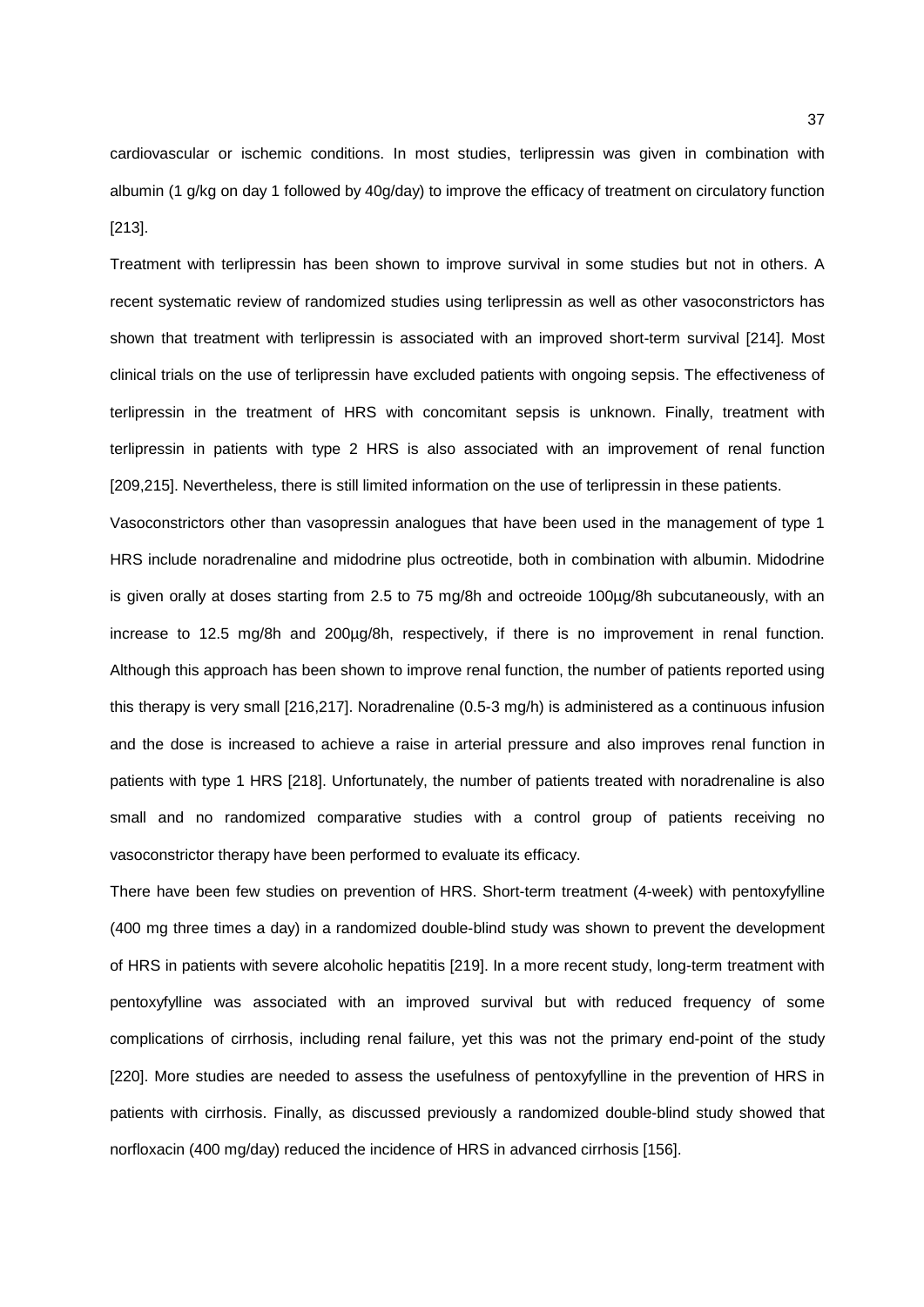#### **Transjugular intrahepatic portosystemic shunts**

Transjugular intrahepatic portosystemic shunts (TIPS) have been reported to improve renal function in patients with type 1 HRS [77,221]. However, the applicability of TIPS in this setting is very limited because many patients have contraindications to the use of TIPS. More studies are needed to evaluate the use of TIPS in patients with type 1 HRS. TIPS has also been shown to improve renal function and the control of ascites in patients with type 2 HRS [90]. However, TIPS has not been specifically compared with standard medical therapy in these latter patients.

# **Renal replacement therapy**

Both hemodialysis or continous venovenous hemofiltration, have been used to treat patients with type 1 HRS [222,223]. However, published information is very scant and in most studies patients with type 1 HRS have not been differentiated from patients with other causes of renal failure. Moreover, no comparative studies have been reported between renal replacement therapy and other methods of treatment, such as vasoconstrictor drugs. Circumstances that call for an immediate treatment with renal replacement therapy, such as severe hyperkalemia, metabolic acidosis, and volume overload are infrequent in patients with type 1 HRS, particularly in the early stages. There are isolated reports and a small randomized study suggesting that the so-called artificial liver support systems, either the molecular adsorbents recirculating system (MARS) or Prometheus, may have beneficial effects in patients with type 1 HRS [224,225]. However, these approaches should still be considered investigational until more data are available.

### **Liver transplantation**

Liver transplantation is the treatment of choice for both type-1 and type-2 HRS, with survival rates of approximately 65% in type 1 HRS [226]. The lower survival rate compared to patients with cirrhosis without HRS is due to the fact that renal failure is a major predictor of poor outcome after transplantation. Moreover, patients with type 1 HRS have a high mortality whilst on the waiting list and ideally should be given priority for transplantation.

There seems to be no advantage of using combined liver-kidney transplantation versus liver transplantation alone in patients with HRS, with the possible exception of those patients who have been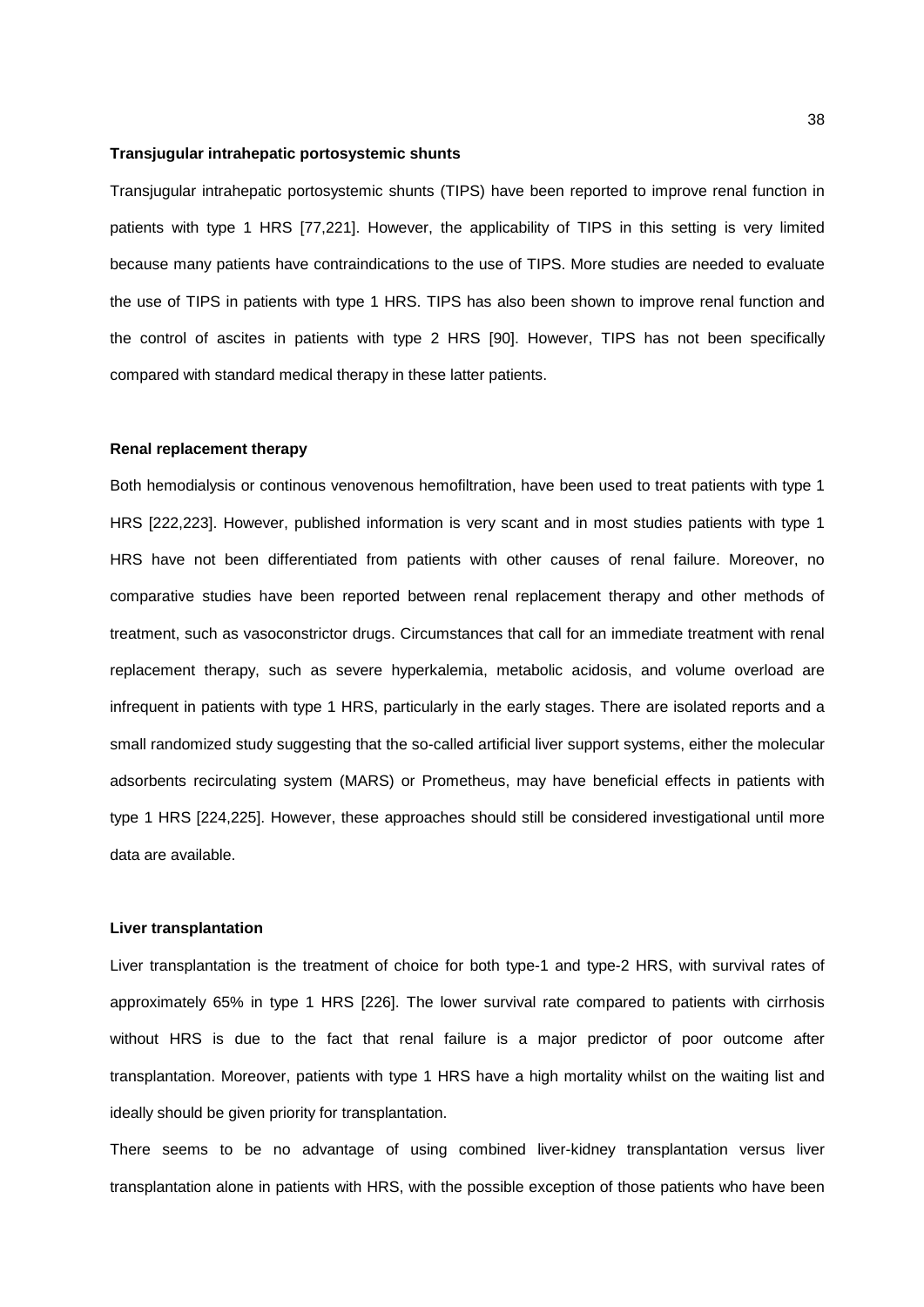under prolonged renal support therapy (>12 weeks) [227,228].

Although not studied prospectively, treatment of HRS before transplantation (i.e with vasoconstrictors) may improve outcome after transplantation [229]. The reduction in serum creatinine levels after treatment and the related decrease in the MELD score should not change the decision to perform liver transplantation since the prognosis after recovering from type-1 HRS is still poor.

# **Recommendations**

### **Management of type 1 Hepatorenal syndrome**

# *Drug therapy of type 1 Hepatorenal syndrome*

**Terlipressin (1 mg/4-6h iv bolus) in combination with albumin should be considered the first line therapeutic agent for type 1 HRS. The aim of therapy is to improve renal function sufficiently to decrease serum creatinine to less than 133 µmol/l (1.5mg/dl) (complete response). If serum creatinine does not decrease at least 25% after 3 days, the dose of terlipressin should be increased in a stepwise manner up to a maximum of 2mg/4 h. For patients with partial response (serum creatinine does not decrease < 133 µmol/L) or in those patients without reduction of serum creatinine treatment should be discontinued within 14 days.**

**Contraindications to terlipressin therapy include ischemic cardiovascular diseases. Patients on terlipressin should be carefully monitored for development of cardiac arrhythmias or signs of splanchnic or digital ischemia, and fluid overload, and treatment modified or stopped accordingly. Recurrence of type 1 HRS after discontinuation of terlipressin therapy is relatively uncommon. Treatment with terlipressin should be repeated and is frequently successful. (Level** 

**A1)**

**Potential alternative therapies to terlipressin include norepinephrine or midodrine plus octreotide, both in association with albumin, but there is very limited information with respect to the use of these drugs in patients with type 1 HRS. (Level B1)**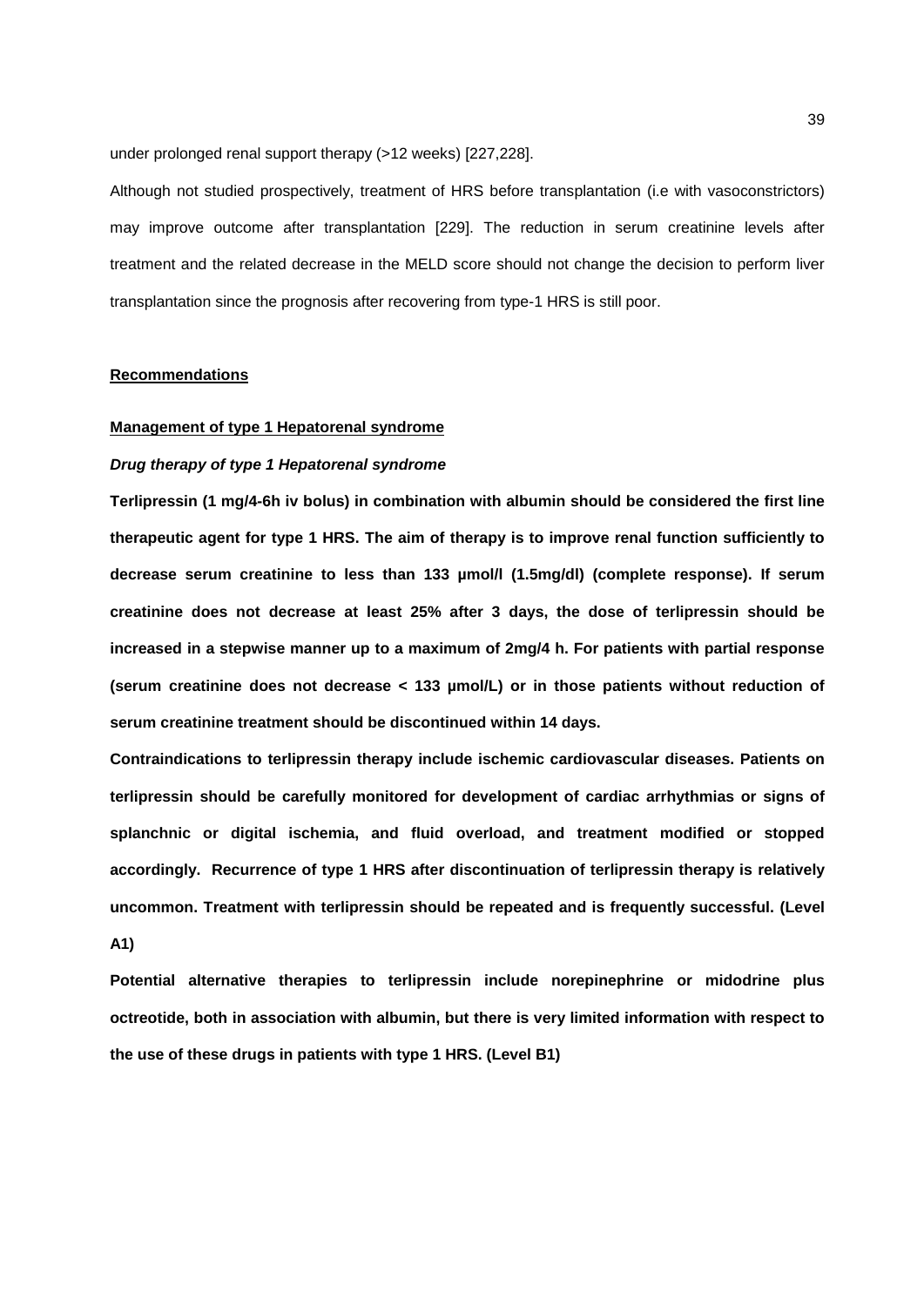#### *Non-pharmacological therapy of type 1 Hepatorenal syndrome*

**Although the insertion of TIPS may improve renal function in some patients, there are insufficient data to support the use of TIPS as a treatment of patients with type 1 HRS. Renal replacement therapy may be useful in patients who do not respond to vasoconstrictor**

**therapy, and who fulfill criteria for renal support. There are very limited data on artificial liver support systems, and further studies are needed before its use in clinical practice can be recommended. (Level B1)**

# **Management of type 2 Hepatorenal syndrome**

**Terlipressin plus albumin is effective in 60-70% of patients with type 2 HRS. There are insufficient data on the impact of this treatment on clinical outcomes. (Level B1)**

#### **Liver transplantation**

**Liver transplantation is the best treatment for both type 1 and type 2 HRS. HRS should be treated before liver transplantation, since this may improve post-liver transplant outcome. (Level A1).**

**Patients with HRS who respond to vasopressor therapy should be treated by liver transplantation alone. Patients with HRS who do not respond to vasopressor therapy, and who require renal support should generally be treated by liver transplantation alone, since the majority will achieve a recovery of renal function post liver transplantation. There is a subgroup of patients who require prolonged renal support (>12 weeks), and it is this group that should be considered for combined liver and kidney transplantation. (Level B2)**

# **Prevention of Hepatorenal syndrome**

**Patients who present with SBP should be treated with intravenous albumin since this has been shown to decrease the incidence of HRS and improve survival. (Level A1)**

**There are some data to suggest that treatment with pentoxyfylline decreases the incidence of HRS in patients with severe alcoholic hepatitis and advanced cirrhosis and treatment with norfloxacin decreases the incidence of HRS in advanced cirrhosis, respectively. Further studies are needed. (Level B2)**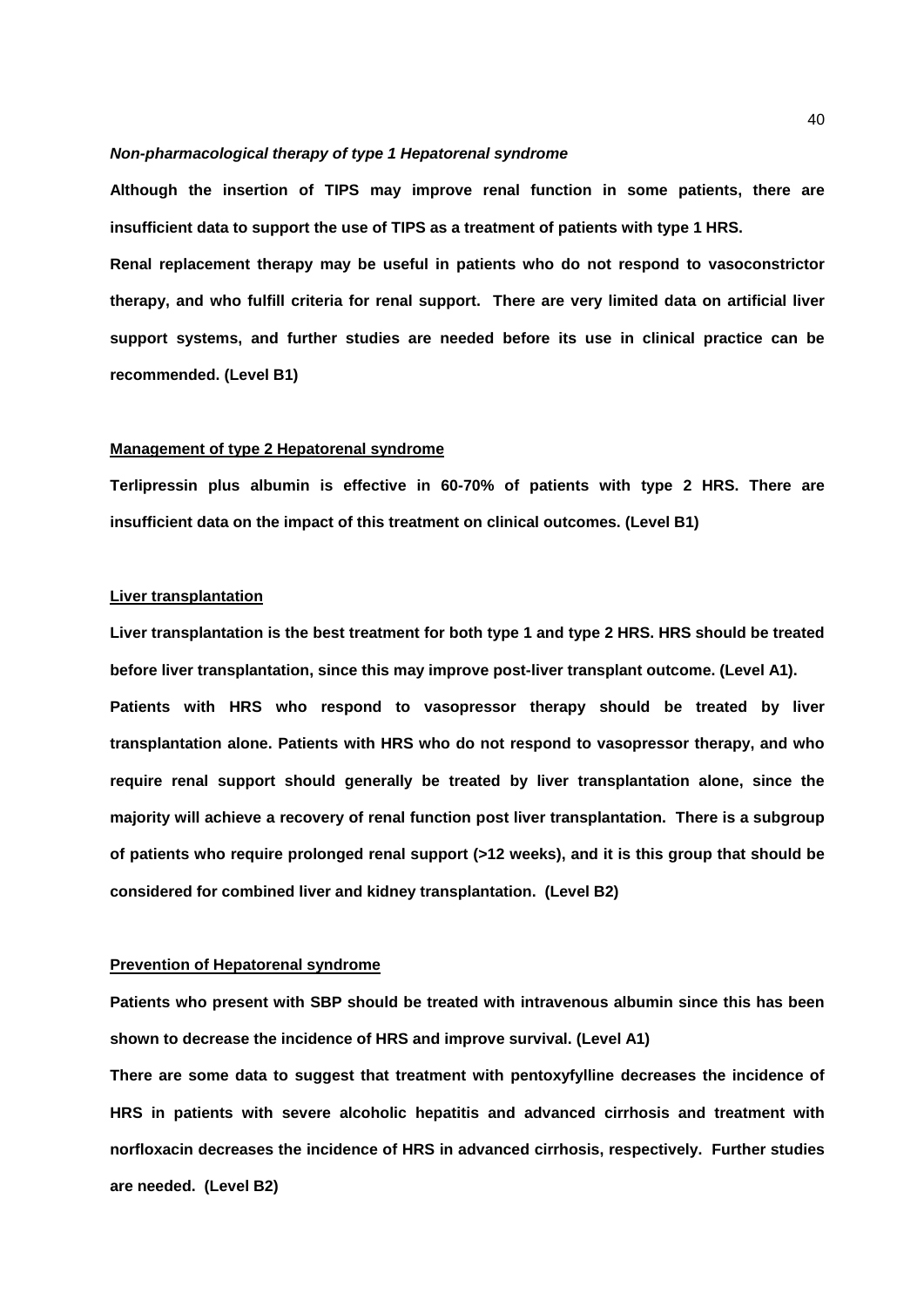Acknowledgements: The authors thank Nicki van Berckel for her excellent work in the preparation of the manuscript.

**Writing Committee: Pere Ginès (chairman) Paolo Angeli Kurt Lenz SØren MØller Kevin Moore Richard Moreau**

**Journal of Hepatology representative: Carlo Merkel**

**EASL Governing Board representatives: Helmer Ring-Larsen Mauro Bernardi**

**Reviewers: Guadalupe Garcia-Tsao, Peter Hayes**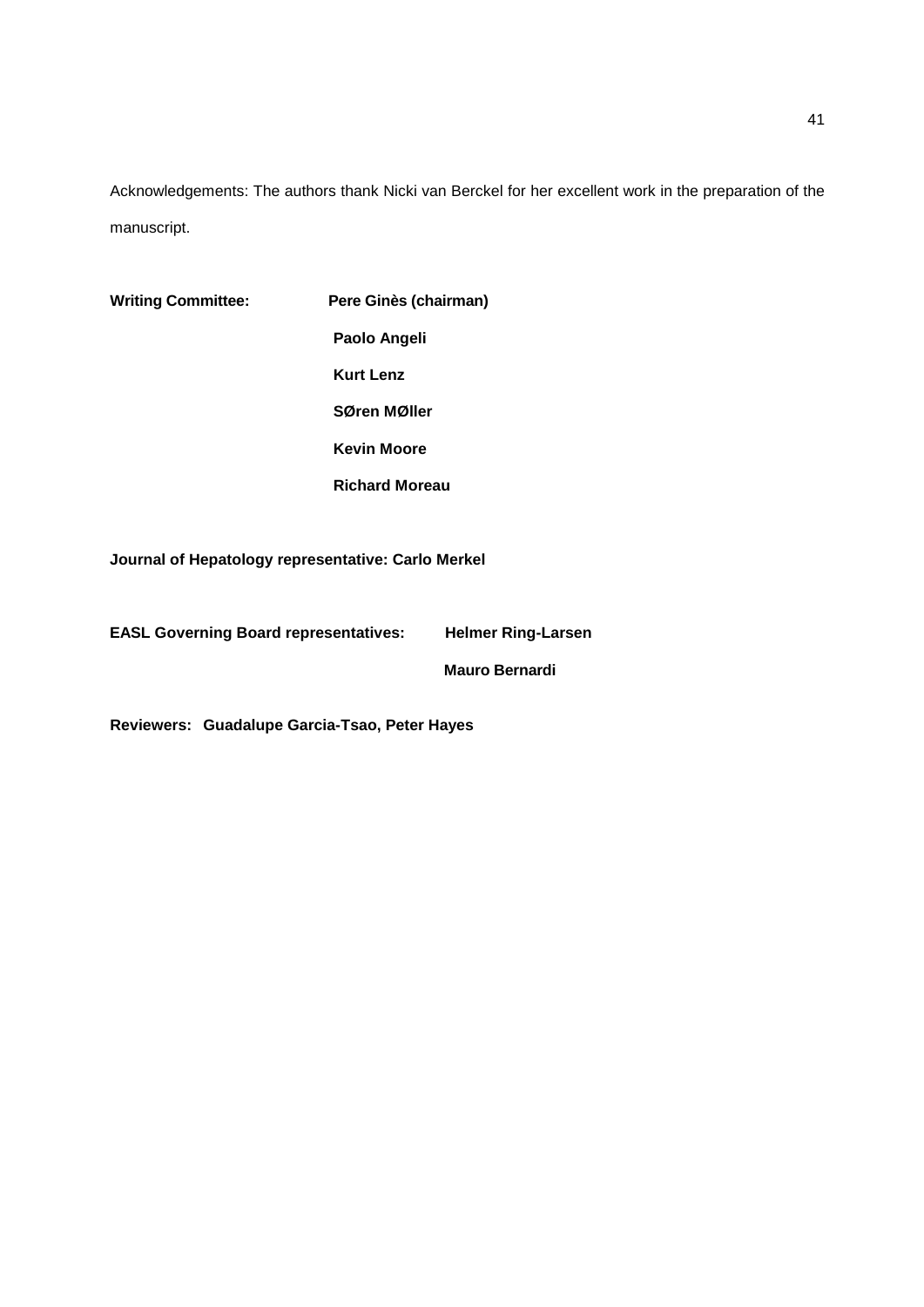### **REFERENCES**

- [1] Ginès P. Quintero E. Arroyo V. et al. Compensated cirrhosis: natutal history and prognostic factors. Hepatology 1987; 7 : 122-128.
- [2] Ripoll C, Groszmann R, Garcia-Tsao G. et al. Hepatic venous gradient predicts clinical decompensation in patients with compensated cirrhosis. Gastroenterology 2007; 133 : 481-488.
- [3] Schrier RW, Arroyo V, Bernardi M, et al. Peripheral arterial vasodilation hypothesis: a proposal for the initiation of renal sodium and water retention in cirrhosis. Hepatology 1988 ; 8 : 1151-1157.
- [4] Møller S, Henriksen JH. The systemic circulation in cirrhosis. In: Ginès P, Arroyo V, Rodés J, Schrier RW. eds. Ascites and renal dysfunction in liver disease. Malden: Blackwell, 2005;139-55.
- [5] Henriksen JH, Møller S. Alterations of hepatic and splanchnic microvascular exchange in cirrhosis: local factors in the formation of ascites. In: Ginès P, Arroyo V, Rodés J, Schrier RW. eds. Ascites and renal dysfunction in liver disease. Malden: Blackwell, 2005;174-85.
- [6] Tandon P, Garcia-Tsao G. Bacterial infections, sepsis, and multiorgan failure in cirrhosis. Semin Liver Dis 2008;28:26-42.
- [7] Guevara M, Cárdenas A, Uriz J, Ginès P. Prognosis in patients with cirrhosis and ascites. In: Ginès P, Arroyo V, Rodés J, Schrier RW. Eds. Ascites and renal dysfunction in liver disease: pathogenesis, diagnosis and treatment. Malden. Blackwell 2005;260-70.
- [8] Runyon BA; Practice Guidelines Committee, American Association for the Study of Liver Diseases (AASLD). Management of adult patients with ascites due to cirrhosis. Hepatology 2004 ; 39 : 841-855.
- [9] Runyon BA, Montano AA, Akriviadis EA. et al. The serum-ascites albumin gradient is superior to the exudate-transudate concept in the differential diagnosis of ascites. Ann. Intern. Med. 1992 ; 117 : 215-220.
- [10] Rimola A, Gracia-Tsao G, Navasa M. et al. Diagnosis, treatment and prophylaxis of spontaneous bacterial peritonitis: a consensus document. International Ascites Club. J. Hepatol. 2000 ; 32 : 142-153.
- [11] Moore KP, Wong F, Ginès P, et al. The management of ascites in cirrhosis: report on the consensus conference of the International Ascites Club. Hepatology 2003 ; 38 : 258- 266.
- [12] Llach J, Ginès P, Arroyo V. et al. Prognostic value of arterial pressure, endogenous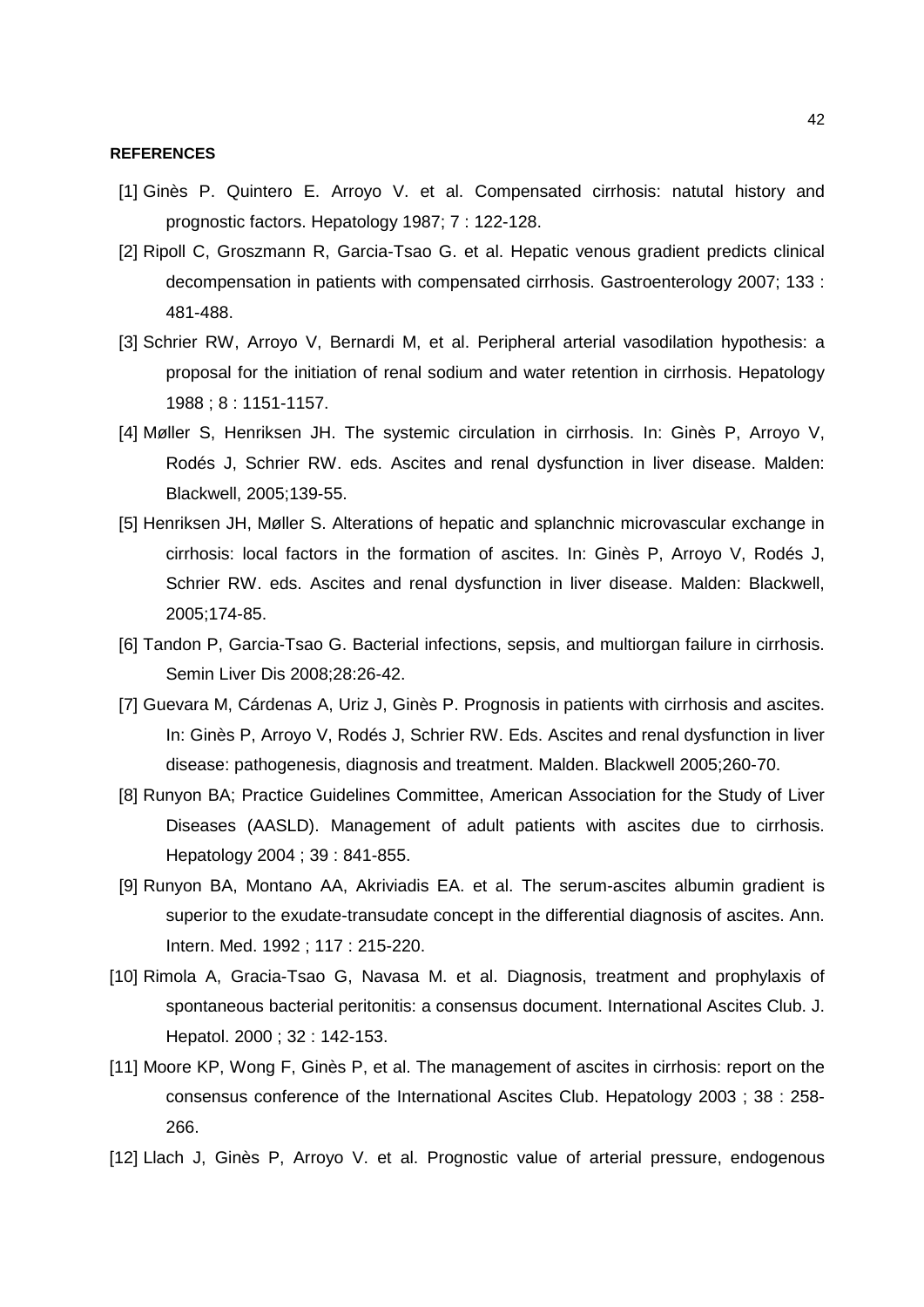vasoactive systems and renal function in cirrhotic patients admitted to the hospital for the treatment of ascites. Gastroenterology 1988 ; 94 : 482-487.

- [13] Caregaro L, Menon F, Angeli P. et al. Limitations of serum creatinine level and creatinine clearance as filtration markers in cirrhosis. Arch Intern Med. 1994 ; 154 : 201-205.
- [14] Heuman DM, Abou-assi SG, Habib A. et al. Persistent ascites and low sodium identify patients with cirrhosis and low MELD score who are at high risk for early death. Hepatology 2004 ; 40 : 802-810.
- [15] Ring-Larsen H, HenriksenJH, Wilken C. et al. Diuretic treatment in decompensated cirrhosis and congestive heart failure: effect of posture. Br Med J 1986 ; 292 : 1351- 1353.
- [16] Gatta A., Angeli P, Caregaro L, Menon F, Sacerdoti D, Merkel C. A pathophysiological interpretation of unresponsiveness to spironolactone in a stepped-care approach to the diuretic treatment of ascites in nonazotemic cirrhotic patients with ascites. Hepatology 1991; 14 : 231-236.
- [17] Bernardi M, Laffi G, Salvagnini M, et al. Efficacy and safety of the stepped care medical treatment of ascites in liver cirrhosis: a randomized controlled clinical trial comparing two diets with different sodium content. Liver 1993 ; 13 : 156-162.
- [18] Gauthier A, Levy VG, Quinton A. Salt or not salt in the treatment of cirrhotic ascites: a randomized study. Gut 1986 : 27 : 705-709.
- [19] Angeli P, Gatta A, Caregaro L, et al. Tubular site of renal sodium retention in ascitic liver cirrhosis evaluated by lithium clearance. Eur. J. Clin. Invest. 1990 ; 20 : 111-117.
- [20] Angeli P, De Bei E, Dalla Pria M, et al. Effects of amiloride on renal lithium handling in nonazotemic ascitic cirrhotic patients with avid sodium retention. Hepatology 1992 ; 15 : 651-654.
- [21] Bernardi M, Servadei D, Trevisani F, et al. Importance of plasma aldosterone concentration on natriuretic effect of spironolactone in patients with liver cirrhosis and ascites. Digestion 1985 ; 31 : 189-193.
- [22] Pérez-Ayuso RM, Arroyo V, Planas R, et al. Randomized comparative study of efficacy of furosemide versus spironolactone in nonazotemic cirrhosis with ascites. Gastroenterology 1984 ; 84: 961-968.
- [23] Angeli P, Dalla Pria M, De Bei E, et al. Randomized clinical study of the efficacy of amiloride and potassium canrenoate in nonazotemic cirrhotic patients with ascites. Hepatology 1994 ; 19 : 72-79.
- [24] Angeli P, Fasolato S, Mazza E, et al. Combined versus sequential diuretic treatment of ascites in nonazotemic patients with cirrhosis: results of an open randomized clinical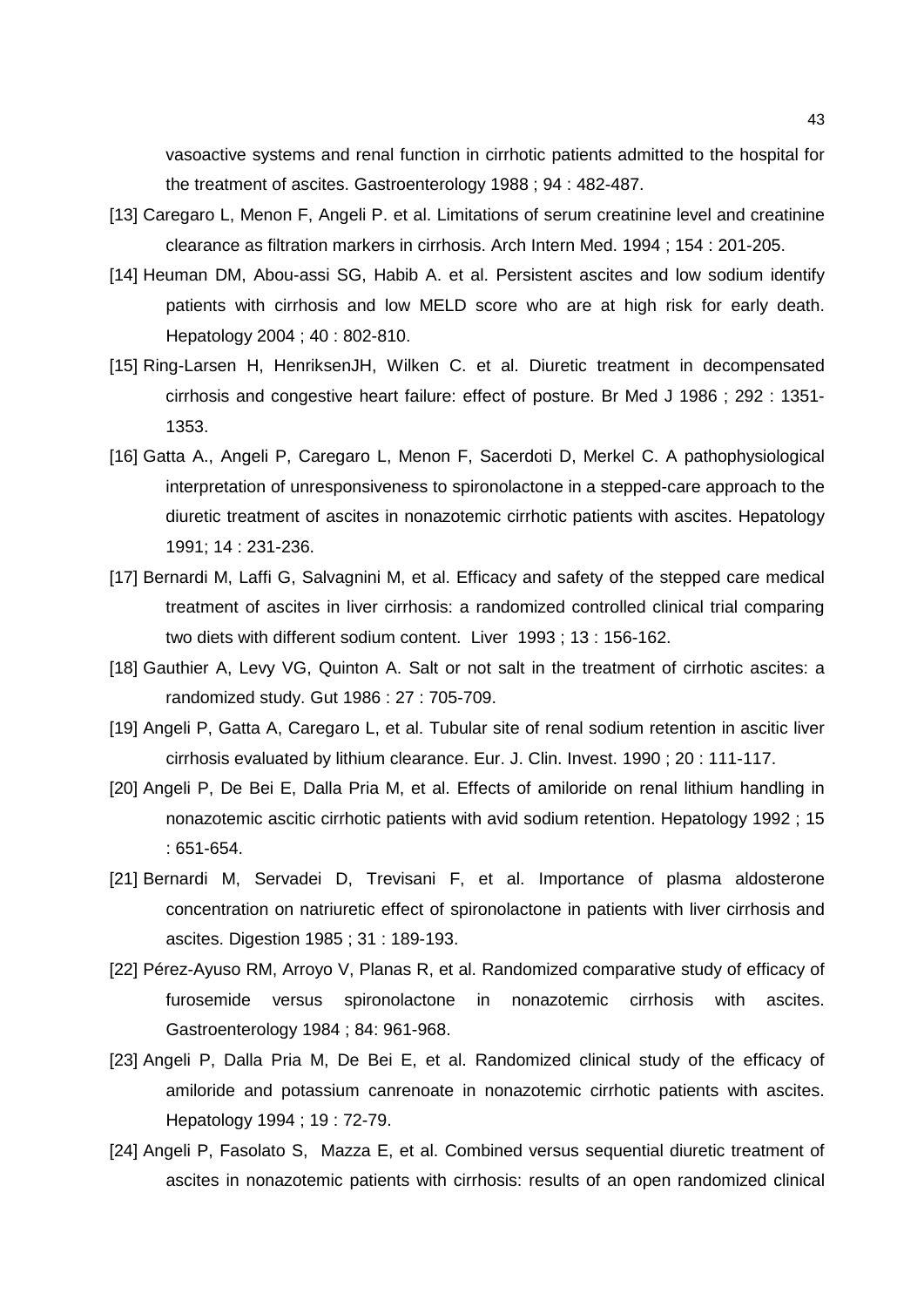trial. Gut 2010; 59:98-104

- [25] Santos J. Planas R, Pardo A. et al. Spironolactone alone or in combination with furosemide in the treatment of moderate ascites in nonazotemic cirrhosis. A randomized comparative study of efficacy and safety. J. Hepatol. 2003 ; 39 : 187-192.
- [26] Bernardi M. Optimum use of diuretics in managing ascites in patients with cirrhosis. Gut 2010; 59:10-11
- [27] Shear LS, Ching S, Gabuzda GJ. Compartimentalization of ascites and edema in patients with cirrhosis. N. Engl. J. Med. 1970 ; 282 : 1391-1395.
- [28] Marchesini G, BianchiGP, Amodio P, et al. Factors associated with poor health-related quality of life of patients with cirrhosis. Gastroenterology 2001; 120: 170-178
- [29] Angeli P, Albino G, Carraro P, et al. Cirrhosis and muscle cramps: evidence of a causal relationship. Hepatology 1996 ; 23 : 264-273.
- [30] Ginès P, Arroyo V, Quintero E, et al. Comparison of paracentesis and diuretics in the treatment of cirrhotics with tense ascites. Results of a randomized study. Gastroenterology 1987 ; 92 : 234-241
- [31] Ginès P, Tito LV, Arroyo V, et al. Randomized comparative study of therapeutic paracentesis with and without intravenous albumin in cirrhosis. Gastroenterology 1988 ; 94 : 1493-1502.
- [32] Salerno F, Badalamenti S, Incerti P, et al. Repeated paracentesis and i.v. albumin infusion to treat "tense ascites" in cirrhotic patients: a safe alternative therapy. J. Hepatol. 1987 ; 5 : 102-108.
- [33] Fassio E, Terg R, Landeira G, Abecasis R, Salemne M, Podesta A, Rodriguez P, Levi D, Kravetz D. Paracentesis with Dextran 70 vs. paracentesis with albumin in cirrhosis with tense ascites. Results of a randomized study. J Hepatol 1992; 14: 310-6.
- [34] Acharya SK, Balwinder S, Padhee AK, et al. Large-volume paracentesis and intravenous dextran to treat tense ascites. J. Clin. Gastroentrol. 1992 ; 14 : 31-35.
- [35] Solà R, Vila MC, Andreu M, et a. Total paracentesis with dextran 40 vs. diuretics in the treatment of ascites in cirrhosis : a randomized controlled study. J. Hepatol. 1994 ; 20 : 282-288.
- [36] Ginès A, Fernandez-Esparrach G, Monescillo A, et al. Randomized controlled trial comparing albumin, dextran-70 and polygelin in cirrhotic patients with ascites treated by paracentesis. Gastroenterology 1996 ; 111 : 1002-1010.
- [37] Pache I, Bilodeau M. Severe hemorrhage following abdominal paracentesis for ascites in patients with liver disease. Aliment Pharmacol Ther 2005; 21:525-529.
- [38] Pozzi M, Osculati G, Boari G, et al. Time course of circulatory and humoral effects of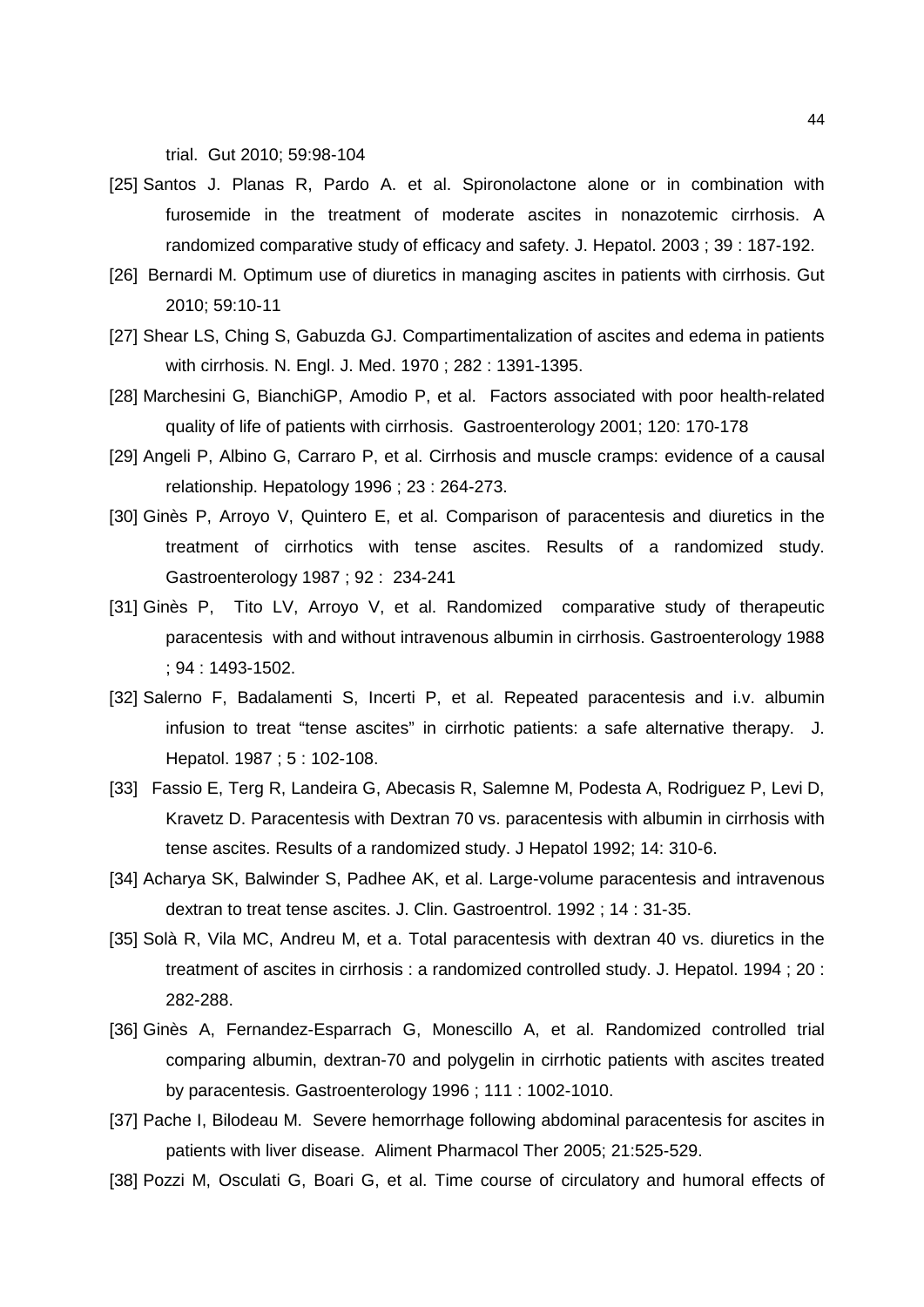rapid total paracentesis in cirrhotic patients with tense, refractory ascites. Gastroenterology 1994 ; 106 : 709-719.

- [39] Ruiz del Arbol L, Monescillo A, Jimenez W, et al. Paracentesis-induced circulatory dysfunction: mechanism and effect on hepatic hemodynamics in cirrhosis. Gastroenterology 1997 ; 113 : 579-586
- [40] Sola-Vera J, Miñana J, Ricart E, et al. Randomized trial comparing albumin and saline in the prevention of paracentesis-induced circulatory dysfunction in cirrhotic patients with ascites. Hepatology 2003 ; 37 : 1147-1153.
- [41] Moreau R, Valla DC, Durand-Zaleski I. et al. Comparison of outcome in patients with cirrhosis and ascites following treatment with albumin or a synthetic colloid: a randomised controlled pilot trail. Liver Int 2006; 26 :46-54.
- [42] Panos MZ, Moore K, Vlavianos P, Chambers JB, Anderson JV, et al. Single, total paracentesis for tense ascites: sequential hemodynamic changes and right atrial size. Hepatology 1990; 11:662-7.
- [43] Brunkhorst FM, Angel C, Bloos F, et al. Intensive insulin therapy and pentastarch resuscitation in severe sepsis. N. Engl. J. Med. 2008 ; 358 : 125-139.
- [44] Christidis C. Mal F, Ramos J. et al. Worsening of hepatic dysfunction as a consequence of repeated hydroxyethylstarch infusions. J. Hepatol. 2001 ; 35 : 726-732.
- [45] Fernández-Esparrach G, Guevara M, Sort P, et al. Diuretic requirements after therapeutic paracentesis in non-azotemic patients with cirrhosis. A randomized double-blind trial of spironolactone versus placebo. J. Hepatol. 1997 ; 26 : 614-620.
- [46] Lin CH, Shih FY, Ma MH, Chiang WC, Yang CW, Ko PC. Should bleeding tendency deter abdominal paracentesis? Dig Liver Dis 2005; 37: 946-51.
- [47] Boyer TId, Reynolds TB. Effect of indomethacin and prostaglandin A1 on renal function and plasma renin activity in alcoholic liver disease. Gastroenterology 1979 ; 77 : 215- 222.
- [48] Clària J, Kent JD, Lopez-Parra M et al. Effects of celecoxib and naproxen on renal function in nonaziotemic patients with cirrhosis and ascites. Hepatology 2005 ; 41 : 579-587.
- [49] Pariente EA, Bataille C, Bercoff E, Lebrec D. Acute effects of captopril on systemic and renal hemodynamics and on renal function in cirrhotic patients with ascites. Gastroenterology 1985 ; 88 : 1255.-1259
- [50] Gentilini P, Romanelli RG, La Villla G, et al. Effects of low-dose captopril on renal haemodynamics and function in patients with cirrhosis of the liver. Gastroenterology 1993 ; 104 : 588-594.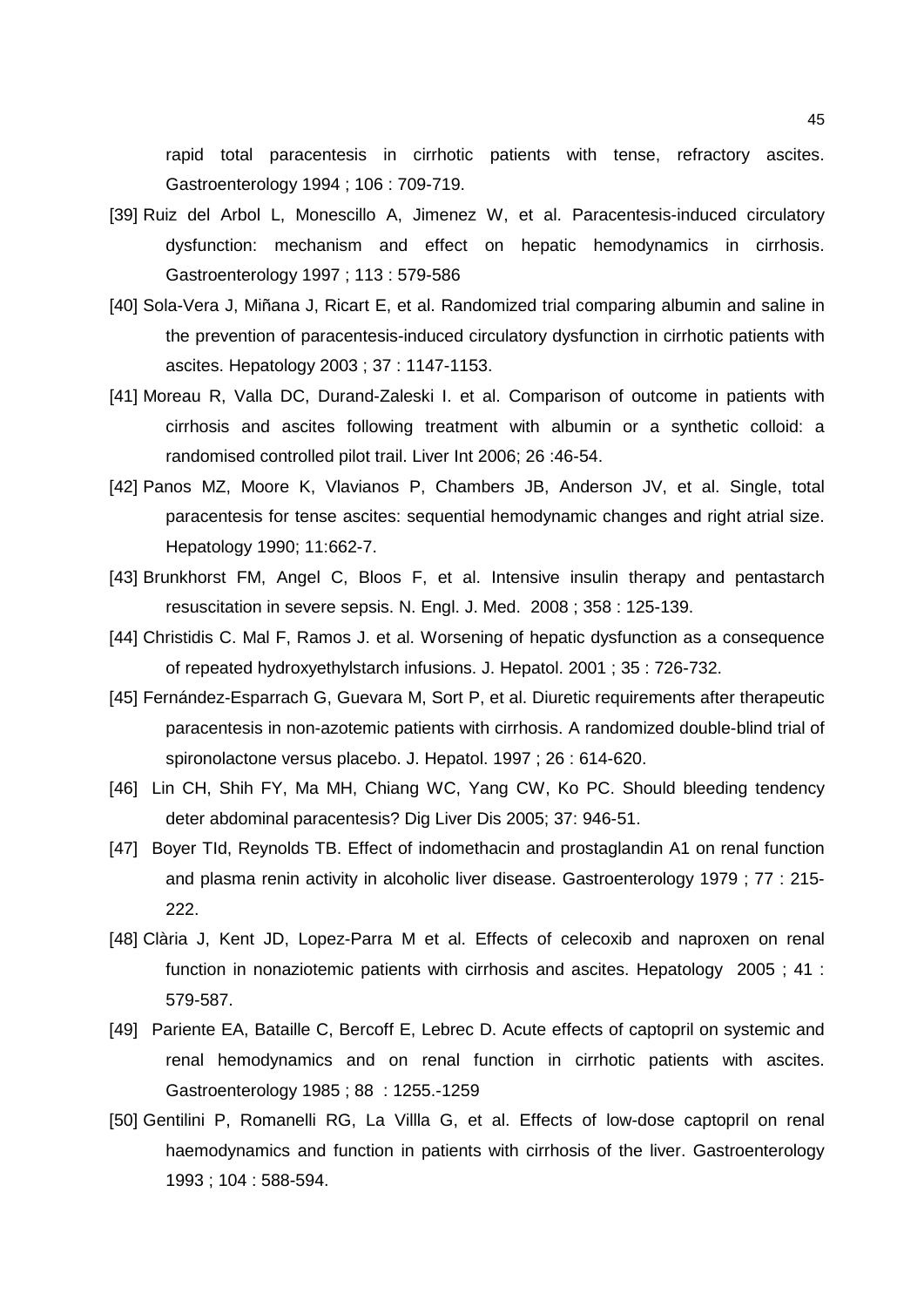- [51] Albillos A, Lledo JL, Rossi I, et al. Continuous prazosin administration in cirrhotic patients: effects on portal hemodynamics and on liver and renal function. Gastroenterology 1995 ; 109 : 1257-1265.
- [52] Llach J, Ginès P, Arroyo V, et al. Effect of dipyridamole on Kidney function in cirrhosis. Hepatology 1993; 17: 59-64.
- [53] Cabrera J, Arroyo V, Ballesta AM, et al. Aminoglycoside nephrotoxicity in cirrhosis. Value of urinary beta 2-microglobulin to discriminate functional renal failure from acute tubular damage. Gastroenterology 1982; 82: 97-105.
- [54] Haupel H, Bynum GD, Zamora E, El-Serag HB. Risk factors for the development of renal dysfunction in hospitalized patients with cirrhosis. Am J Gastroenterol 2001;96:2206- 10.
- [55] Guevara M, Fernández-Esparrach G, Alessandria C, et al. Effects of contrast media on renal function in patients with cirrhosis: a prospective study. Hepatology 2004 ; 40 : 646-651.
- [56] Arroyo V, Ginès P, Gerbes AL, Dudley FJ, et al. Definition and diagnostic criteria of refractory ascites and hepatorenal syndrome in cirrhosis. Hepatology 1996; 23: 164- 176.
- [57] Salerno F, Borroni G, Moser P, Badalamenti S, Cassara L, Maggi A, Fusine M, Cesana B. Survival and prognostic factors of cirrhotic patients with ascites: A study of 134 outpatients. Am J Gastroenterol 1993; 88: 514-519.
- [58] Guardiola J, Baliellas C, Xiol X, Fernandez EG, Ginès P, Ventura P, Vazquez S. External validation of a prognostic model for predicting survival of cirrhotic patients with refractory ascites. Am J Gastroenterol 2002; 97: 2374-2378.
- [59] Moreau R, Delegue P, Pessione F, Hillaire S, Durand F, Lebrec D, Valla DC. Clinical characteristics and outcome of patients with cirrhosis and refractory ascites. Liver Int 2004; 24: 457-464.
- [60] Kamath PS, Wiesner RH, Malinchoc M, et al.. A model to predict survival in patients with end-stage liver disease. Hepatology 2001; 33: 464-470.
- [61] Durand F, Valla D. Assessment of prognosis in cirrhosis. Semin Liver Dis 2008;28:110- 22.
- [62] Silberhumer GR, Hetz H, Rasoul-Rockenschaub S, et al. Is MELD score sufficient to predict not only death on waiting list, but also post-transplant survival? Transpl Int 2006; 19: 275-281.
- [63] O'Leary JG, Lepe R, Davis GL. Indications for liver transplantation. Gastroenterology 2008; 134: 1764-71766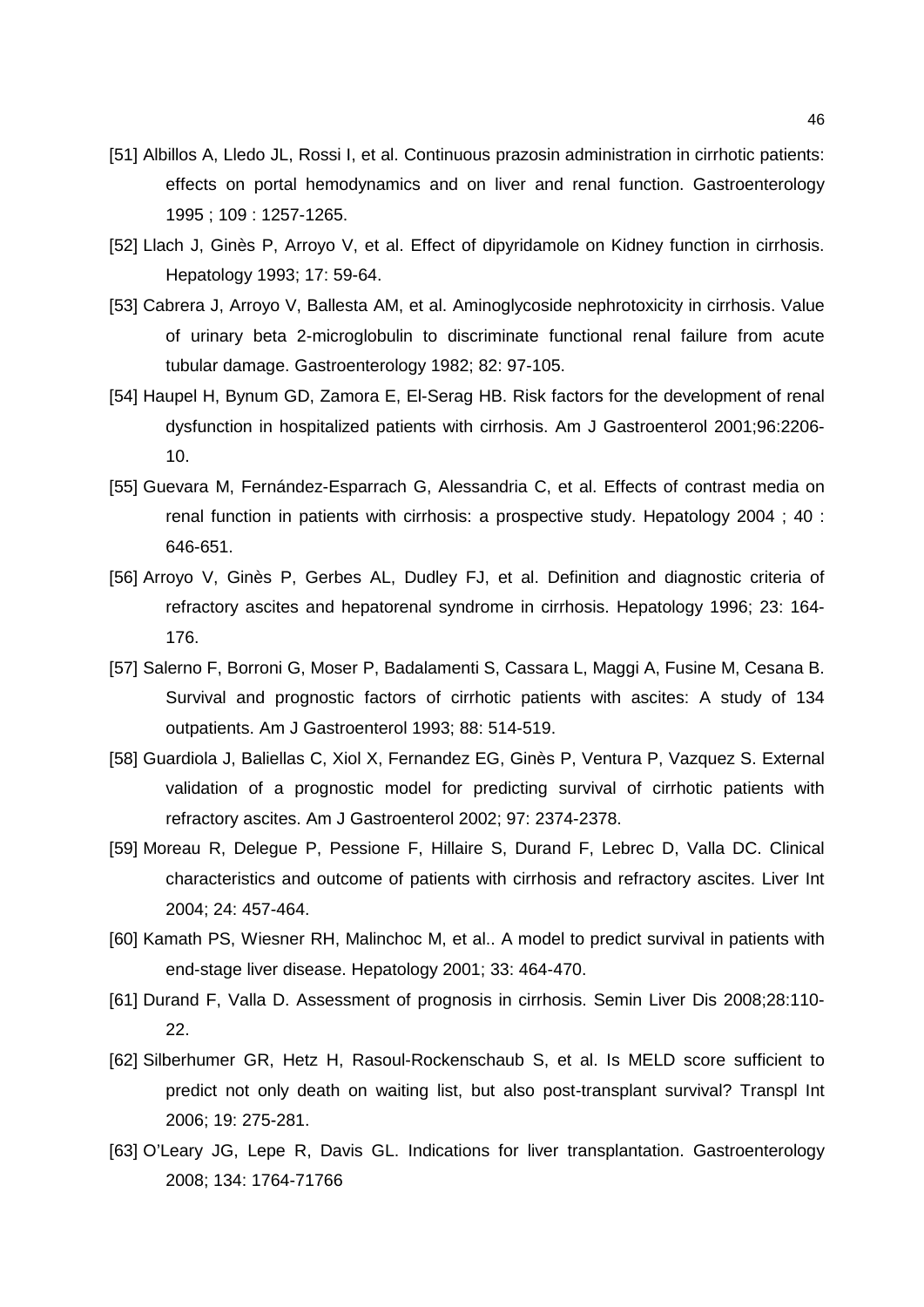- [64] Kim WR, Biggins SW, Krmers WK, et al. Hyponatremia and mortality among patients on the liver transplant waiting list. New Engl J Med 2008;359:1018-26.
- [65] Luca A, Angermayr B, Bertolini G, et al.. An integrated MELD model including serum sodium and age improves the prediction of early mortality in patients with cirrhosis. Liver Transpl 2007; 13: 1174-1180.
- [66] Moore KP, Aithal GP. Guidelines on the management of ascites in cirrhosis. Gut 2006; 55 (Suppl 6) : vi 1-12.
- [67] Boyer TD, Haskal ZJ. The role of transjugular intrahepatic portosystemic shunt in the management of portal hypertension. Hepatology 2005; 41: 386-400.
- [68] Ochs A, Rossle M, haag K, Hauenstein KH, Deibert P, Siegerstetter V, Huonker M, Langer M, Blum HE. The transjugular intrahepatic portosystemic stent-shunt procedure for refractory ascites. N Engl J Med 1995; 332: 1192-1197.
- [69] Wong F, Sniderman K, Liu P, Allidina Y, Sherman M, Blendis L. Transjugular intrahepatic portosystemic stent shunt: Effects on hemodynamics and sodium homeostasis in cirrhosis and refractory ascites. Ann Intern Med 1995; 122: 816-822.
- [70] Sanyal AJ, Freedman AM, Luketic VA, Purdum PP, Shiffman ML, Demeo J, Cole PE, Tisnado J. The natural history of portal hypertension after transjugular intrahepatic portosystemic shunts. Gastroenterology 1997; 112: 889-898.
- [71] Quiroga J, Sangro B, Nunez M, Bilbao I, Longo J, Garcia-Villarreal L, Zozaya JM, Betes M, Herrero JI, Prieto J. Transjugular intrahepatic portal-systemic shunt in the treatment of refractory ascites: effect on clinical, renal, humoral, and hemodynamic parameters. Hepatology 1995; 21: 986-994.
- [72] Colombato LA, Spahr L, Martinet JP, Dufresne MP, Lafortune M, Fenyves D, Pomier-Layrargues G. Haemodynamic adaptation two months after transjugular intrahepatic portosystemic shunt (TIPS) in cirrhotic patients. Gut 1996; 39: 600-604.
- [73] Huonker M, Schumacher YO, Ochs A, Sorichter S, Keul J, Rössle M. Cardiac function and haemodynamics in alcoholic cirrhosis and effects of the transjugular intrahepatic portosystemic stent shunt. Gut 1999; 44: 743-748.
- [74] Merli M, Valeriano V, Funaro S, Attili AF, Masini A, Efrati C, De CS, Riggio O. Modifications of cardiac function in cirrhotic patients treated with transjugular intrahepatic portosystemic shunt (TIPS). Am J Gastroenterol 2002; 97: 142-148.
- [75] Lotterer E, Wengert A, Fleig WE. Transjugular intrahepatic portosystemic shunt: Shortterm and long-term effects on hepatic and systemic hemodynamics in patients with cirrhosis. Hepatology 1999; 29: 632-639.
- [76] Wong F, Sniderman K, Liu P, Blendis L. The mechanism of the initial natriuresis after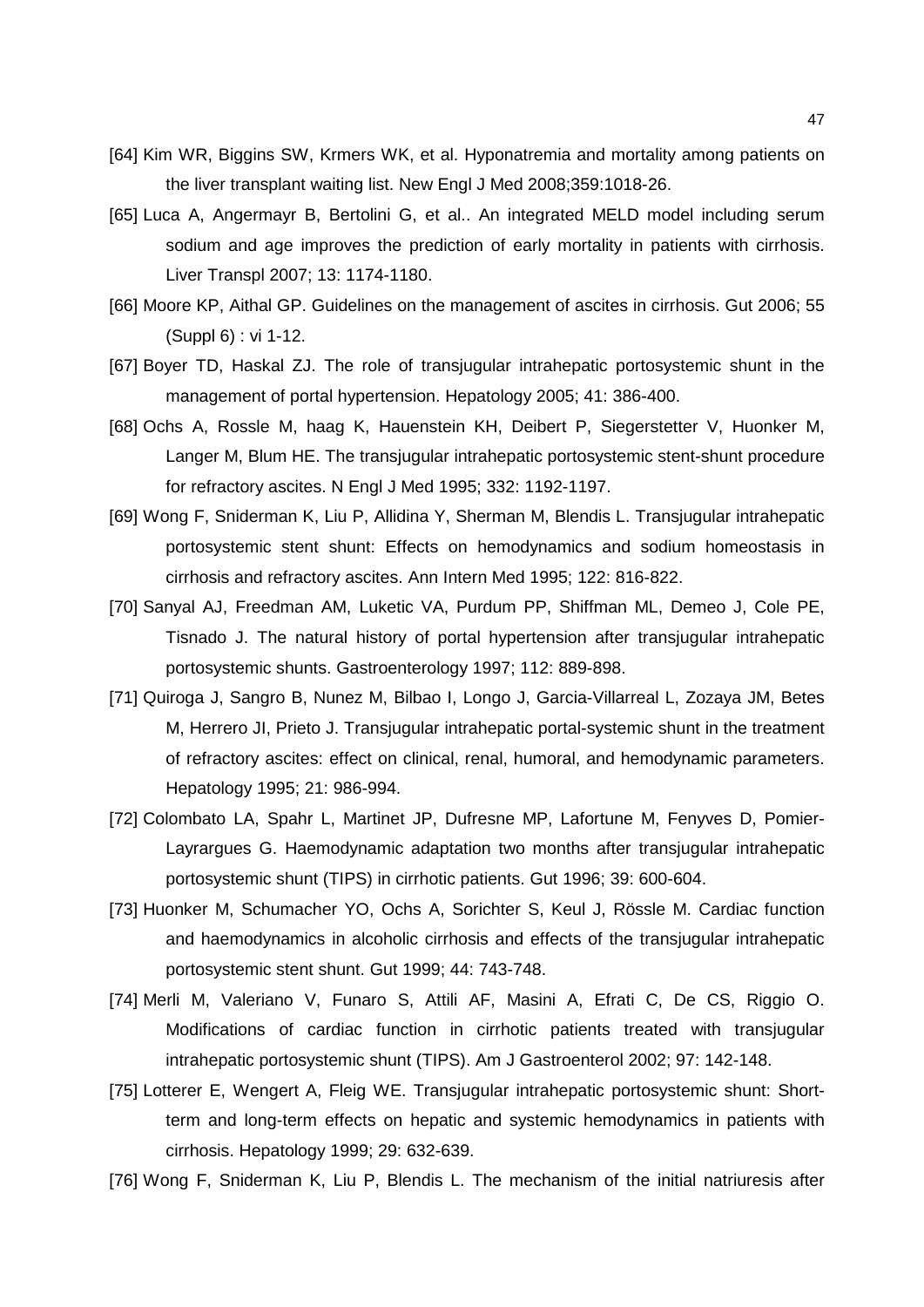transjugular intrahepatic portosystemic shunt. Gastroenterology 1997; 112: 899-907.

- [77] Guevara M, Ginès P, Bandi JC, Gilabert R, Sort P, Jimenez W, Garciapagan JC, Bosch J, Arroyo V, Rodes J. Transjugular intrahepatic portosystemic shunt in hepatorenal syndrome: Effects on renal function and vasoactive systems. Hepatology 1998; 28: 416-422.
- [78] Gerbes AL, Gulberg V, Waggershauser T, Holl J, Reiser M. Renal effects of transjugular intrahepatic portosystemic shunt in cirrhosis: Comparison of patients with ascites, with refractory ascites, or without ascites. Hepatology 1998; 28: 683-688.
- [79] Rössle M, Ochs A, Gulberg V, Siegerstetter V, Holl J, Deibert P, Olschewski M, Reiser M, Gerbes AL. A comparison of paracentesis and transjugular intrahepatic portosystemic shunting in patients with ascites. N Engl J Med 2000; 342: 1701-1707.
- [80] Gülberg V, Liss I, Bilzer M, Waggershauser T, Reiser M, Gerbes AL. Improved quality of life in patients with refractory or recidivant ascites after insertion of transjugular intrahepatic portosystemic shunts. Digestion 2002; 66: 127-130.
- [81] Plauth M, Schutz T, Buckendahl DP, et al.. Weight gain after transjugular intrahepatic portosystemic shunt is associated with improvement in body composition in malnourished patients with cirrhosis and hypermetabolism. J Hepatol 2004; 40: 228- 233.
- [82] Campbell MS, Brensinger CM, Sanyal AJ, et al.. Quality of life in refractory ascites: transjugular intrahepatic portal-systemic shunting versus medical therapy. Hepatology 2005; 42: 635-640.
- [83] Gur C, Ilan Y, Shibolet O. Hepatic hydrothorax: pathophysiology, diagnosis and treatment--review of the literature. Liver Int 2004; 24: 281-4.
- [84] Gordon FD, Anastopoulos HT, Crenshaw W, et al.. The successful treatment of symptomatic, refractory hepatic hydrothorax with transjugular intrahepatic portosystemic shunt. Hepatology 1997; 25: 1366-9.
- [85] Siegerstetter V, Deibert P, Ochs A, Olschewski M, Blum HE, Rossle M. Treatment of refractory hepatic hydrothorax with transjugular intrahepatic portosystemic shunt: longterm results in 40 patients. Eur J Gastroenterol Hepatol 2001; 13: 529-534.
- [86] Wilputte JY, Goffette P, Zech F, Godoy-Gepert A, Geubel A. The outcome after transjugular intrahepatic portosystemic shunt (TIPS) for hepatic hydrothorax is closely related to liver dysfunction: a long-term study in 28 patients. Acta Gastroenterol Belg 2007; 70: 6-10.
- [87] Riggio O, Angeloni S, Salvatori FM, De Santis A, Cerini F, Farcomeni A, Attili AF, Merli M. Incidence, natural history, and risk factors of hepatic encephalopathy after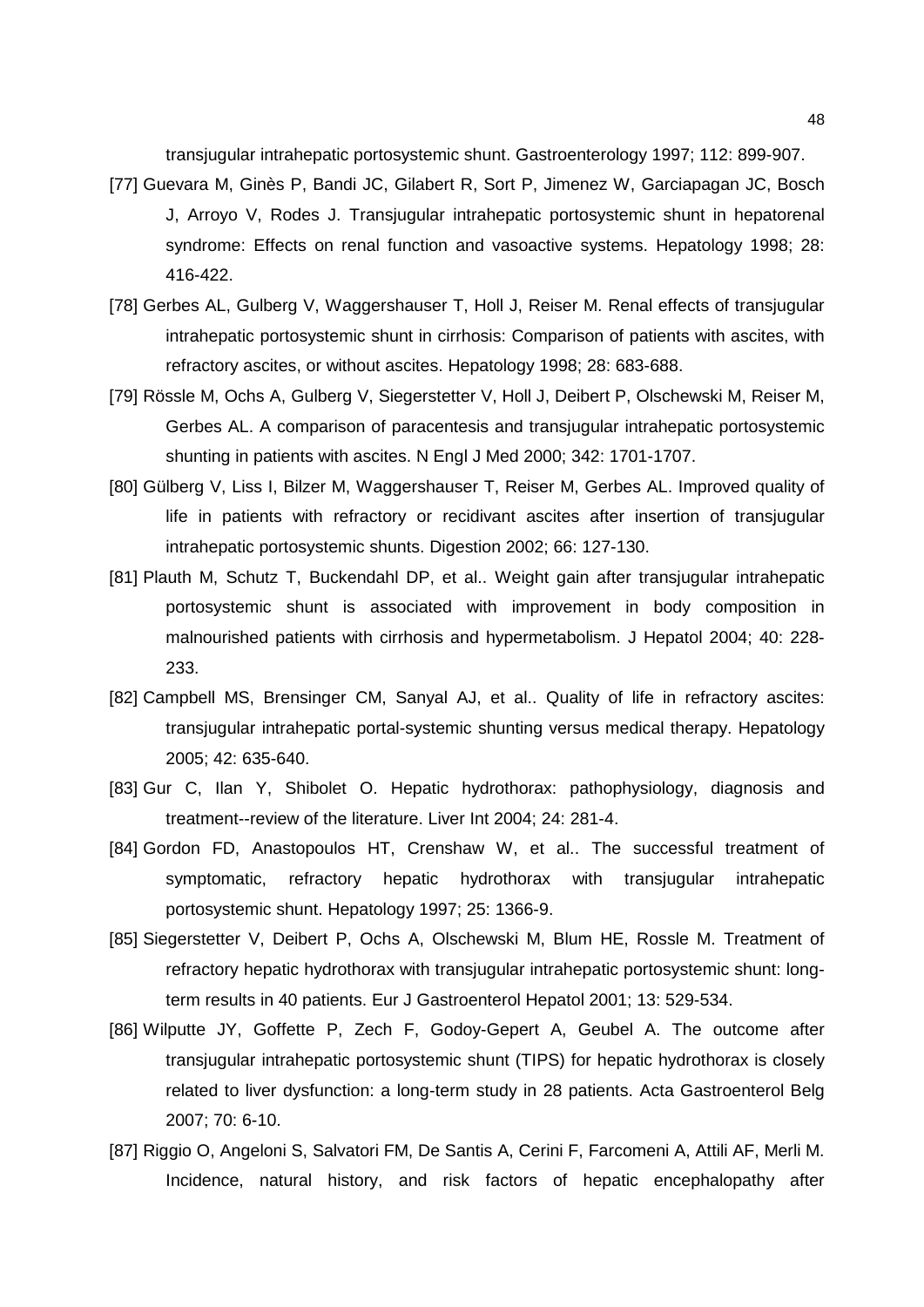transyugular intrahepatic portosystemic shunt with polytetrafluoroethylene-covered stent grafts. Am J Gastroenterol 2008;103: 2738-46.

- [88] Casado M, Bosch J, Garcia-Pagan JC, Bru C, Bañares R, Bandi JC, Escorsell A, Rodriguez-laiz JM, Gilabert R, Feu F, et al. Clinical events after transyugular intrahepatic portosystemic shunt: correlation with hemodynamic findings. Gastroenterology 1998; 114: 1296-303.
- [89] Lebrec D, Giuily N, Hadengue A, et al. Transjugular intrahepatic portosystemic shunts: Comparison with paracentesis in patients with cirrhosis and refractory ascites: A randomized trial. J Hepatol 1996; 25: 135-144.
- [90] Ginès P, Uriz J, Calahorra B, Garcia-Tsao G, ET AL.. Transjugular intrahepatic portosystemic shunting versus paracentesis plus albumin for refractory ascites in cirrhosis. Gastroenterology 2002; 123: 1839-1847.
- [91] Sanyal AJ, Genning C, Reddy KR, et al. The North American Study for the treatment of refractory ascites. Gastroenterology 2003; 124: 634-641.
- [92] Salerno F, Merli M, Riggio O, et al. Randomized controlled study of TIPS versus paracentesis plus albumin in cirrhosis with severe ascites. Hepatology 2004; 40: 629- 635.
- [93] Albillos A, Bañares R, Gonzalez M, Catalina MV, Molinero LM. A meta-analysis of transjugular intrahepatic portosystemic shunt versus paracentesis for refractory ascites. J Hepatol 2005; 43: 990-996.
- [94] Deltenre P, Mathurin P, Dharancy S, Moreau R, Bulois P, Henrion J, Pruvot FR, Ernst O, Paris JC, Lebrec D. Transjugular intrahepatic portosystemic shunt in refractory ascites: a meta-analysis. Liver Int 2005; 25: 349-356.
- [95] D'Amico G, Luca A, Morabito A, Miraglia R, D'Amico M. Uncovered transjugular intrahepatic portosystemic shunt for refractory ascites: a meta-analysis. Gastroenterology 2005; 129: 1282-1293.
- [96] Saab S, Nieto JM, Lewis SK, Runyon BA. TIPS versus paracentesis for cirrhotic patients with refractory ascites. Cochrane Database Syst Rev 2006; CD004889.
- [97] Salerno F, Camma C, Enea M, Rossle M, Wong F. Transjugular intrahepatic portosystemic shunt for refractory ascites: a meta-analysis of individual patient data. Gastroenterology 2007; 133: 825-834.
- [98] Singh V, Dheerendra PC, Singh B, et al. Midodrine versus albumin in the prevention of paracentesis-induced circulatory dysfunction in cirrhotics: a randomized pilot study. Am J Gastroenterol 2008; 103: 1399-1405.

[99] Angeli P, Volpin R, Piovan D, et al.. Acute effects of the oral administration of midodrine,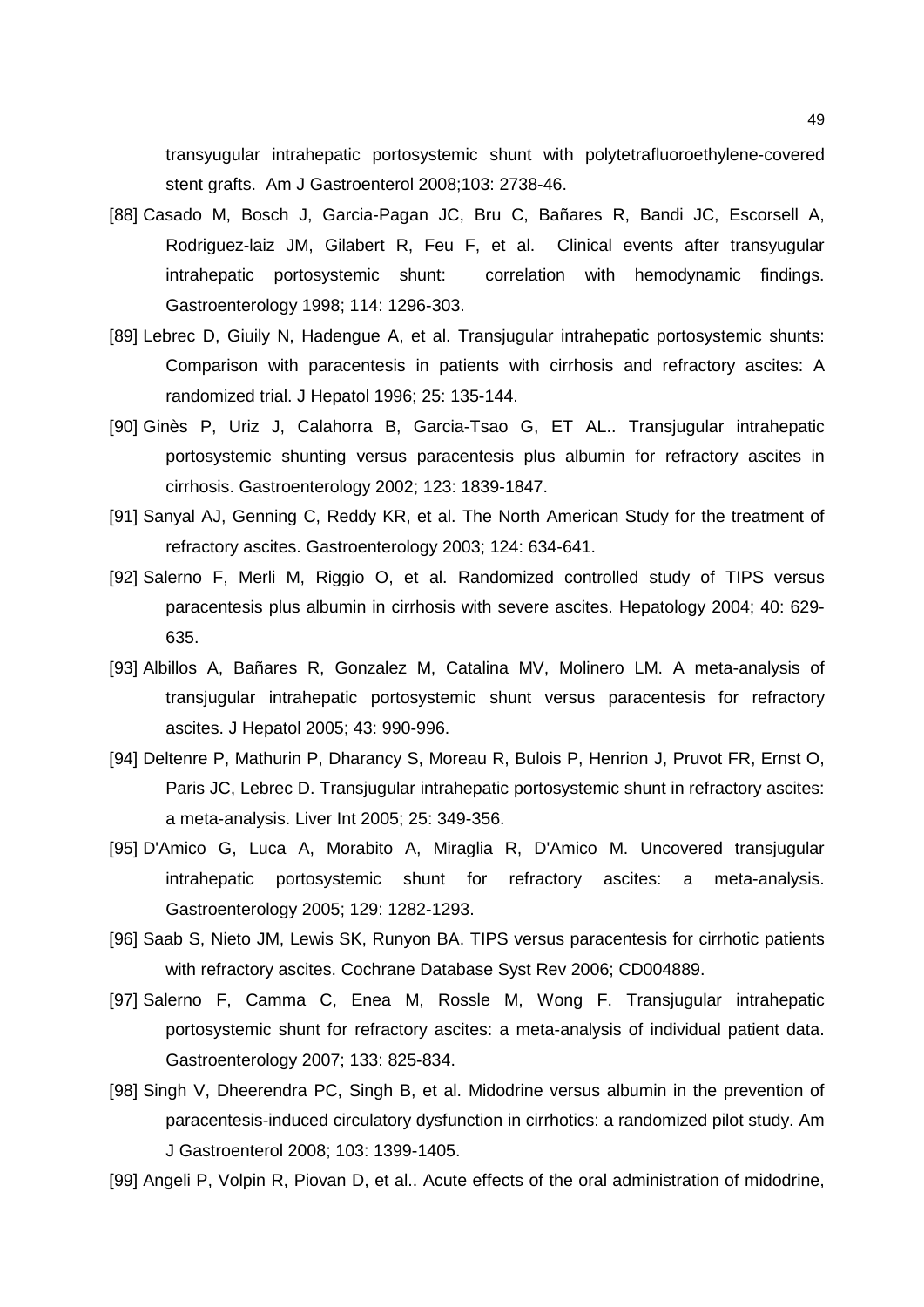an alpha- adrenergic agonist, on renal hemodynamics and renal function in cirrhotic patients with ascites. Hepatology 1998; 28: 937-943.

- [100] Krag A, Møller S, Henriksen JH, Holstein-Rathlou NH, Larsen FS, Bendtsen F. Terlipressin improves renal function in patients with cirrhosis and ascites without hepatorenal syndrome. Hepatology 2007; 46: 1863-1871.
- [101] Ginès P, Wong F, Watson M, Ruiz-Del-Arbol L, Bilic A, Dobru D. Effects of satavaptan, a selective vasopressin V2 receptor antagonist, on ascites and serum sodium in cirrhosis with hyponatremia. Hepatology. 2008 : 48 ; 204-213.
- [102] Ginès P, Wong F, Watson H, Terg R, Bruha R, Zarski P, Dudley F, For the NORMOCAT STUDY INVESTIGATORS. Clinical Trial: Short term effects of combination of satavaptan, a selective vasopressin V receptor antagonist, and diuretics on ascites in patients with cirrhosis without hyponatremia – a randomized, double blind, placebo controlled study. Aliment Pharmacol Ther. 2010. (epub ahead of print).
- [103] Wong F, Ginès P, Watson H, Horsmans Y, Angeli P, Gow P, Minini P, Bernardi M. Effects of a selective vasopressin V2 Receptor Antagonist, Satavaptan, on ascites recurrence after paracentesis in patients with cirrhosis. Jhepatol 2010 Accepted for Publication.
- [104] Wong F, Bernardi M, Horsmans Y, Cabrijan Z, Watson H, Ginès P. Effects of satavaptan, an oral vasopressin V2 receptor antagonist, on management of ascites and morbidity in liver cirrhosis in a long-term, placebo-controlled study. J Hepatol 2009; 50(Suppl 1);50:S42-3.
- [105] Caly WR, Strauss E. A prospective study of bacterial infections in patients with cirrhosis. J Hepatol 1993;18:353-358.
- [106] Fernández J, Navasa M, Gómez J, Colmenero J, Vila J, Arroyo V, et al. Bacterial infections in cirrhosis: epidemiological changes with invasive procedures and norfloxacin prophylaxis. Hepatology 2002;35:140-148.
- [107] Wong F, Bernardi M, Balk R, Christman B, Moreau R, Garcia-Tsao G, et al. Sepsis in cirrhosis: report on the  $7<sup>th</sup>$  meeting of the International Ascites Club. Gut 2005;54:718-725.
- [108] Garcia-Tsao G. Current management of the complications of cirrhosis and portal hypertension: variceal hemorrhage, ascites, and spontaneous bacterial peritonitis. Gastroenterology 2001;120:726-748.
- [109] Nousbaum JB, Cadranel JF, Nahon P, Nguyen Khac E, Moreau R, Thévenot T, et al. Diagnostic accuracy of the Multistix 8 SG® reagent strip in diagnosis of spontaneous bacterial peritonitis. Hepatology 2007;45:1275-1281.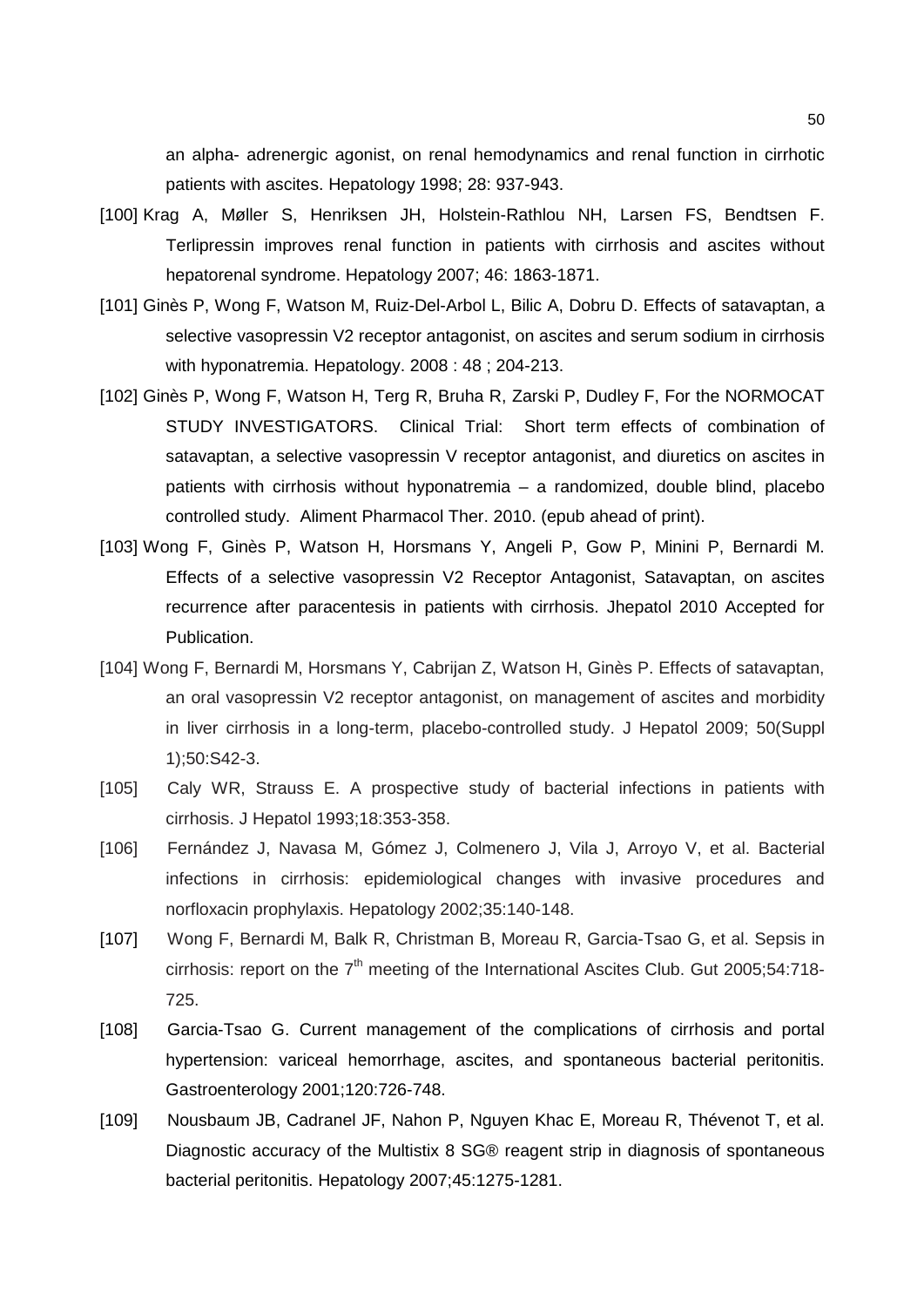- [110] Evans LT, Kim WR, Poterucha JJ, Kamath PS. Spontaneous bacterial peritonitis in asymptomatic outpatients with cirrhotic ascites. Hepatology 2003;37:897-901.
- [111] Plessier A, Denninger MA, Consigny Y, Pessione F, Francoz C, Durand F, et al. Coagulation disorders in patients with cirrhosis and severe sepsis. Liver Int 2003;23:440-448.
- [112] Guarner C, Soriano G. Spontaneous bacterial peritonitis. Semin Liver Dis 1997;17:203-217.
- [113] Angeloni S, Nicolini G, Merli M, Nicolao F, Pinto G, Aronne T, et al. Validation of automated blood cell counter for the determination of polymorphonuclear cell count in the ascitic fluid of cirrhotic patients with or without spontaneous bacterial peritonitis. Am J Gastroenterol 2003;98:1844-8.
- [114] Nguyen Khac E, Cadranel JF, Thévenot T, Nousbaum JB. Review article: Utility of reagent strips in diagnosis of infected ascites in cirrhotic patients. Aliment Pharmacol Ther 2008:28:282-8.
- [115] Runyon BA, Hoefs JC. Culture-negative neutrocytic ascites: a variant of spontaneous bacterial peritonitis. Hepatology 1984;4:1209-11.
- [116] Terg R, Levi D, Lopez P, Rafaelli C, Rojter S, Abecasis R, et al. Analysis of clinical course and prognosis of culture-positive spontaneous bacterial peritonitis and neutrocytic ascites. Evidence of the same disease. Dig Dis Sci 1992;37:1499-1504.
- [117] Xiol X, Castellví JM, Guardiola J, Sesé E, Castellote J, Perelló A, Cervantes X, Iborra MJ. Spontaneous bacterial empyema in cirrhotic patients: a prospective study. Hepatology 1996;23:719-723.
- [118] Felisart J, Rimola A, Arroyo V, Pérez-Ayuso RM, Quintero E, Ginès P, et al. Cefotaxime is more effective than is ampicillin-tobramycin in cirrhotics with severe infections. Hepatology 1985;5:457-462.
- [119] Rimola A, Salmerón JM, Clemente G, Rodrigo L, Obrador A, Miranda ML, et al. Two different dosages of cefotaxime in the treatment of spontaneous bacterial peritonitis in cirrhosis: results of a prospective, randomized, multicenter study. Hepatology 1995;21:674-679.
- [120] Navasa M, Follo A, Llovet JM, Clemente G, Vargas V, Rimola A, et al. Randomized, comparative study of oral ofloxacin versus intravenous cefotaxime in spontaneous bacterial peritonitis. Gastroenterology 1996;111:1011-1017.
- [121] Sort P, Navasa M, Arroyo V, Aldeguer X, Planas R, Ruiz del Arbol L, et al. Effect of intravenous albumin on renal impairment and mortality in patients with cirrhosis and spontaneous bacterial peritonitis. N Engl J Med 1999;341:403-409.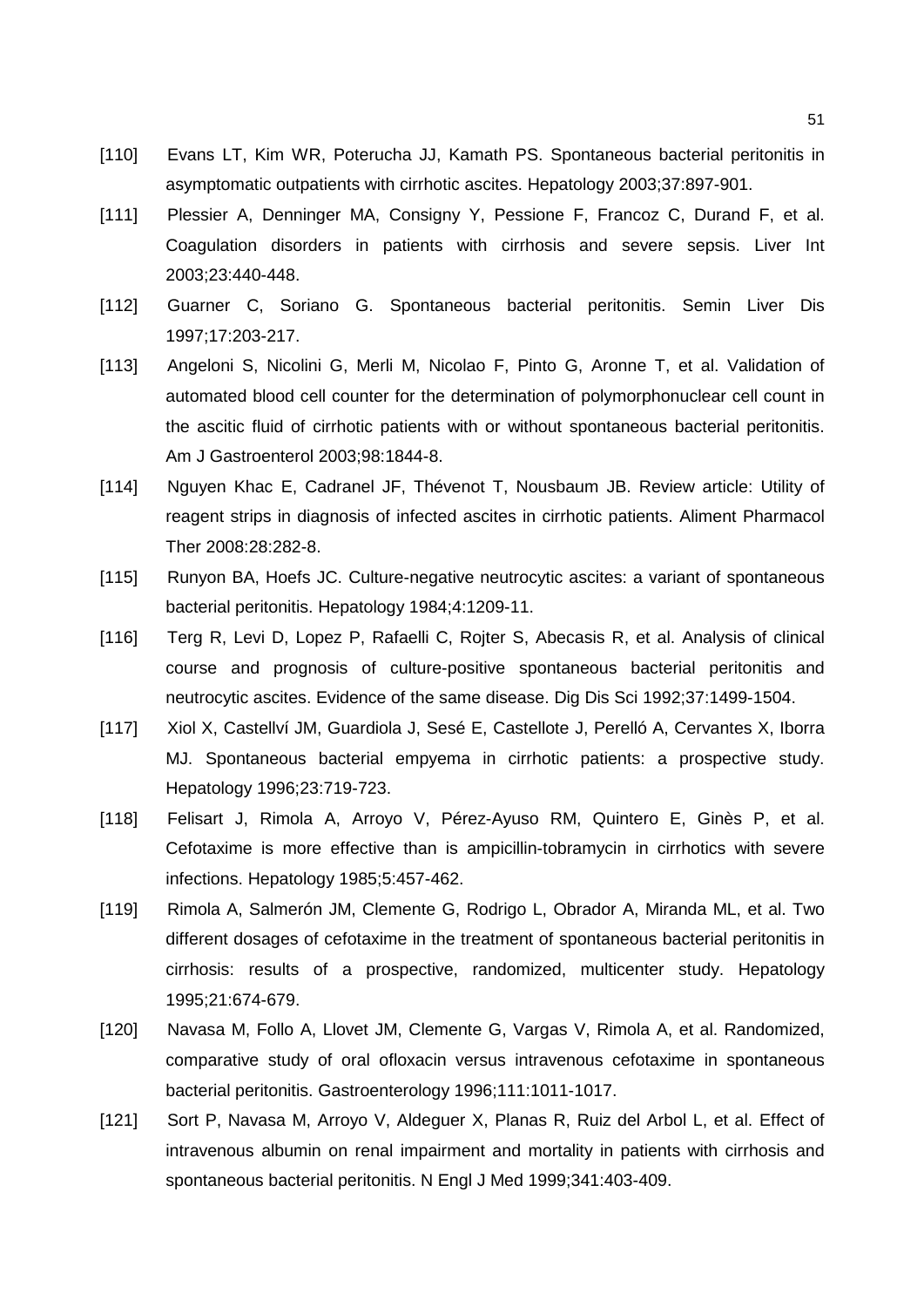- [122] Ricart E, Soriano G, Novella MT, Ortiz J, Sàbat M, Kolle L, et al. Amoxicillin-clavulanic acid versus cefotaxime in the therapy of bacterial infections in cirrhotic patients. J Hepatol 2000;32:596-602.
- [123] Runyon BA, McHutchison JG, Antillon MR, Akriviadis EA, Montano AA. Short-course versus long-course antibiotic treatment of spontaneous bacterial peritonitis. A randomized controlled study of 100 patients. Gastroenterology. 1991;100:1737-1742.
- [124] Terg R, Cobas S, Fassio E, Landeira G, Ríos B, Vasen W, et al. Oral ciprofloxacin after a short course of intravenous ciprofloxacin in the treatment of spontaneous bacterial peritonitis: results of a multicenter, randomized study. J Hepatol 2000;33:564- 569.
- [125] Angeli P, Guarda S, Fasolato S, Miola E, Craighero R, Piccolo F, et al. Switch therapy with ciprofloxacin vs. intravenous ceftazidime in the treatment of spontaneous bacterial peritonitis in patients with cirrhosis: similar efficacy at lower cost. Aliment Pharmacol Ther 2006;23:75-84.
- [126] Follo A, Llovet JM, Navasa M, Planas R, Forns X, Francitorra A, et al. Renal impairment after spontaneous bacterial peritonitis in cirrhosis: incidence, clinical course, predictive factors and prognosis. Hepatology 1994;20:1495-1501.
- [127] Fasolato S, Angeli P, Dallagnese L, Maresio G, Zola E, Mazza E, et al. Renal failure and bacterial infections in patients with cirrhosis: epidemiology and clinical features. Hepatology 2007;45:223-229.
- [128] [Navasa M](http://www.ncbi.nlm.nih.gov.gate2.inist.fr/pubmed?term=%22Navasa%20M%22%5BAuthor%5D), [Follo A](http://www.ncbi.nlm.nih.gov.gate2.inist.fr/pubmed?term=%22Follo%20A%22%5BAuthor%5D), [Filella X](http://www.ncbi.nlm.nih.gov.gate2.inist.fr/pubmed?term=%22Filella%20X%22%5BAuthor%5D), [Jiménez W](http://www.ncbi.nlm.nih.gov.gate2.inist.fr/pubmed?term=%22Jim%C3%A9nez%20W%22%5BAuthor%5D), [Francitorra A](http://www.ncbi.nlm.nih.gov.gate2.inist.fr/pubmed?term=%22Francitorra%20A%22%5BAuthor%5D), [Planas R](http://www.ncbi.nlm.nih.gov.gate2.inist.fr/pubmed?term=%22Planas%20R%22%5BAuthor%5D), [Rimola](http://www.ncbi.nlm.nih.gov.gate2.inist.fr/pubmed?term=%22Rimola%20A%22%5BAuthor%5D)  [A](http://www.ncbi.nlm.nih.gov.gate2.inist.fr/pubmed?term=%22Rimola%20A%22%5BAuthor%5D), [Arroyo V](http://www.ncbi.nlm.nih.gov.gate2.inist.fr/pubmed?term=%22Arroyo%20V%22%5BAuthor%5D), [Rodés J.](http://www.ncbi.nlm.nih.gov.gate2.inist.fr/pubmed?term=%22Rod%C3%A9s%20J%22%5BAuthor%5D) Tumor necrosis factor and interleukin-6 in spontaneous bacterial peritonitis in cirrhosis: relationship with the development of renal impairment and mortality. Hepatology 1998;27:1227-32.
- [129] [Sigal SH](http://www.ncbi.nlm.nih.gov.gate2.inist.fr/pubmed?term=%22Sigal%20SH%22%5BAuthor%5D), [Stanca CM](http://www.ncbi.nlm.nih.gov.gate2.inist.fr/pubmed?term=%22Stanca%20CM%22%5BAuthor%5D), [Fernandez J](http://www.ncbi.nlm.nih.gov.gate2.inist.fr/pubmed?term=%22Fernandez%20J%22%5BAuthor%5D), [Arroyo V](http://www.ncbi.nlm.nih.gov.gate2.inist.fr/pubmed?term=%22Arroyo%20V%22%5BAuthor%5D), [Navasa M](http://www.ncbi.nlm.nih.gov.gate2.inist.fr/pubmed?term=%22Navasa%20M%22%5BAuthor%5D). Restricted use of albumin for spontaneous bacterial peritonitis. Gut 2007;56:597-9.
- [130] [Terg R](http://www.ncbi.nlm.nih.gov.gate2.inist.fr/pubmed?term=%22Terg%20R%22%5BAuthor%5D), [Gadano A](http://www.ncbi.nlm.nih.gov.gate2.inist.fr/pubmed?term=%22Gadano%20A%22%5BAuthor%5D), [Cartier M](http://www.ncbi.nlm.nih.gov.gate2.inist.fr/pubmed?term=%22Cartier%20M%22%5BAuthor%5D), [Casciato P](http://www.ncbi.nlm.nih.gov.gate2.inist.fr/pubmed?term=%22Casciato%20P%22%5BAuthor%5D), [Lucero R](http://www.ncbi.nlm.nih.gov.gate2.inist.fr/pubmed?term=%22Lucero%20R%22%5BAuthor%5D), [Muñoz A](http://www.ncbi.nlm.nih.gov.gate2.inist.fr/pubmed?term=%22Mu%C3%B1oz%20A%22%5BAuthor%5D), [Romero G](http://www.ncbi.nlm.nih.gov.gate2.inist.fr/pubmed?term=%22Romero%20G%22%5BAuthor%5D), [Levi](http://www.ncbi.nlm.nih.gov.gate2.inist.fr/pubmed?term=%22Levi%20D%22%5BAuthor%5D)  [D](http://www.ncbi.nlm.nih.gov.gate2.inist.fr/pubmed?term=%22Levi%20D%22%5BAuthor%5D), [Terg G](http://www.ncbi.nlm.nih.gov.gate2.inist.fr/pubmed?term=%22Terg%20G%22%5BAuthor%5D), [Miguez C](http://www.ncbi.nlm.nih.gov.gate2.inist.fr/pubmed?term=%22Miguez%20C%22%5BAuthor%5D), [Abecasis R](http://www.ncbi.nlm.nih.gov.gate2.inist.fr/pubmed?term=%22Abecasis%20R%22%5BAuthor%5D). Serum creatinine and bilirubin predict renal failure and mortality in patients with spontaneous bacterial peritonitis: a retrospective study. Liver Int 2009;29:415-9.
- [131] Fernández J, Monteagudo J, Bargallo X, Jiménez W, Bosch J, Arroyo V, et al. A randomized unblinded pilot study comparing albumin versus hydroxyethyl starch in spontaneous bacterial peritonitis. Hepatology 2005;42:627-634.
- [132] Rimola A, Bory F, Teres J, Pérez-Ayuso RM, Arroyo V, Rodés J. Oral, nonabsorbable antibiotics prevent infection in cirrhotics with gastrointestinal hemorrhage. Hepatology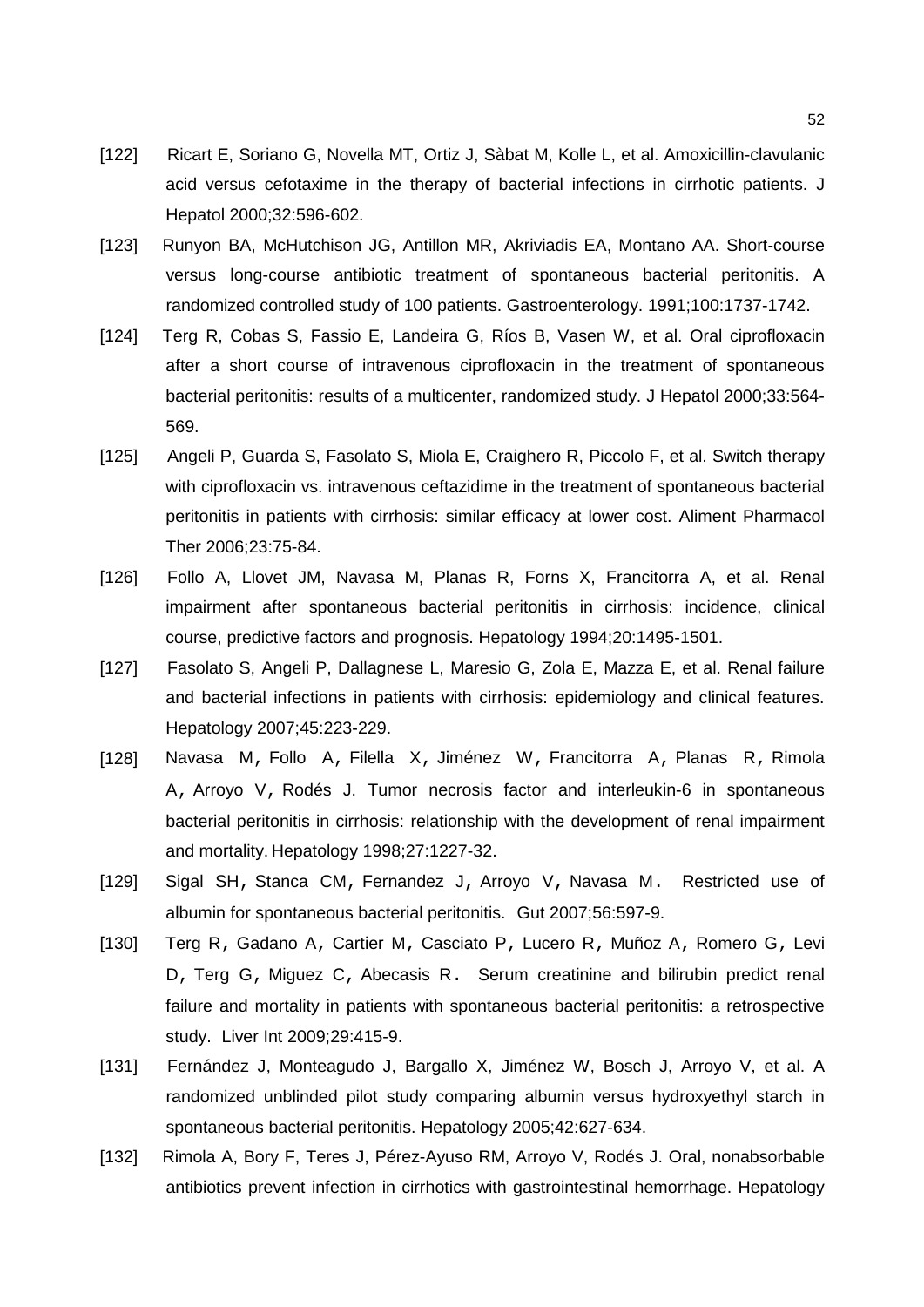1985;5:463-467.

- [133] Bleichner G, Boulanger R, Squara P, Sollet JP, Parent A. Frequency of infections in cirrhotic patients presenting with acute gastrointestinal haemorrhage. Br J Surg 1986;73:724-726.
- [134] Soriano G, Guarner C, Tomas A, Villanueva C, Torras X, González D, et al. Norfloxacin prevents bacterial infection in cirrhotics with gastrointestinal hemorrhage. Gastroenterology 1992;103:1267-1272.
- [135] Blaise M, Pateron D, Trinchet JC, Levacher S, Beaugrand M, Porriat JL. Systemic antibiotic therapy prevents bacterial infection in cirrhotic patients with gastrointestinal hemorrhage. Hepatology 1994;20:34-38.
- [136] Bernard B, Cadranel JF, Valla D, Escolano S, Jarlier V, Opolon P. Prognostic significance of bacterial infection in bleeding cirrhotic patients: a prospective study. Gastroenterology 1995;108:1828-1834.
- [137] Pauwels A, Mostefa-Kara N, Debenes B, Degoutte E, Levy VG. Systemic antibiotic prophylaxis after gastrointestinal hemorrhage in cirrhotic patients with a high risk of infection. Hepatology 1996;24:802-806.
- [138] Deschenes M, Villeneuve JP. Risk factors for the development of bacterial infections in hospitalized patients with cirrhosis. Am J Gastroenterol 1999;94:2193-2197.
- [139] Bernard B, Grange JD, Khac EN, Amiot X, Opolon P, Poynard T. Antibiotic prophylaxis for the prevention of bacterial infections in cirrhotic patients with gastrointestinal bleeding: a meta-analysis. Hepatology 1999;29:1655-1661.
- [140] Hsieh WJ, Lin HC, Hwang SJ, Hou MC, Lee FY, Chang FY, et al. The effect of ciprofloxacin in the prevention of bacterial infection in patients with cirrhosis after upper gastrointestinal bleeding. Am J Gastroenterol 1998;93:962-966.
- [141] Hou MC, Lin HC, Liu TT, Kuo BI, Lee FY, Chang FY, et al. Antibiotic prophylaxis after endoscopic therapy prevents rebleeding in acute variceal hemorrhage: a randomized trial. Hepatology 2004;39:746-753.
- [142] Goulis J, Armonis A, Patch D, Sabin C, Greenslade L, Burroughs AK. Bacterial infection is independently associated with failure to control bleeding in cirrhotic patients with gastrointestinal hemorrhage. Hepatology 1998;27:1207-1212.
- [143] Vivas S, Rodríguez M, Palacio MA, Linares A, Alonso JL, Rodrigo L. Presence of bacterial infection in bleeding cirrhotic patients is independently associated with early mortality and failure to control bleeding. Dig Dis Sci 2001;46:2752-2757.
- [144] Soares-Weiser K, Brezis M, Tur-Kaspa R, Leibovici L. Antibiotic prophylaxis for cirrhotic patients with gastrointestinal bleeding. Cochrane Database Syst Rev 2002;CD002907.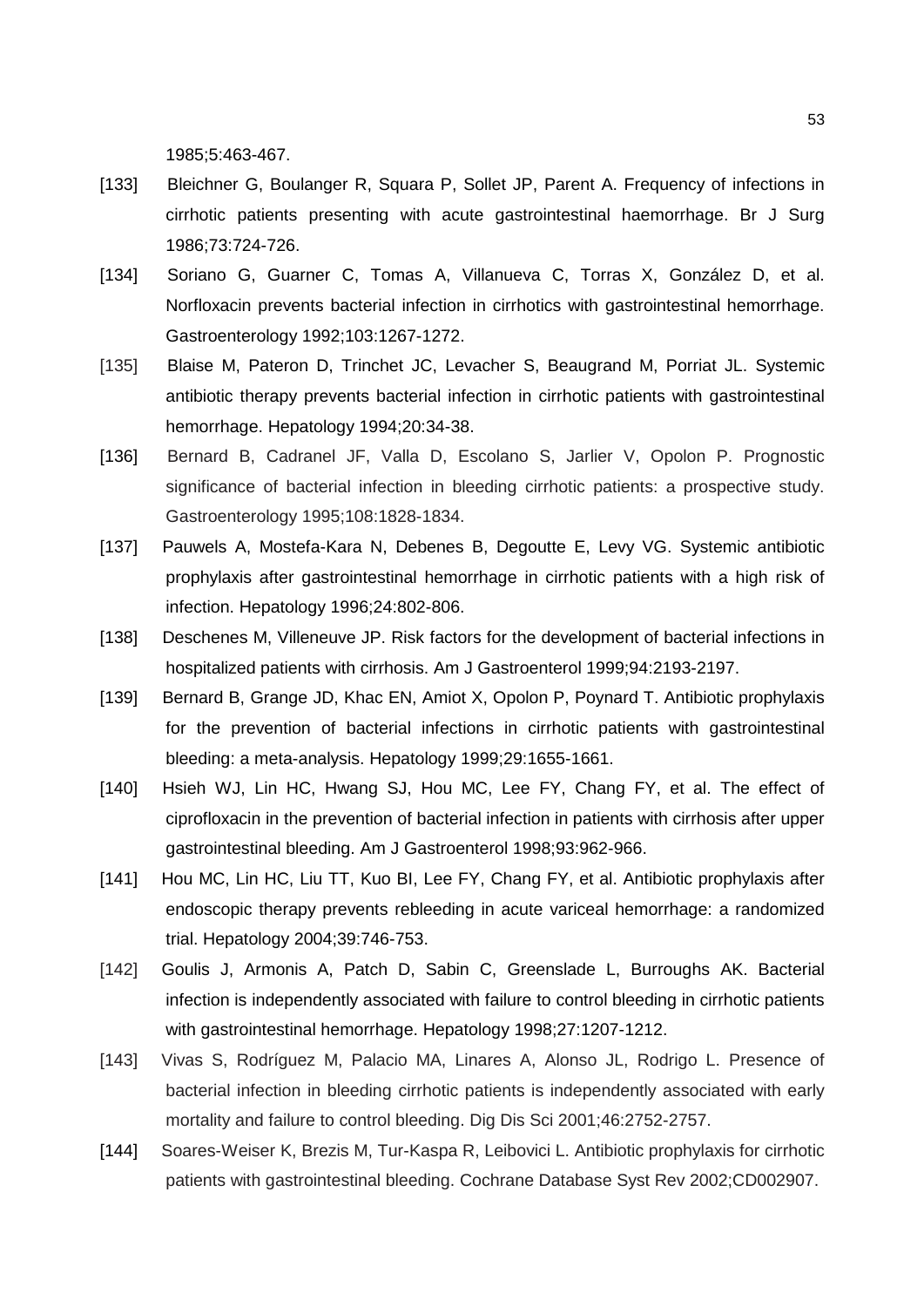- [145] Carbonell N, Pauwels A, Serfaty L, Fourdan O, Lévy VG, Poupon R. Improved survival after variceal bleeding in patients with cirrhosis over the past two decades. Hepatology 2004;40:652-659.
- [146] Dupeyron C, Mangeney N, Sedrati L, Campillo B, Fouet P, Leluan G. Rapid emergence of quinolone resistance in cirrhotic patients treated with norfloxacin to prevent spontaneous bacterial peritonitis. Antimicrob Agents Chemother 1994;38:340-344.
- [147] Aparicio JR, Such J, Pascual S, Arroyo A, Plazas J, Girona E, et al. Development of quinolone-resistant strains of *Escherichia coli* in stools of patients with cirrhosis undergoing norfloxacin prophylaxis: clinical consequences. J Hepatol 1999;31:277- 283.
- [148] Fernández J, Ruiz del Arbol L, Gómez C, Durandez R, Serradilla R, Guarner C, et al. Norfloxacin vs ceftriaxone in the prophylaxis of infections in patients with advanced cirrhosis and hemorrhage. Gastroenterology 2006;131:1049-1056.
- [149] Runyon BA. Low-protein-concentration ascitic fluid is predisposed to spontaneous bacterial peritonitis. Gastroenterology 1986;91:1343-1346.
- [150] Andreu M, Solá R, Sitges-Serra A, Alia C, Gallen M, Vila MC, et al. Risk factors for spontaneous bacterial peritonitis. Gastroenterology 1993;104:1133-1138.
- [151] Llach J, Rimola A, Navasa M, Ginès P, Salmerón JM, Ginès A, et al. Incidence and predictive factors of first episode of spontaneous bacterial peritonitis in cirrhosis with ascites: relevance of ascitic fluid protein concentration. Hepatology 1992;16:724-727.
- [152] Guarner C, Solà R, Soriano G, Andreu M, Novella MT, Vila C, et al. Risk of a first community-acquired spontaneous bacterial peritonitis in cirrhotics with low ascitic fluid protein levels. Gastroenterology 1999;117:414-419.
- [153] Soriano G, Guarner C, Teixidó M, Such J, Barrios J, Enríquez J, et al. Selective intestinal decontamination prevents spontaneous bacterial peritonitis. Gastroenterology 1991;100:477-481.
- [154] Novella M, Solà R, Soriano G, Andreu M, Gana J, Ortiz J, et al. Continuous versus inpatient prophylaxis of the first episode of spontaneous bacterial peritonitis with norfloxacin. Hepatology 1997;25:532-536.
- [155] Grange JD, Roulot D, Pelletier G, Pariente EA, Denis J, Ink O, et al. Norfloxacin primary prophylaxis of bacterial infections in cirrhotic patients with ascites: a doubleblind randomized trial. J Hepatol 1998;29:430-436.
- [156] Fernández J, Navasa M, Planas R, Montoliu S, Monfort D, Soriano G, et al. Primary prophylaxis of spontaneous bacterial peritonitis delays hepatorenal syndrome and improves survival in cirrhosis. Gastroenterology 2007;133:818-824.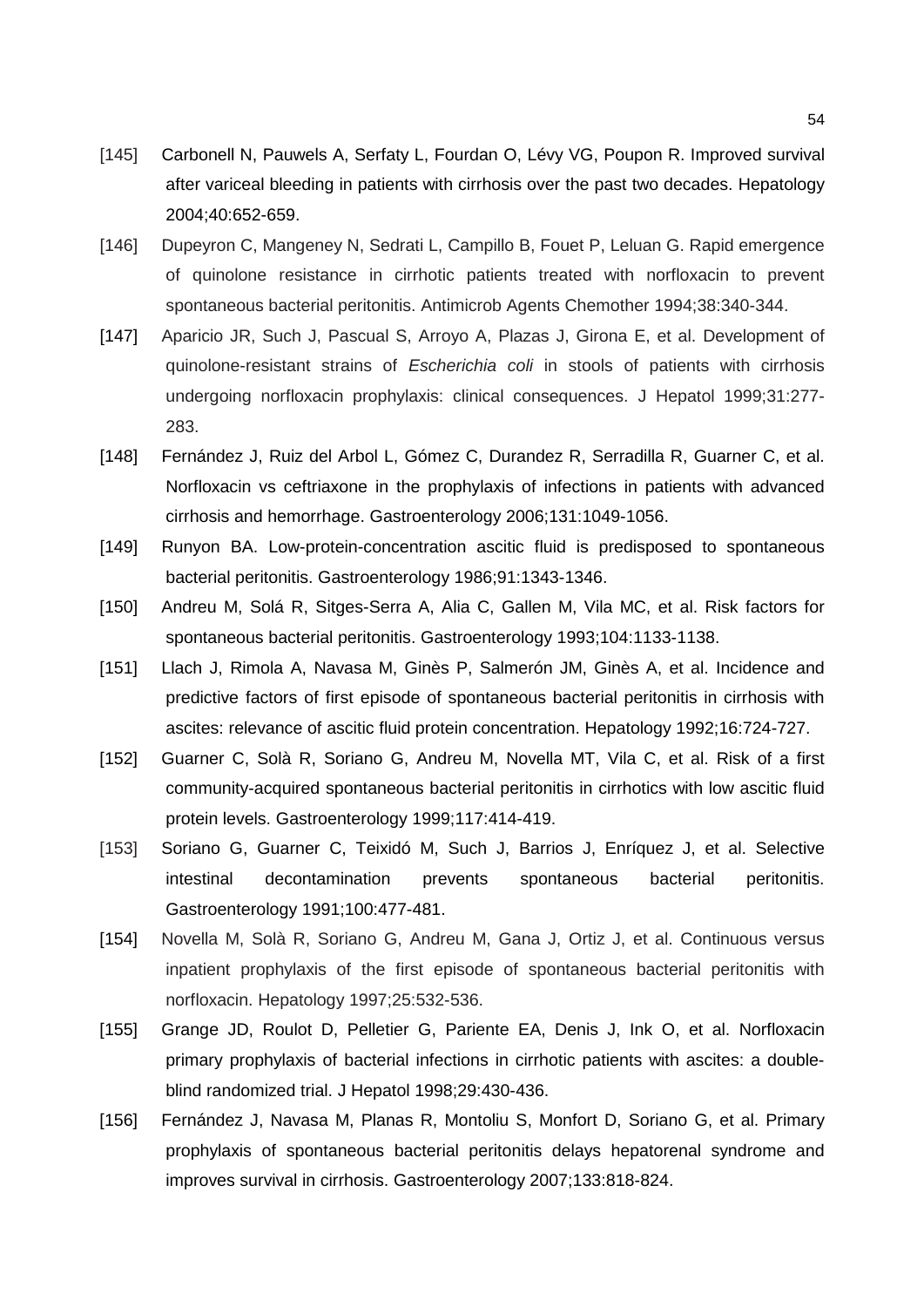- [157] Terg R, Fassio E, Guevara M, Cartier M, Longo C, Lucero R, et al. Ciprofloxacin in primary prophylaxis of spontaneous bacterial peritonitis: A randomized, placebocontrolled study. J Hepatol 2008;48:774-779.
- [158] Ginès P, Rimola A, Planas R, Vargas V, Marco F, Almela M, et al. Norfloxacin prevents spontaneous bacterial peritonitis recurrence in cirrhosis: results of a double-blind, placebo-controlled trial. Hepatology 1990;12:716-724.
- [159] [Bauer TM](http://www.ncbi.nlm.nih.gov.gate2.inist.fr/pubmed?term=%22Bauer%20TM%22%5BAuthor%5D), [Follo A](http://www.ncbi.nlm.nih.gov.gate2.inist.fr/pubmed?term=%22Follo%20A%22%5BAuthor%5D), [Navasa M](http://www.ncbi.nlm.nih.gov.gate2.inist.fr/pubmed?term=%22Navasa%20M%22%5BAuthor%5D), [Vila J](http://www.ncbi.nlm.nih.gov.gate2.inist.fr/pubmed?term=%22Vila%20J%22%5BAuthor%5D), [Planas R](http://www.ncbi.nlm.nih.gov.gate2.inist.fr/pubmed?term=%22Planas%20R%22%5BAuthor%5D), [Clemente G](http://www.ncbi.nlm.nih.gov.gate2.inist.fr/pubmed?term=%22Clemente%20G%22%5BAuthor%5D), [Vargas V](http://www.ncbi.nlm.nih.gov.gate2.inist.fr/pubmed?term=%22Vargas%20V%22%5BAuthor%5D), [Bory](http://www.ncbi.nlm.nih.gov.gate2.inist.fr/pubmed?term=%22Bory%20F%22%5BAuthor%5D)  [F](http://www.ncbi.nlm.nih.gov.gate2.inist.fr/pubmed?term=%22Bory%20F%22%5BAuthor%5D), [Vaquer P](http://www.ncbi.nlm.nih.gov.gate2.inist.fr/pubmed?term=%22Vaquer%20P%22%5BAuthor%5D), [Rodés J.](http://www.ncbi.nlm.nih.gov.gate2.inist.fr/pubmed?term=%22Rod%C3%A9s%20J%22%5BAuthor%5D) Daily norfloxacin is more effective than weekly rufloxacin in prevention of spontaneous bacterial peritonitis recurrence. Dig Dis Sci 2002;47:1356- 61.
- [160] Rolachon A, Cordier L, Bacq Y, Nousbaum JB, Franza A, Paris JC, et al. Ciprofloxacin and long-term prevention of spontaneous bacterial peritonitis: results of a prospective controlled trial. Hepatology 1995;22:1171-1174.
- [161] Singh N, Gayowski T, Yu VL, Wagener MM. Trimethoprim-sulfamethoxazole for the prevention of spontaneous bacterial peritonitis in cirrhosis: a randomized trial. Ann Intern Med 1995;122:595-598.
- [162] Campillo B, Dupeyron C, Richardet JP, Mangeney N, Leluan G.. Epidemiology of severe hospital acquired infections in patients with liver cirrhosis: effect of long-term administration of norfloxacin. Clin Infect Dis 1998;26:1066-1070.
- [163] Ginès P, Berl T, Bernardi M, et al. Hyponatremia in cirrhosis: from pathogenesis to treatment. Hepatology 1998; 28:851-864.
- [164] Arroyo V, Clària J, Saló J, Jiménez W. Antidiuretic hormone and the pathogenesis of water retention in cirrhosis with ascites. Semin Liver Dis 1986;6:353-69.
- [165] Ginès P, Cárdenas A, Schrier RW. Liver disease and the kidney. In: Ed. Robert W. Schrier. Diseases of the Kidney & Urinary Tract. 8th Edition Vol. III: 2179-2205.
- [166] Angeli P, Wong F, Watson H, Gines P. Hyponatremia in Cirrhosis: Results of a Patient Population Survey. Hepatology 2006;44:1535-42.
- [167] Hyponatremia treatment guidelines 2007: expert panel recommendations. Am J Med 2007;120(11A): S1-S21.
- [168] Arroyo V, Rodés J, Gutiérrez-Lizárraga MA, Revert L. Prognostic value of spontaneous hyponatremia in cirrhosis with ascites. Am J Dig Dis 1976;21:249-56.
- [169] Cosby RL, Yee B, Schrier RW. New classification with prognostic value in cirrhoric patients. Miner Electrolyte Metab 1989;15:261-6
- [170] Porcel A, Diaz F, Rendón P, Macias M, Martín-Herrera L, Girón-González JA. Dilutional hyponatremia in patients with cirrhosis and ascites. Arch Intern Med 2002;162:323-8.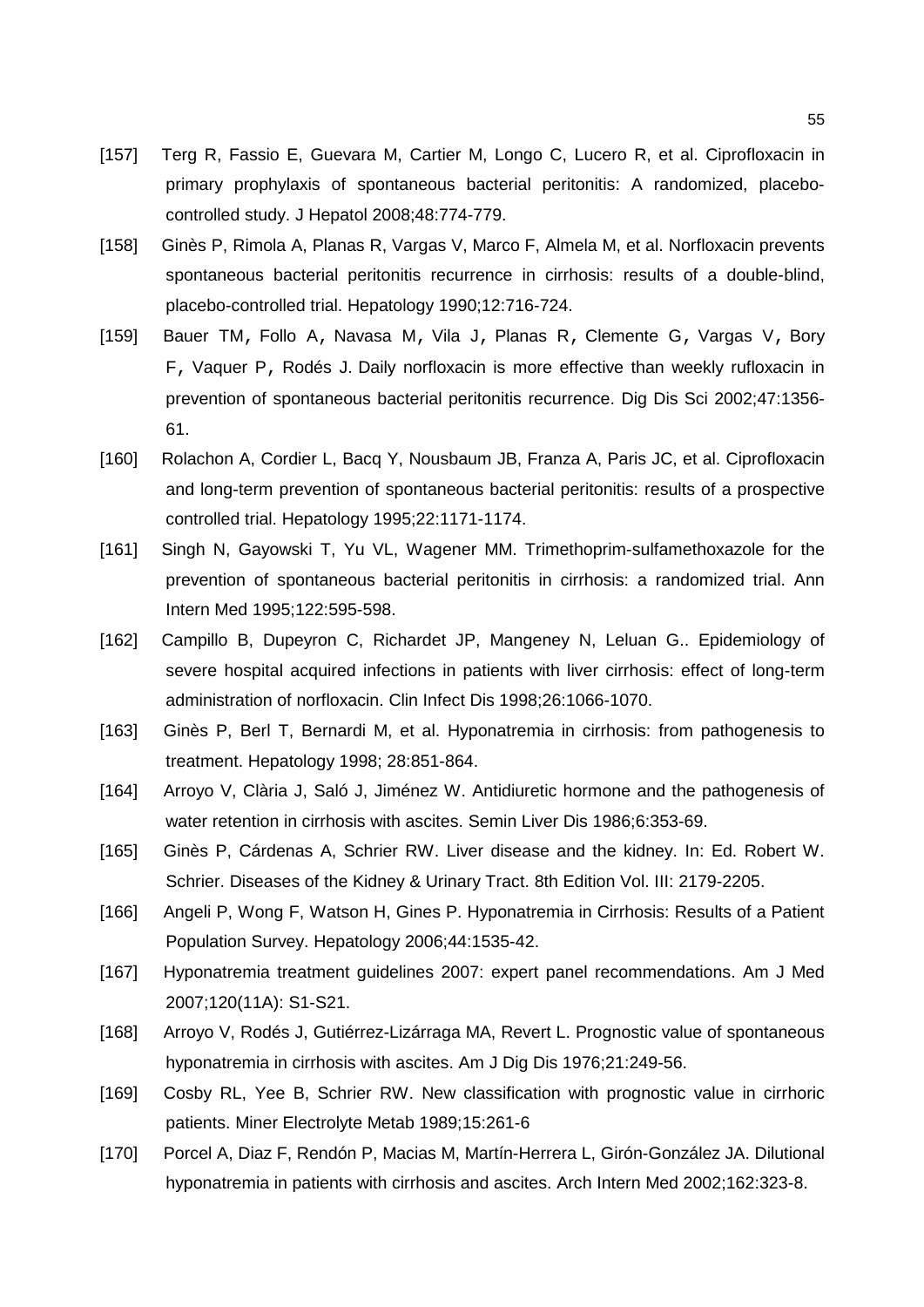- [171] Biggins S, Rodriguez HJ, Bachetti P, Bass NM, Robert JP, Terrault NA. Serum sodium predicts mortality in patients listed for liver transplantation. Hepatology 2005;41:32-9.
- [172] Ruf AE, Kremers WK, Chavez LL, Descalzi VI, Podesta LG, Villamil FG. Addition of serum sodium into the MELD score predicts waiting list mortality better than MELD alone. Liver Transpl 2005;11:336-43.
- [173] Biggins SW, Kim WR, Terrault NA, et al. Evidence-based incorporation of serum sodium concentration into MELD. Gastroenterology 2006;130:1652-60.
- [174] Londoño MC, Cardenas A, Guevara M, et al. MELD score and serum sodium in the prediction of survival of patients with cirrhosis awaiting liver transplantation. Gut 2007;56:1283-90.
- [175] Londoño MC, Guevara M, Rimola A, et al. Hyponatremia impairs early posttransplantation outcome in patients with cirrhosis undergoing liver transplantation. Gastroenterology 2006;130:1135-43.
- [176] Dawas MF, Lewsey JD, Neuberger J, et al. The impact of serum sodium concentration on mortality after liver transplantation: a cohort multicenter study. Liver Transpl 2007;13:1115-24.
- [177] Yun BC, Kim WR, Benson JT, Biggins SW, Therneau TM, Kremers WK et al. Impact of pretransplant hyponatremia on outcome following liver transplantation. Hepatology 2009; 49: 1610-5.
- [178] McCormick PA, Mistry P, Kaye G, Burroughs AK, McIntyre N. Intravenous albumin infusion is an effective therapy for hyponatraemia in cirrhotic patients with ascites. Gut 1990.31:204-7.
- [179] Jalan R, Mookerjee R, Cheshire L, Williams R, et al. Albumin infusion for severe hyponatremia in patients with refractory ascites: A randomized clinical trail. [Abstract]. J Hepatol 2007;46:232A
- [180] Trover A, Pilloy W, Broeckaert I, Demanet JC, Demeclocycline treatment of water retention in cirrhosis. Ann Intern Med 1976; 85:336-7.
- [181] Pérez-Ayuso RM, Arroyo V, Camps J, Jiménez W, Rodamilans M, Rimola A, et al. Effect of demeclocycline on renal function and urinary prostaglandin E2 and kallikrein in hyponatremic cirrhotics. Nephron 1984;36:30-7.
- [182] Carrilho F. Bosch J, Arroyo V, Mas A, Viver J, Rodés J. Renal failure associated with demeclocycline in cirrhosis. Ann Inter Med 1977;87:195-7.
- [183] Gadano A, Moreau R, Pessione F, Trombino C, Giuily N, Sinnassamy P, et al. Aquaretic effects of niravoline, a kappa-opioid agonist, in patients with cirrhosis. J Hepatol 2000;32:38-42.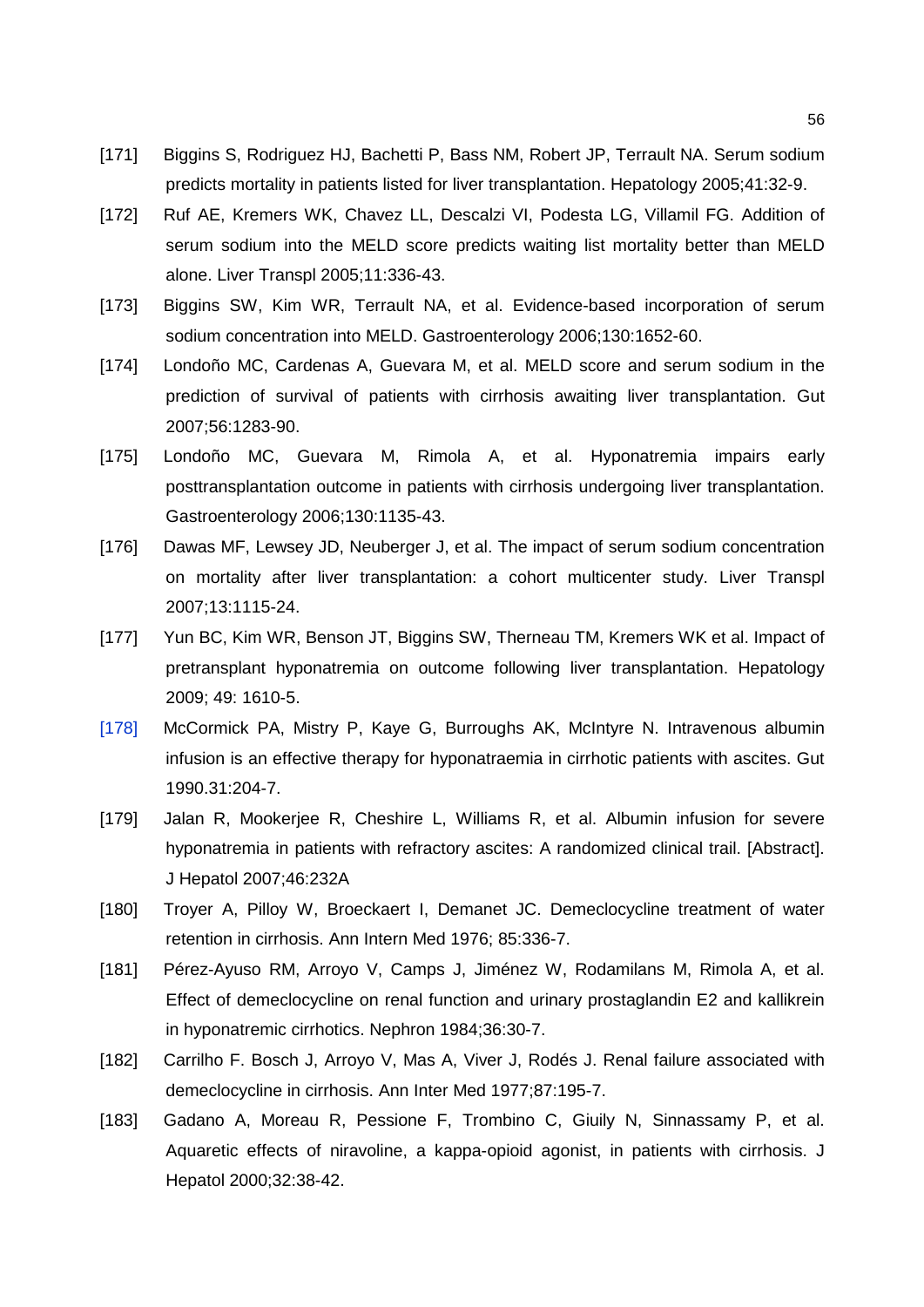- [184] Quittnat F, Gross P. Vaptans and the treatment of water-retaining disorders. Semin Nephrol 2006;26:234-43.
- [185] Ginès P. The Vaptans: a promising therapy in the management of advanced cirrhosis. J Hepatol 2007;46;1150-2.
- [186] Decaux G, Soupart A, Vassart G. Non-peptide arginine-vasopressin antagonists: the vaptans. The Lancet 2008;371:1624-32.
- [187] Schrier RW, Gross P, Gheorghiade M, Berl T, Verbalis JG, Czerwiec FS, Orlandi C. Tolvaptan, a selective oral vasopressin V2-receptor antagonist, for hyponatremia. N Engl J Med 2006; 355: 2099-2112
- [188] Afdhal N, Cardenas A, Ginès P, et al. Randomized, Placebo-Controlled Trial of Tolvaptan, a Novel V2-Receptor Antagonist, in Hyponatremia: Results of the SALT 2 Trial With Emphasis on Efficacy and Safety in Cirrhosis. [Abstract]. Hepatology 2005;42:LB19A
- [189] O'Leary JG, Favis G, Conivaptan increases serum sodium in hyponatremic patients with end stage liver disease. Liver Transpl 2009; 15:1325-9.
- [190] Gerbes A., Gülberg V, Ginès P, et al. The VPA Study Group. Therapy of hyponatremia in cirrhosis with a vasopressin receptor antagonist: a randomized double-blind multicenter trial. Gastroenterology 2003;124:933-9.
- [191] Wong F, Blei AT, Blendis LM, Thuluvath PJ. A vasopressin receptor antagonist (VPA-985) improves serum sodium concentration in patients with hyponatremia: a multicenter, randomized, placebo-controlled trial. Hepatology 2003;37:182-191.
- [192] Salerno F, Gerbes A, Ginès P, Wong F, Arroyo V. Diagnosis, prevention and treatment of hepatorenal syndrome in cirrhosis. Gut. 2007;56:1310-8
- [193] Bellomo R, Ronco C, Kellum JA et al. Acute renal failure—definition, outcome measures, animal models, fluid therapy and information technology needs: the Second International Consensus Conference of the Acute Dialysis Quality Initiative (ADQI) Group. Crit Care 2004; 8: R204–R212
- [194] Stadlbauer V, Wright GA, Banaji M, et al. Relationship between activation of the sympathetic nervous system and renal blood flow autoregulation in cirrhosis. Gastroenterology 2008;134:111-9.
- [195] Ginès P, Schrier RW. Renal Failure in Cirrhosis. N Engl J Med 2009;361: 1279-1290
- [196] Dagher L, Moore K. The hepatorenal Syndrome. Gut 2001; 19:729 -37
- [197] Thabut D, Massard J, Gangloff A, Carbonell N, Francoz C, Nguyen-Khac E, Duhamel C, Lebrec D, Poynard T, Moreau R. [Model for end-stage liver disease score and](http://www.ncbi.nlm.nih.gov/pubmed/17972337?ordinalpos=28&itool=EntrezSystem2.PEntrez.Pubmed.Pubmed_ResultsPanel.Pubmed_DefaultReportPanel.Pubmed_RVDocSum)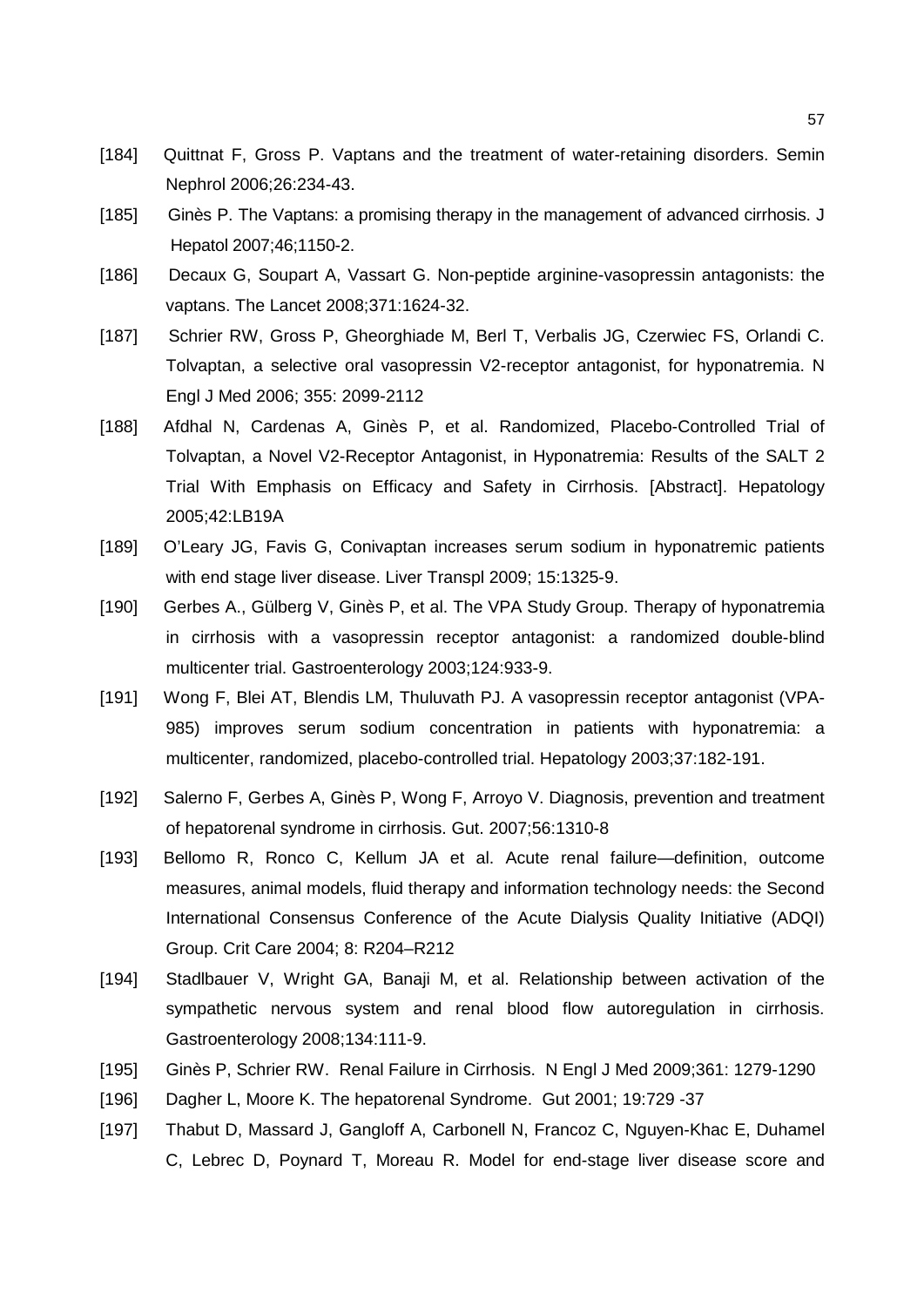systemic inflammatory response are major prognostic factors in patients with cirrhosis and acute functional renal failure. Hepatology. 2007;46:1872-82.

- [198] [Terra C,](http://www.ncbi.nlm.nih.gov/sites/entrez?Db=pubmed&Cmd=Search&Term=%22Terra%20C%22%5BAuthor%5D&itool=EntrezSystem2.PEntrez.Pubmed.Pubmed_ResultsPanel.Pubmed_DiscoveryPanel.Pubmed_RVAbstractPlus) [Guevara M,](http://www.ncbi.nlm.nih.gov/sites/entrez?Db=pubmed&Cmd=Search&Term=%22Guevara%20M%22%5BAuthor%5D&itool=EntrezSystem2.PEntrez.Pubmed.Pubmed_ResultsPanel.Pubmed_DiscoveryPanel.Pubmed_RVAbstractPlus) [Torre A,](http://www.ncbi.nlm.nih.gov/sites/entrez?Db=pubmed&Cmd=Search&Term=%22Torre%20A%22%5BAuthor%5D&itool=EntrezSystem2.PEntrez.Pubmed.Pubmed_ResultsPanel.Pubmed_DiscoveryPanel.Pubmed_RVAbstractPlus) [Gilabert R,](http://www.ncbi.nlm.nih.gov/sites/entrez?Db=pubmed&Cmd=Search&Term=%22Gilabert%20R%22%5BAuthor%5D&itool=EntrezSystem2.PEntrez.Pubmed.Pubmed_ResultsPanel.Pubmed_DiscoveryPanel.Pubmed_RVAbstractPlus) [Fernández J,](http://www.ncbi.nlm.nih.gov/sites/entrez?Db=pubmed&Cmd=Search&Term=%22Fern%C3%A1ndez%20J%22%5BAuthor%5D&itool=EntrezSystem2.PEntrez.Pubmed.Pubmed_ResultsPanel.Pubmed_DiscoveryPanel.Pubmed_RVAbstractPlus) [Martín-Llahí M,](http://www.ncbi.nlm.nih.gov/sites/entrez?Db=pubmed&Cmd=Search&Term=%22Mart%C3%ADn-Llah%C3%AD%20M%22%5BAuthor%5D&itool=EntrezSystem2.PEntrez.Pubmed.Pubmed_ResultsPanel.Pubmed_DiscoveryPanel.Pubmed_RVAbstractPlus) [Baccaro ME,](http://www.ncbi.nlm.nih.gov/sites/entrez?Db=pubmed&Cmd=Search&Term=%22Baccaro%20ME%22%5BAuthor%5D&itool=EntrezSystem2.PEntrez.Pubmed.Pubmed_ResultsPanel.Pubmed_DiscoveryPanel.Pubmed_RVAbstractPlus) [Navasa M,](http://www.ncbi.nlm.nih.gov/sites/entrez?Db=pubmed&Cmd=Search&Term=%22Navasa%20M%22%5BAuthor%5D&itool=EntrezSystem2.PEntrez.Pubmed.Pubmed_ResultsPanel.Pubmed_DiscoveryPanel.Pubmed_RVAbstractPlus) [Bru C,](http://www.ncbi.nlm.nih.gov/sites/entrez?Db=pubmed&Cmd=Search&Term=%22Bru%20C%22%5BAuthor%5D&itool=EntrezSystem2.PEntrez.Pubmed.Pubmed_ResultsPanel.Pubmed_DiscoveryPanel.Pubmed_RVAbstractPlus) [Arroyo V,](http://www.ncbi.nlm.nih.gov/sites/entrez?Db=pubmed&Cmd=Search&Term=%22Arroyo%20V%22%5BAuthor%5D&itool=EntrezSystem2.PEntrez.Pubmed.Pubmed_ResultsPanel.Pubmed_DiscoveryPanel.Pubmed_RVAbstractPlus) [Rodés J,](http://www.ncbi.nlm.nih.gov/sites/entrez?Db=pubmed&Cmd=Search&Term=%22Rod%C3%A9s%20J%22%5BAuthor%5D&itool=EntrezSystem2.PEntrez.Pubmed.Pubmed_ResultsPanel.Pubmed_DiscoveryPanel.Pubmed_RVAbstractPlus) [Ginès P.](http://www.ncbi.nlm.nih.gov/sites/entrez?Db=pubmed&Cmd=Search&Term=%22Gin%C3%A8s%20P%22%5BAuthor%5D&itool=EntrezSystem2.PEntrez.Pubmed.Pubmed_ResultsPanel.Pubmed_DiscoveryPanel.Pubmed_RVAbstractPlus) Renal failure in patients with cirrhosis and sepsis unrelated to spontaneous bacterial peritonitis: value of MELD score. [Gastroenterology.](javascript:AL_get(this,%20) 2005;129:1944-53.
- [199] Ginès A, Escorsell A, Ginès P, Saló J, Jiménez W, Inglada L, Navasa M, Clària J, Rimola A, Arroyo V, et al. [Incidence, predictive factors, and prognosis of the](http://www.ncbi.nlm.nih.gov/pubmed/8514039?ordinalpos=3&itool=EntrezSystem2.PEntrez.Pubmed.Pubmed_ResultsPanel.Pubmed_DefaultReportPanel.Pubmed_RVDocSum)  [hepatorenal syndrome in cirrhosis with ascites.](http://www.ncbi.nlm.nih.gov/pubmed/8514039?ordinalpos=3&itool=EntrezSystem2.PEntrez.Pubmed.Pubmed_ResultsPanel.Pubmed_DefaultReportPanel.Pubmed_RVDocSum) Gastroenterology. 1993;105:229-36.
- [200] [Alessandria C,](http://www.ncbi.nlm.nih.gov/sites/entrez?Db=pubmed&Cmd=Search&Term=%22Alessandria%20C%22%5BAuthor%5D&itool=EntrezSystem2.PEntrez.Pubmed.Pubmed_ResultsPanel.Pubmed_DiscoveryPanel.Pubmed_RVAbstractPlus) [Ozdogan O,](http://www.ncbi.nlm.nih.gov/sites/entrez?Db=pubmed&Cmd=Search&Term=%22Ozdogan%20O%22%5BAuthor%5D&itool=EntrezSystem2.PEntrez.Pubmed.Pubmed_ResultsPanel.Pubmed_DiscoveryPanel.Pubmed_RVAbstractPlus) [Guevara M,](http://www.ncbi.nlm.nih.gov/sites/entrez?Db=pubmed&Cmd=Search&Term=%22Guevara%20M%22%5BAuthor%5D&itool=EntrezSystem2.PEntrez.Pubmed.Pubmed_ResultsPanel.Pubmed_DiscoveryPanel.Pubmed_RVAbstractPlus) [Restuccia T,](http://www.ncbi.nlm.nih.gov/sites/entrez?Db=pubmed&Cmd=Search&Term=%22Restuccia%20T%22%5BAuthor%5D&itool=EntrezSystem2.PEntrez.Pubmed.Pubmed_ResultsPanel.Pubmed_DiscoveryPanel.Pubmed_RVAbstractPlus) [Jiménez W,](http://www.ncbi.nlm.nih.gov/sites/entrez?Db=pubmed&Cmd=Search&Term=%22Jim%C3%A9nez%20W%22%5BAuthor%5D&itool=EntrezSystem2.PEntrez.Pubmed.Pubmed_ResultsPanel.Pubmed_DiscoveryPanel.Pubmed_RVAbstractPlus) [Arroyo V,](http://www.ncbi.nlm.nih.gov/sites/entrez?Db=pubmed&Cmd=Search&Term=%22Arroyo%20V%22%5BAuthor%5D&itool=EntrezSystem2.PEntrez.Pubmed.Pubmed_ResultsPanel.Pubmed_DiscoveryPanel.Pubmed_RVAbstractPlus) [Rodés J,](http://www.ncbi.nlm.nih.gov/sites/entrez?Db=pubmed&Cmd=Search&Term=%22Rod%C3%A9s%20J%22%5BAuthor%5D&itool=EntrezSystem2.PEntrez.Pubmed.Pubmed_ResultsPanel.Pubmed_DiscoveryPanel.Pubmed_RVAbstractPlus) [Ginès P.](http://www.ncbi.nlm.nih.gov/sites/entrez?Db=pubmed&Cmd=Search&Term=%22Gin%C3%A8s%20P%22%5BAuthor%5D&itool=EntrezSystem2.PEntrez.Pubmed.Pubmed_ResultsPanel.Pubmed_DiscoveryPanel.Pubmed_RVAbstractPlus) MELD score and clinical type predict prognosis in hepatorenal syndrome: relevance to liver transplantation. [Hepatology.](javascript:AL_get(this,%20) 2005;41:1282-9
- [201] [Kew MC,](http://www.ncbi.nlm.nih.gov/sites/entrez?Db=pubmed&Cmd=Search&Term=%22Kew%20MC%22%5BAuthor%5D&itool=EntrezSystem2.PEntrez.Pubmed.Pubmed_ResultsPanel.Pubmed_DiscoveryPanel.Pubmed_RVAbstractPlus) [Varma RR,](http://www.ncbi.nlm.nih.gov/sites/entrez?Db=pubmed&Cmd=Search&Term=%22Varma%20RR%22%5BAuthor%5D&itool=EntrezSystem2.PEntrez.Pubmed.Pubmed_ResultsPanel.Pubmed_DiscoveryPanel.Pubmed_RVAbstractPlus) [Sampson DJ,](http://www.ncbi.nlm.nih.gov/sites/entrez?Db=pubmed&Cmd=Search&Term=%22Sampson%20DJ%22%5BAuthor%5D&itool=EntrezSystem2.PEntrez.Pubmed.Pubmed_ResultsPanel.Pubmed_DiscoveryPanel.Pubmed_RVAbstractPlus) [Sherlock S.](http://www.ncbi.nlm.nih.gov/sites/entrez?Db=pubmed&Cmd=Search&Term=%22Sherlock%20S%22%5BAuthor%5D&itool=EntrezSystem2.PEntrez.Pubmed.Pubmed_ResultsPanel.Pubmed_DiscoveryPanel.Pubmed_RVAbstractPlus) The effect of octaprssin on renal and intrarenal blood flow in cirrhosis of the liver. [Gut.](javascript:AL_get(this,%20) 1972;13:293-6
- [202] Lenz K, Hörtnagl H, Druml W, Reither H, Schmid R, Schneeweiss B, Laggner A, Grimm G, Gerbes AL. [Ornipressin in the treatment of functional renal failure in](http://www.ncbi.nlm.nih.gov/pubmed/1832407?ordinalpos=1&itool=EntrezSystem2.PEntrez.Pubmed.Pubmed_ResultsPanel.Pubmed_DefaultReportPanel.Pubmed_RVDocSum)  [decompensated liver cirrhosis. Effects on renal hemodynamics and atrial natriuretic](http://www.ncbi.nlm.nih.gov/pubmed/1832407?ordinalpos=1&itool=EntrezSystem2.PEntrez.Pubmed.Pubmed_ResultsPanel.Pubmed_DefaultReportPanel.Pubmed_RVDocSum)  [factor.](http://www.ncbi.nlm.nih.gov/pubmed/1832407?ordinalpos=1&itool=EntrezSystem2.PEntrez.Pubmed.Pubmed_ResultsPanel.Pubmed_DefaultReportPanel.Pubmed_RVDocSum) Gastroenterology. 1991;101:1060-7
- [203] Guevara M, Ginès P, Fernández-Esparrach G, et al. Reversibility of hepatorenal syndrome by prolonged administration of ornipressin and plasma volume
- [204] expansion. Hepatology 1998;27:35-41.
- [205] Gülberg V, Bilzer M, Gerbes AL. Long Term Therapy and retreatment of hepatorenal syndrome type 1 with ornipressin and dopamine. Hepatology 1999; 30:870-5
- [206] Moreau R, Durand F, Poynard et al. Terlipressin in patients with cirrhosis and type 1 hepatorenal syndrome: a retrospective multicenter study. Gastroenterology 2002;122:923-30.
- [207] Fabrizi F, Dixit V, Martin P. Metaanalysis: terlipressin therapy for hepatorenal syndrome. Aliment Pharmacol Ther. 2006;24:935-44.
- [208] Gluud LL, KjaerMS, Christensen E. Terlipressin for hepatorenal syndrome. Cochrane Database Syst Rev; 2006; 4:CD005162
- [209] Sanyal AJ, Boyer T, Garcia-Tsao G, et al. A randomized prospective double blind, placebo controlled study of terlipressin for type 1 hepatorenal syndrome. Gastroenterology 2008; 134: 1360-8.
- [210] Martin LLahi M, Pepin MN, Guevara M, et al. Terlipressin and albúmina vs albúmina in patients with cirrhosis and hepatorenal syndrome: a randomized study.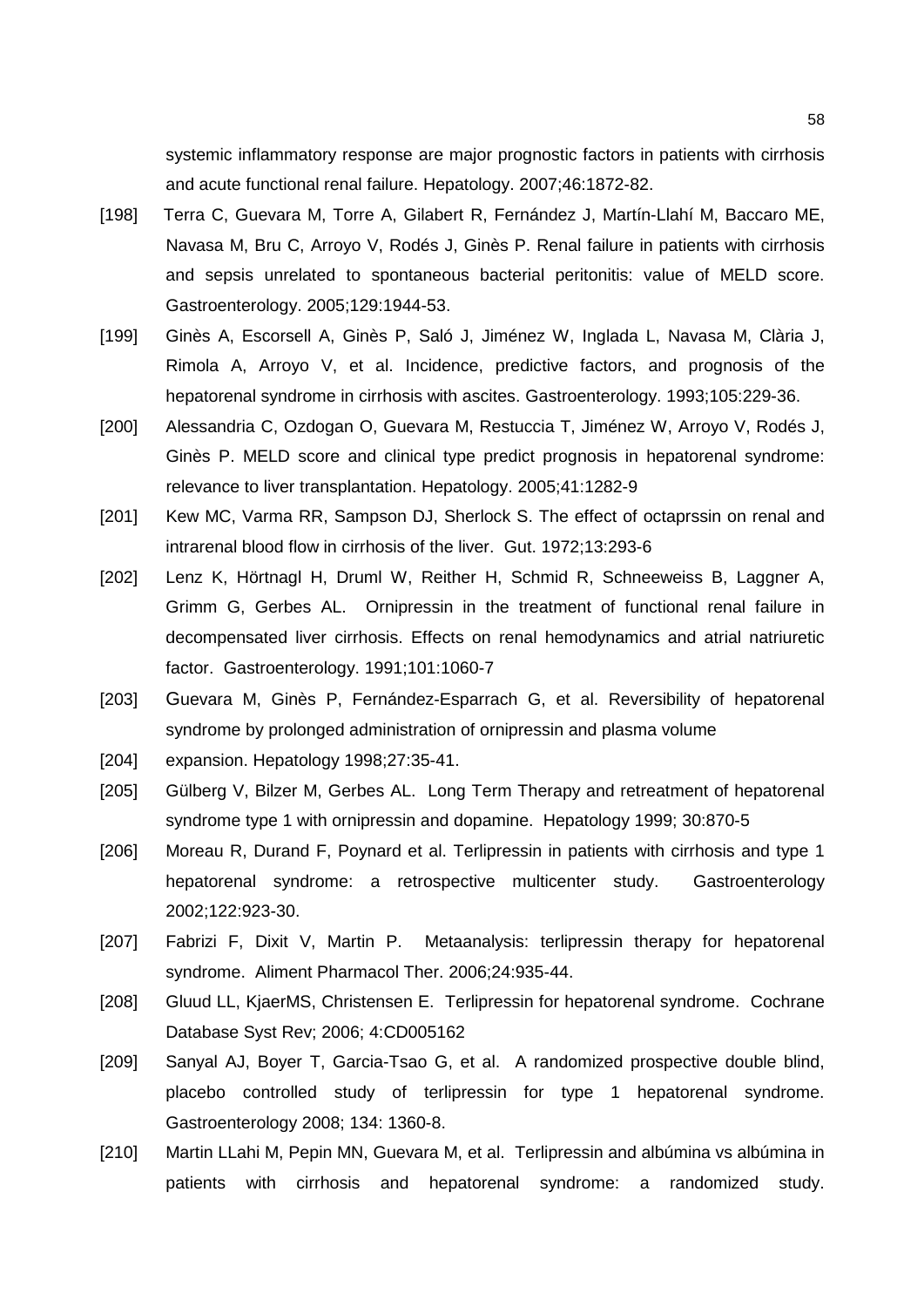Gastroenterology 2008; 134: 1352-9.

- [211] Moreau R, Lebrec D. The use of vasoconstrictors in patients with cirrhosis: type 1 HRS and beyond. Hepatology 2006; 43:385-94
- [212] Ginès P, Guevara M, Therapy with vasoconstrictor drugs in cirrhosis: the time has arrived. Hepatology 2007; 46:1685-7.
- [213] Nazar A, Pereira GH, Guevara M, Martin-Llahí M, Pepin MN et al; Predictors of response to therapy to terlipressin and albumin in patients with cirrhosis and type 1 hepatorenal syndrome. Hepatology 2010;51:219-26.
- [214] Ortega R, Ginès P, Uriz J, et al. Terlipressin therapy with and without albúmina for patients with hepatorenal syndrome: results of a prospective, nonrandomized study. Hepatology 2002; 36:941-8.
- [215] Gluud LL, Christensen K, Christensen E, Krag A. Systematic Review of Randomized Trials on Vasoconstrictor Drugs for hepatorenal syndrome. Hepatology 2010;51:576- 84.
- [216] Alessandria C, Venon WD, Marzano A, Barletti C, Fadda M, Rizzetto M. Renal Failure in cirrhotic patients: role of terlipressin in clinical approach to hepatorenal syndrome type 2. Eur J Gastroenterol Hepatol. 2002; 47:401-4
- [217] Angeli P, Volpin R, Gerunda G, Craighero R, Roner P, Merenda R, Amodio P, Sticca A, Caregaro L, Maffei-Faccioli A, Gatta A. [Reversal of type 1 hepatorenal syndrome](http://www.ncbi.nlm.nih.gov/pubmed/10347109?ordinalpos=1&itool=EntrezSystem2.PEntrez.Pubmed.Pubmed_ResultsPanel.Pubmed_DefaultReportPanel.Pubmed_RVDocSum)  [with the administration of midodrine and octreotide.](http://www.ncbi.nlm.nih.gov/pubmed/10347109?ordinalpos=1&itool=EntrezSystem2.PEntrez.Pubmed.Pubmed_ResultsPanel.Pubmed_DefaultReportPanel.Pubmed_RVDocSum) Hepatology. 1999;29:1690-7
- [218] Wong F, Pantea L, Sniderman K [Midodrine, octreotide, albumin, and TIPS in selected](http://www.ncbi.nlm.nih.gov/pubmed/15239086?ordinalpos=3&itool=EntrezSystem2.PEntrez.Pubmed.Pubmed_ResultsPanel.Pubmed_DefaultReportPanel.Pubmed_RVDocSum)  [patients with cirrhosis and type 1 hepatorenal syndrome.](http://www.ncbi.nlm.nih.gov/pubmed/15239086?ordinalpos=3&itool=EntrezSystem2.PEntrez.Pubmed.Pubmed_ResultsPanel.Pubmed_DefaultReportPanel.Pubmed_RVDocSum) Hepatology. 2004;40:55-64
- [219] Duvoux C, Zanditenas D, Hézode C, Chauvat A, Monin JL, Roudot-Thoraval F, Mallat A, Dhumeaux D. [Effects of noradrenalin and albumin in patients with type I](http://www.ncbi.nlm.nih.gov/pubmed/12143045?ordinalpos=22&itool=EntrezSystem2.PEntrez.Pubmed.Pubmed_ResultsPanel.Pubmed_DefaultReportPanel.Pubmed_RVDocSum)  [hepatorenal syndrome: a pilot study.](http://www.ncbi.nlm.nih.gov/pubmed/12143045?ordinalpos=22&itool=EntrezSystem2.PEntrez.Pubmed.Pubmed_ResultsPanel.Pubmed_DefaultReportPanel.Pubmed_RVDocSum) Hepatology. 2002;36:374-80
- [220] Akriviadis E, Bortla R, Briggs W, Han S, Reynolds T, Shakil O. Pentoxifylline improves short-term survival in severe actue alcoholic hepatitis: a double-blind, placebocontrolled trial. Gastroenterology 2000; 119: 1637-48
- [221] Lebrec D, Thabut D, Oberti F, Perarnau JM, Condat B, Barraud H, Saliba F, Carbonell N, Renard P, Ramond MJ et al. Pentoxifylline does not decrease short term mortality but does reduce complications in patients with advanced cirrhosis. Gastroenterology: 2010 (epub ahead of print)
- [222] Brensing KA, Textor J, Perz J, Schiedermaier P, Raab P, Strunk H, et al. Long-term outcome after transjugular intrahepatic portosystemic-stent shunt in non-transplant cirrhotics with hepatorena syndrome: a phase II study. Gut 200;47:288-95.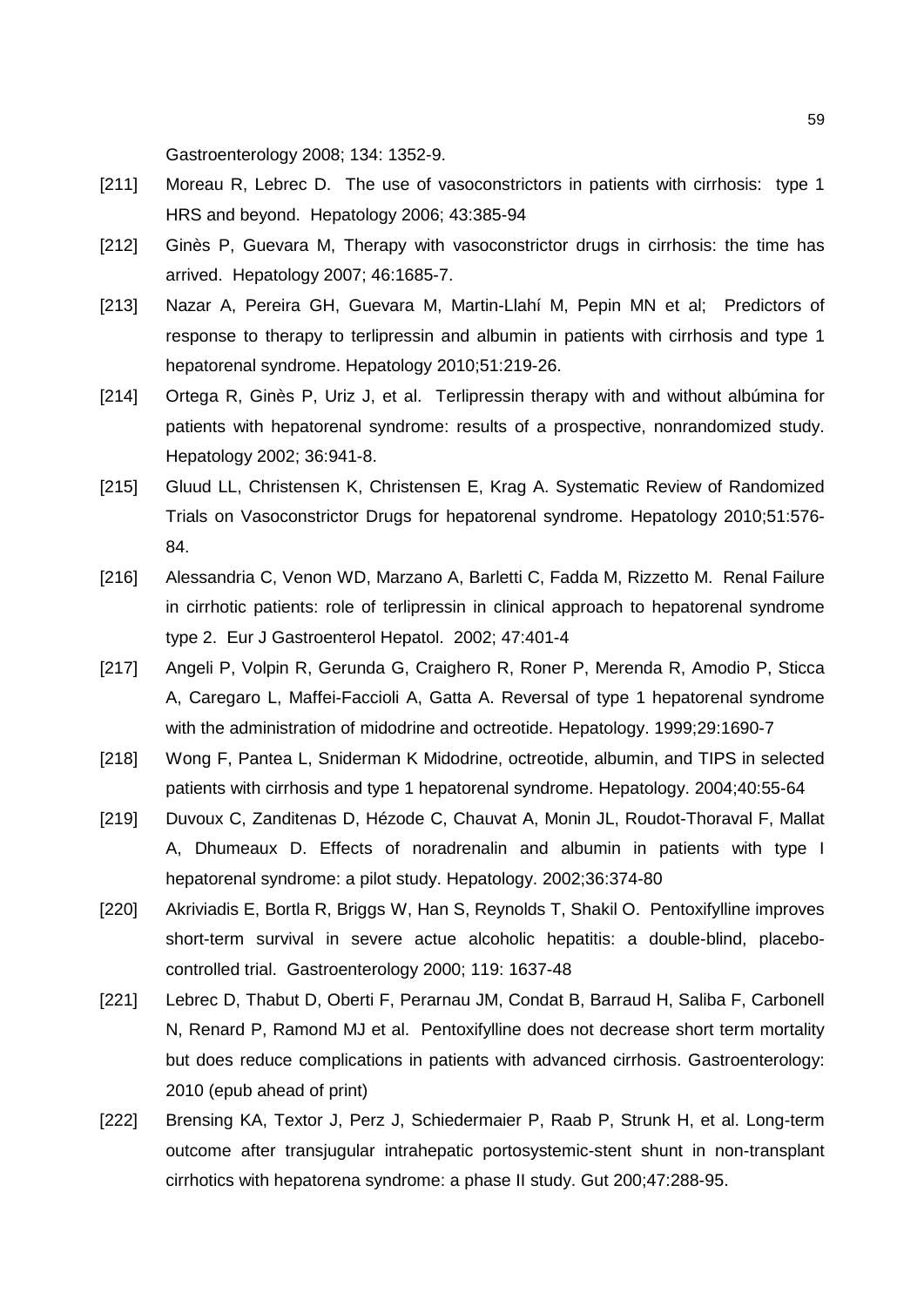- [223] Keller F, Heinze H, Jochimson F, Passfall J, Schuppan D, Büttner P. Risk factors and outcome of 107 patients with decompensated liver disease and acute renal failure (including 26 patients with hepatorenal syndrome): the role of hemodialysis. Ren Fail 1995;17:135-46.
- [224] Capling RK Bastani B. The clinical course of patients with type 1Hepatorenal syndrome maintained on Hemodialysis. Ren Fail 2004;26:563-8
- [225] [Mitzner SR,](http://www.ncbi.nlm.nih.gov/sites/entrez?Db=pubmed&Cmd=Search&Term=%22Mitzner%20SR%22%5BAuthor%5D&itool=EntrezSystem2.PEntrez.Pubmed.Pubmed_ResultsPanel.Pubmed_DiscoveryPanel.Pubmed_RVAbstractPlus) [Stange J,](http://www.ncbi.nlm.nih.gov/sites/entrez?Db=pubmed&Cmd=Search&Term=%22Stange%20J%22%5BAuthor%5D&itool=EntrezSystem2.PEntrez.Pubmed.Pubmed_ResultsPanel.Pubmed_DiscoveryPanel.Pubmed_RVAbstractPlus) [Klammt S,](http://www.ncbi.nlm.nih.gov/sites/entrez?Db=pubmed&Cmd=Search&Term=%22Klammt%20S%22%5BAuthor%5D&itool=EntrezSystem2.PEntrez.Pubmed.Pubmed_ResultsPanel.Pubmed_DiscoveryPanel.Pubmed_RVAbstractPlus) [Risler T,](http://www.ncbi.nlm.nih.gov/sites/entrez?Db=pubmed&Cmd=Search&Term=%22Risler%20T%22%5BAuthor%5D&itool=EntrezSystem2.PEntrez.Pubmed.Pubmed_ResultsPanel.Pubmed_DiscoveryPanel.Pubmed_RVAbstractPlus) [Erley CM,](http://www.ncbi.nlm.nih.gov/sites/entrez?Db=pubmed&Cmd=Search&Term=%22Erley%20CM%22%5BAuthor%5D&itool=EntrezSystem2.PEntrez.Pubmed.Pubmed_ResultsPanel.Pubmed_DiscoveryPanel.Pubmed_RVAbstractPlus) [Bader BD,](http://www.ncbi.nlm.nih.gov/sites/entrez?Db=pubmed&Cmd=Search&Term=%22Bader%20BD%22%5BAuthor%5D&itool=EntrezSystem2.PEntrez.Pubmed.Pubmed_ResultsPanel.Pubmed_DiscoveryPanel.Pubmed_RVAbstractPlus) [Berger ED,](http://www.ncbi.nlm.nih.gov/sites/entrez?Db=pubmed&Cmd=Search&Term=%22Berger%20ED%22%5BAuthor%5D&itool=EntrezSystem2.PEntrez.Pubmed.Pubmed_ResultsPanel.Pubmed_DiscoveryPanel.Pubmed_RVAbstractPlus) [Lauchart](http://www.ncbi.nlm.nih.gov/sites/entrez?Db=pubmed&Cmd=Search&Term=%22Lauchart%20W%22%5BAuthor%5D&itool=EntrezSystem2.PEntrez.Pubmed.Pubmed_ResultsPanel.Pubmed_DiscoveryPanel.Pubmed_RVAbstractPlus)  [W,](http://www.ncbi.nlm.nih.gov/sites/entrez?Db=pubmed&Cmd=Search&Term=%22Lauchart%20W%22%5BAuthor%5D&itool=EntrezSystem2.PEntrez.Pubmed.Pubmed_ResultsPanel.Pubmed_DiscoveryPanel.Pubmed_RVAbstractPlus) [Peszynski P,](http://www.ncbi.nlm.nih.gov/sites/entrez?Db=pubmed&Cmd=Search&Term=%22Peszynski%20P%22%5BAuthor%5D&itool=EntrezSystem2.PEntrez.Pubmed.Pubmed_ResultsPanel.Pubmed_DiscoveryPanel.Pubmed_RVAbstractPlus) [Freytag J,](http://www.ncbi.nlm.nih.gov/sites/entrez?Db=pubmed&Cmd=Search&Term=%22Freytag%20J%22%5BAuthor%5D&itool=EntrezSystem2.PEntrez.Pubmed.Pubmed_ResultsPanel.Pubmed_DiscoveryPanel.Pubmed_RVAbstractPlus) [Hickstein H,](http://www.ncbi.nlm.nih.gov/sites/entrez?Db=pubmed&Cmd=Search&Term=%22Hickstein%20H%22%5BAuthor%5D&itool=EntrezSystem2.PEntrez.Pubmed.Pubmed_ResultsPanel.Pubmed_DiscoveryPanel.Pubmed_RVAbstractPlus) [Loock J,](http://www.ncbi.nlm.nih.gov/sites/entrez?Db=pubmed&Cmd=Search&Term=%22Loock%20J%22%5BAuthor%5D&itool=EntrezSystem2.PEntrez.Pubmed.Pubmed_ResultsPanel.Pubmed_DiscoveryPanel.Pubmed_RVAbstractPlus) [Löhr JM,](http://www.ncbi.nlm.nih.gov/sites/entrez?Db=pubmed&Cmd=Search&Term=%22L%C3%B6hr%20JM%22%5BAuthor%5D&itool=EntrezSystem2.PEntrez.Pubmed.Pubmed_ResultsPanel.Pubmed_DiscoveryPanel.Pubmed_RVAbstractPlus) [Liebe S,](http://www.ncbi.nlm.nih.gov/sites/entrez?Db=pubmed&Cmd=Search&Term=%22Liebe%20S%22%5BAuthor%5D&itool=EntrezSystem2.PEntrez.Pubmed.Pubmed_ResultsPanel.Pubmed_DiscoveryPanel.Pubmed_RVAbstractPlus) [Emmrich J,](http://www.ncbi.nlm.nih.gov/sites/entrez?Db=pubmed&Cmd=Search&Term=%22Emmrich%20J%22%5BAuthor%5D&itool=EntrezSystem2.PEntrez.Pubmed.Pubmed_ResultsPanel.Pubmed_DiscoveryPanel.Pubmed_RVAbstractPlus) [Korten](http://www.ncbi.nlm.nih.gov/sites/entrez?Db=pubmed&Cmd=Search&Term=%22Korten%20G%22%5BAuthor%5D&itool=EntrezSystem2.PEntrez.Pubmed.Pubmed_ResultsPanel.Pubmed_DiscoveryPanel.Pubmed_RVAbstractPlus)  [G,](http://www.ncbi.nlm.nih.gov/sites/entrez?Db=pubmed&Cmd=Search&Term=%22Korten%20G%22%5BAuthor%5D&itool=EntrezSystem2.PEntrez.Pubmed.Pubmed_ResultsPanel.Pubmed_DiscoveryPanel.Pubmed_RVAbstractPlus) [Schmidt R.](http://www.ncbi.nlm.nih.gov/sites/entrez?Db=pubmed&Cmd=Search&Term=%22Schmidt%20R%22%5BAuthor%5D&itool=EntrezSystem2.PEntrez.Pubmed.Pubmed_ResultsPanel.Pubmed_DiscoveryPanel.Pubmed_RVAbstractPlus) Improvement of hepatorenal syndrome with extracorporeal albumin dialysis MARS: results of a prospective, randomized, controlled clinical trial. [Liver](http://www.ncbi.nlm.nih.gov/pubmed/10827227?ordinalpos=1&itool=EntrezSystem2.PEntrez.Pubmed.Pubmed_ResultsPanel.Pubmed_DiscoveryPanel.Pubmed_RVAbstractPlus)  [Transpl. 2000;6:287-9.](http://www.ncbi.nlm.nih.gov/pubmed/10827227?ordinalpos=1&itool=EntrezSystem2.PEntrez.Pubmed.Pubmed_ResultsPanel.Pubmed_DiscoveryPanel.Pubmed_RVAbstractPlus)
- [226] Laleman W, Wilmer A, Evenepoel P, Elst IV, Seegers M, Zaman Z, et al. Effect of the molecular adsordent recirculating system and Prometheus devices on systemic haemodynamics and vasoactive agents in patients with acute on chronic alcoholic liver failure. Crit Care 2006; 10:R108.
- [227] TA Gonwa, CA Morris, RM Goldstein, BS Husberg, GB. Long-term survival and renal function following liver transplantation in patients with and without hepatorenal syndrome--experience in 300 patients. Transplantation 1991:51: 2: 428 -30.
- [228] Jeyarajah DR, Gonwa TA, McBride M, et al.Hepatorenal Syndrome: combined liver kidney transplants versus isolated liver transplant. Transplantation 1997;64:1760-5
- [229] Charlton MR, Wall WJ, Ojo AO, Ginès P, Textor S, Shihab FS, Marotta P, Cantarovich M, Eason JD, Wiesner RH, International Liver Transplantation Expert Panel. Report of the first international liver transplantation society expert panel consensus conference on renal insufficiency in liver transplantation. Liver Transpl. 2009; 15: S1-34.
- [230] [Restuccia T,](http://www.ncbi.nlm.nih.gov/sites/entrez?Db=pubmed&Cmd=Search&Term=%22Restuccia%20T%22%5BAuthor%5D&itool=EntrezSystem2.PEntrez.Pubmed.Pubmed_ResultsPanel.Pubmed_DiscoveryPanel.Pubmed_RVAbstractPlus) [Ortega R,](http://www.ncbi.nlm.nih.gov/sites/entrez?Db=pubmed&Cmd=Search&Term=%22Ortega%20R%22%5BAuthor%5D&itool=EntrezSystem2.PEntrez.Pubmed.Pubmed_ResultsPanel.Pubmed_DiscoveryPanel.Pubmed_RVAbstractPlus) [Guevara M,](http://www.ncbi.nlm.nih.gov/sites/entrez?Db=pubmed&Cmd=Search&Term=%22Guevara%20M%22%5BAuthor%5D&itool=EntrezSystem2.PEntrez.Pubmed.Pubmed_ResultsPanel.Pubmed_DiscoveryPanel.Pubmed_RVAbstractPlus) [Ginès P,](http://www.ncbi.nlm.nih.gov/sites/entrez?Db=pubmed&Cmd=Search&Term=%22Gin%C3%A8s%20P%22%5BAuthor%5D&itool=EntrezSystem2.PEntrez.Pubmed.Pubmed_ResultsPanel.Pubmed_DiscoveryPanel.Pubmed_RVAbstractPlus) [Alessandria C,](http://www.ncbi.nlm.nih.gov/sites/entrez?Db=pubmed&Cmd=Search&Term=%22Alessandria%20C%22%5BAuthor%5D&itool=EntrezSystem2.PEntrez.Pubmed.Pubmed_ResultsPanel.Pubmed_DiscoveryPanel.Pubmed_RVAbstractPlus) [Ozdogan O,](http://www.ncbi.nlm.nih.gov/sites/entrez?Db=pubmed&Cmd=Search&Term=%22Ozdogan%20O%22%5BAuthor%5D&itool=EntrezSystem2.PEntrez.Pubmed.Pubmed_ResultsPanel.Pubmed_DiscoveryPanel.Pubmed_RVAbstractPlus) [Navasa M,](http://www.ncbi.nlm.nih.gov/sites/entrez?Db=pubmed&Cmd=Search&Term=%22Navasa%20M%22%5BAuthor%5D&itool=EntrezSystem2.PEntrez.Pubmed.Pubmed_ResultsPanel.Pubmed_DiscoveryPanel.Pubmed_RVAbstractPlus) [Rimola A,](http://www.ncbi.nlm.nih.gov/sites/entrez?Db=pubmed&Cmd=Search&Term=%22Rimola%20A%22%5BAuthor%5D&itool=EntrezSystem2.PEntrez.Pubmed.Pubmed_ResultsPanel.Pubmed_DiscoveryPanel.Pubmed_RVAbstractPlus) [Garcia-Valdecasas JC,](http://www.ncbi.nlm.nih.gov/sites/entrez?Db=pubmed&Cmd=Search&Term=%22Garcia-Valdecasas%20JC%22%5BAuthor%5D&itool=EntrezSystem2.PEntrez.Pubmed.Pubmed_ResultsPanel.Pubmed_DiscoveryPanel.Pubmed_RVAbstractPlus) [Arroyo V,](http://www.ncbi.nlm.nih.gov/sites/entrez?Db=pubmed&Cmd=Search&Term=%22Arroyo%20V%22%5BAuthor%5D&itool=EntrezSystem2.PEntrez.Pubmed.Pubmed_ResultsPanel.Pubmed_DiscoveryPanel.Pubmed_RVAbstractPlus) [Rodés J.](http://www.ncbi.nlm.nih.gov/sites/entrez?Db=pubmed&Cmd=Search&Term=%22Rod%C3%A9s%20J%22%5BAuthor%5D&itool=EntrezSystem2.PEntrez.Pubmed.Pubmed_ResultsPanel.Pubmed_DiscoveryPanel.Pubmed_RVAbstractPlus) Effects of treatment of hepatorenal syndrome before transplantation on posttransplantation outcome. A casecontrol study. [J Hepatol.](javascript:AL_get(this,%20) 2004 ;40:140-6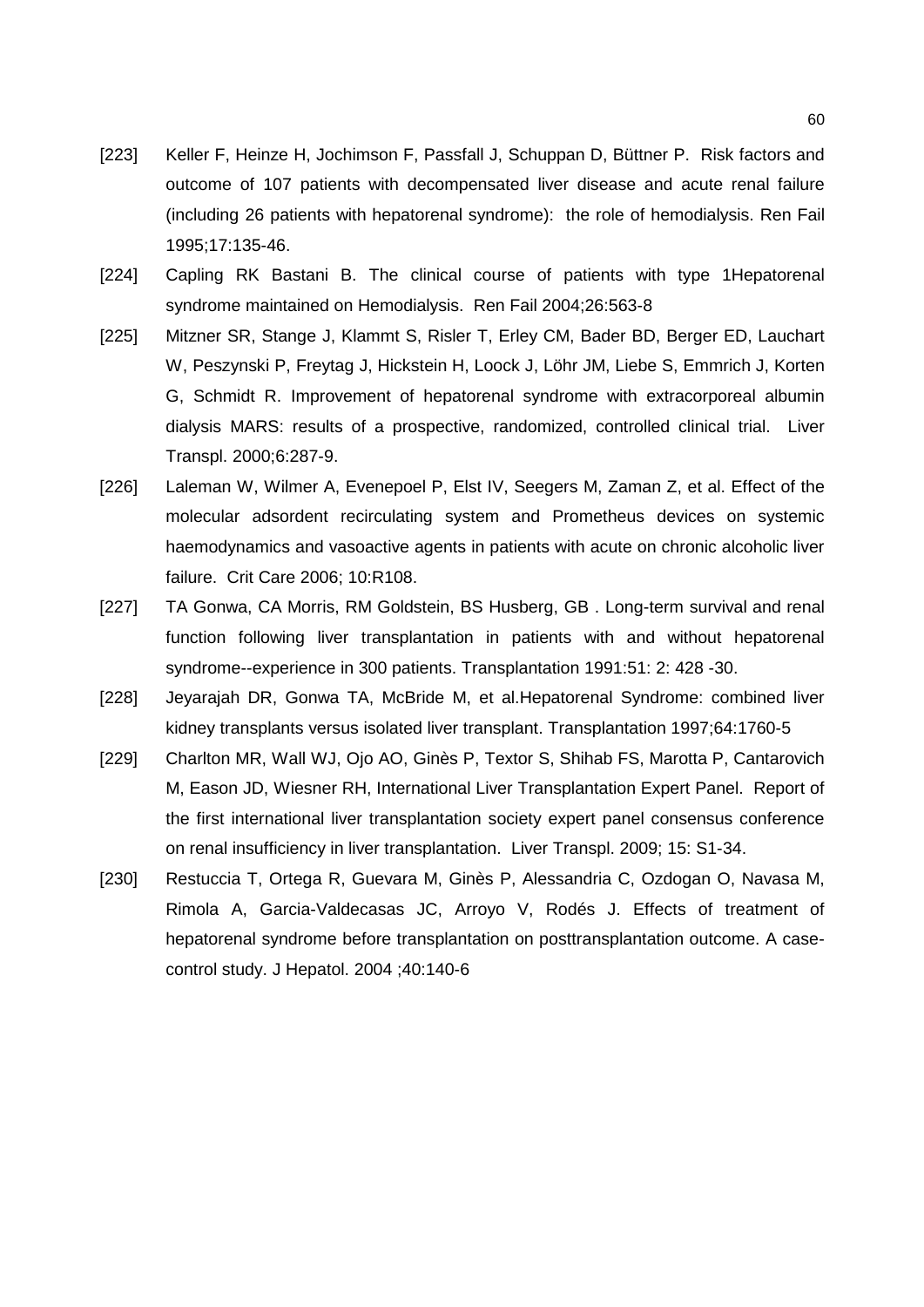**Table 1.** Grading Evidence and recommendations (adapted from the GRADE system).

| <b>Notes</b>                     |                                                                                                                 |   |  |  |  |  |  |  |  |  |
|----------------------------------|-----------------------------------------------------------------------------------------------------------------|---|--|--|--|--|--|--|--|--|
| <b>Grading of Evidence</b>       |                                                                                                                 |   |  |  |  |  |  |  |  |  |
|                                  | High Quality Evidence Further research is very unlikely to change our confidence in the estimate of effect<br>Α |   |  |  |  |  |  |  |  |  |
| <b>Moderate Quality Evidence</b> | Further research is likely to have an important impact on our confidence in the estimate of                     |   |  |  |  |  |  |  |  |  |
|                                  | Effect and may change the estimate                                                                              | B |  |  |  |  |  |  |  |  |
| Low or Very Low Quality          |                                                                                                                 |   |  |  |  |  |  |  |  |  |
| Of Evidence                      | Further research is very likely to have an important impact on our confidence in the estimate                   |   |  |  |  |  |  |  |  |  |
|                                  | $\mathsf{C}$<br>of effect and is likely to change the estimate. Any estimate of effect is uncertain.            |   |  |  |  |  |  |  |  |  |
| <b>Grading Recommendation</b>    |                                                                                                                 |   |  |  |  |  |  |  |  |  |
| <b>Strong Recommendation</b>     |                                                                                                                 |   |  |  |  |  |  |  |  |  |
| Warranted.                       | Factors influencing the strength of the recommendation included the quality of the evidence                     | 1 |  |  |  |  |  |  |  |  |
|                                  | Presumed patient-important outcomes and cost.                                                                   |   |  |  |  |  |  |  |  |  |
| <b>Weaker Recommendation</b>     | Variability in preferences and values, or more uncertainty: more likely a weak                                  |   |  |  |  |  |  |  |  |  |
|                                  | Recommendation in warranted.                                                                                    | 2 |  |  |  |  |  |  |  |  |
|                                  | Recommendation is made with less certainty; higher cost or resource consumption.                                |   |  |  |  |  |  |  |  |  |

\_\_\_\_\_\_\_\_\_\_\_\_\_\_\_\_\_\_\_\_\_\_\_\_\_\_\_\_\_\_\_\_\_\_\_\_\_\_\_\_\_\_\_\_\_\_\_\_\_\_\_\_\_\_\_\_\_\_\_\_\_\_\_\_\_\_\_\_\_\_\_\_\_\_\_\_\_\_\_\_\_\_\_\_\_\_\_\_\_\_\_\_\_\_\_\_\_\_\_\_\_\_\_\_\_\_\_\_\_\_\_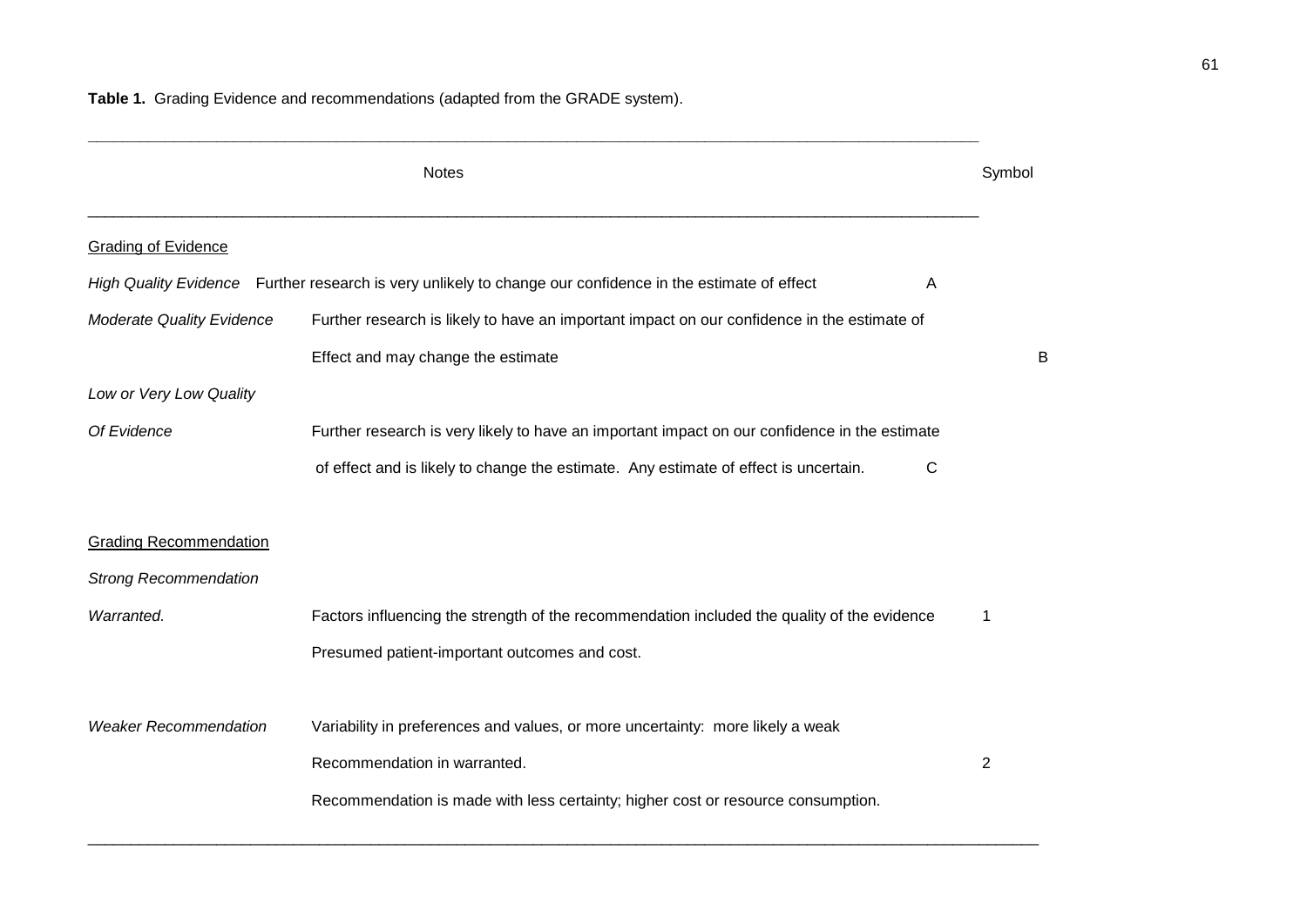| <b>Grade of Ascites</b> | <b>Definition</b>                              | Treatment                                                      |
|-------------------------|------------------------------------------------|----------------------------------------------------------------|
|                         |                                                |                                                                |
|                         |                                                |                                                                |
|                         |                                                |                                                                |
| Grade 1 Ascites         | Mild ascites only detectable by ultrasound     | No treatment                                                   |
|                         |                                                |                                                                |
| Grade 2 Ascites         | Moderate ascites evident by moderate           | Restriction of sodium intake and diuretics                     |
|                         |                                                |                                                                |
|                         | symmetrical distension of abdomen              |                                                                |
|                         |                                                |                                                                |
| Grade 3 Ascites         | marked<br>gross ascites<br>with<br>Large<br>or | Large-volume paracentesis followed by restriction of sodium    |
|                         |                                                |                                                                |
|                         | abdominal distension                           | intake and diuretics (unless patients have refractory ascites) |
|                         |                                                |                                                                |
|                         |                                                |                                                                |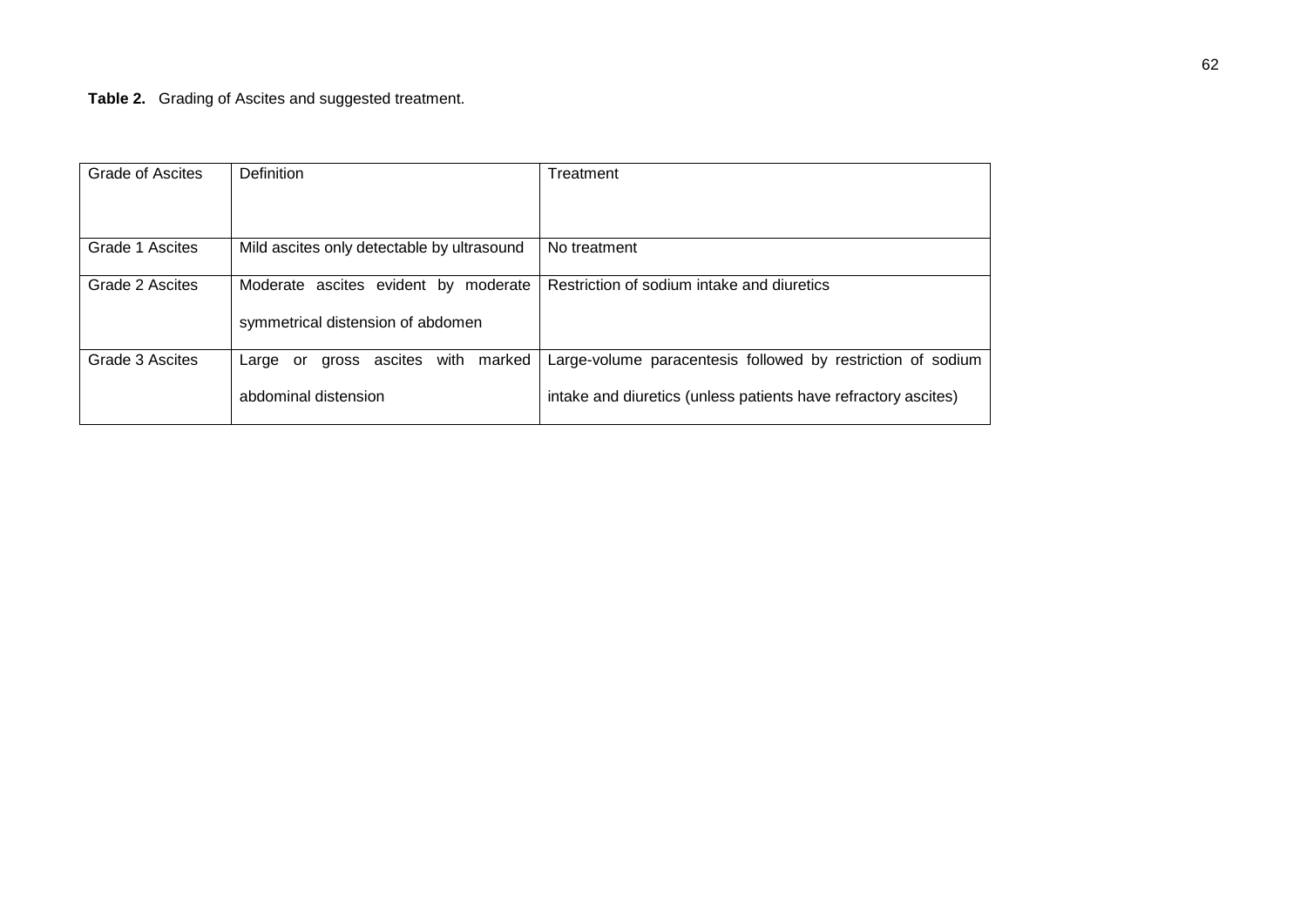**Table 3**. Diagnostic criteria of refractory ascites in cirrhosis.

Definition and diagnostic criteria for refractory ascites in cirrhosis.

*Diuretic-resistant ascites:* Ascites that cannot be mobilized or the early recurrence of which cannot be prevented because of a lack of response to sodium restriction and diuretic treatment.

*Diuretic-intractable ascites:* Ascites that cannot be mobilized or the early recurrence of which cannot be prevented because of the development of diuretic-induced complications that preclude the use of an effective diuretic dosage

Requisites:

1. Treatment duration: Patients must be on intensive diuretic therapy (spironolactone 400 mg/d and furosemide 160 mg/d) for at least 1 week and on a salt-restricted diet of less than 90 mmol /day.

2. Lack of response: Mean weight loss of < 0.8 kg over 4 days and urinary sodium output less than the sodium intake.

3. Early ascites recurrence: Reappearance of grade 2 or 3 ascites within 4 weeks of initial mobilization.

4. Diuretic-induced complications: Diuretic-induced hepatic encephalopathy is the development of encephalopathy in the absence of any other precipitating factor. Diuretic-induced renal impairment is an increase of serum creatinine by >100% to a value >2 mg/dL in patients with ascites responding to treatment. Diuretic-induced hyponatremia is defined as a decrease of serum sodium by > 10 mEq/L to a serum sodium of < 125 mEq/L. Diuretic induced hypo- or hyperkalemia is defined as a change in serum potassium to  $<$  3 mEg/L or  $>$  6 mEg/L despite appropriate measures.

\* Modified with permission from Moore KP, Wong F, Ginès P, et al. The management of ascites in cirrhosis: report on the consensus conference of the International Ascites Club. Hepatology. 2003; 38:258-66.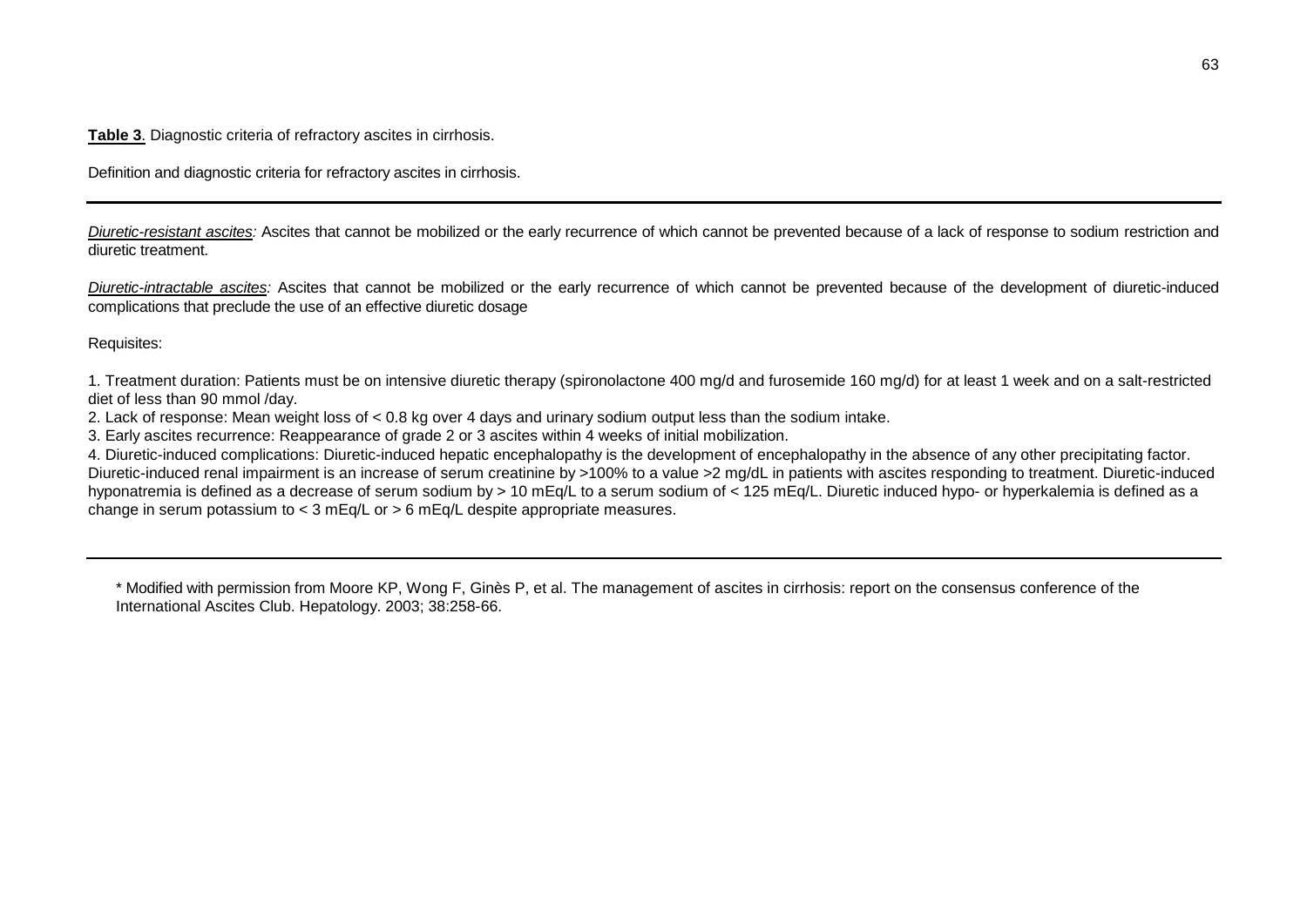**Table 4.** Characteristics and results of 5 multicenter randomised controlled trials comparing transjugular intrahepatic portosystemic shuny (TIPS) and large-volume paracentesis (LVP) in patients with cirrhosis and refractory or recidivant ascites

| Reference          | Year<br>of  | Refractory/recidivant | Number      |            | of Ascites  |            | Encephalopathy |            | Survival    |            |
|--------------------|-------------|-----------------------|-------------|------------|-------------|------------|----------------|------------|-------------|------------|
|                    | publication | ascites (%)           | patients    |            | improved    |            | $\%$           |            | $\%$        |            |
|                    |             |                       |             |            | $\%$        |            |                |            |             |            |
|                    |             |                       | <b>TIPS</b> | <b>LVP</b> | <b>TIPS</b> | <b>LVP</b> | <b>TIPS</b>    | <b>LVP</b> | <b>TIPS</b> | <b>LVP</b> |
| Lebrec<br>et<br>al | 1996        | 100/0                 | 13          | 12         | 38          | $\pmb{0}$  | 15             | $\,6$      | 29          | 60         |
| (89)               |             |                       |             |            |             |            |                |            |             |            |
| al<br>Rössle<br>et | 2000        | 55/45                 | 29          | 31         | 84          | 43         | 23             | 13         | 58          | 32         |
| (79)               |             |                       |             |            |             |            |                |            |             |            |
| Ginès et al (90)   | 2002        | 100/0                 | 35          | 35         | 51          | 17         | 60             | 34         | 26          | $30\,$     |
| Sanyal et al (91)  | 2003        | 100/0                 | 52          | 57         | 58          | 16         | 38             | 21         | 35          | 33         |
| Salerno et al      | 2004        | 68/32                 | 33          | 33         | 79          | 42         | 61             | 39         | 59          | 29         |
| (92)               |             |                       |             |            |             |            |                |            |             |            |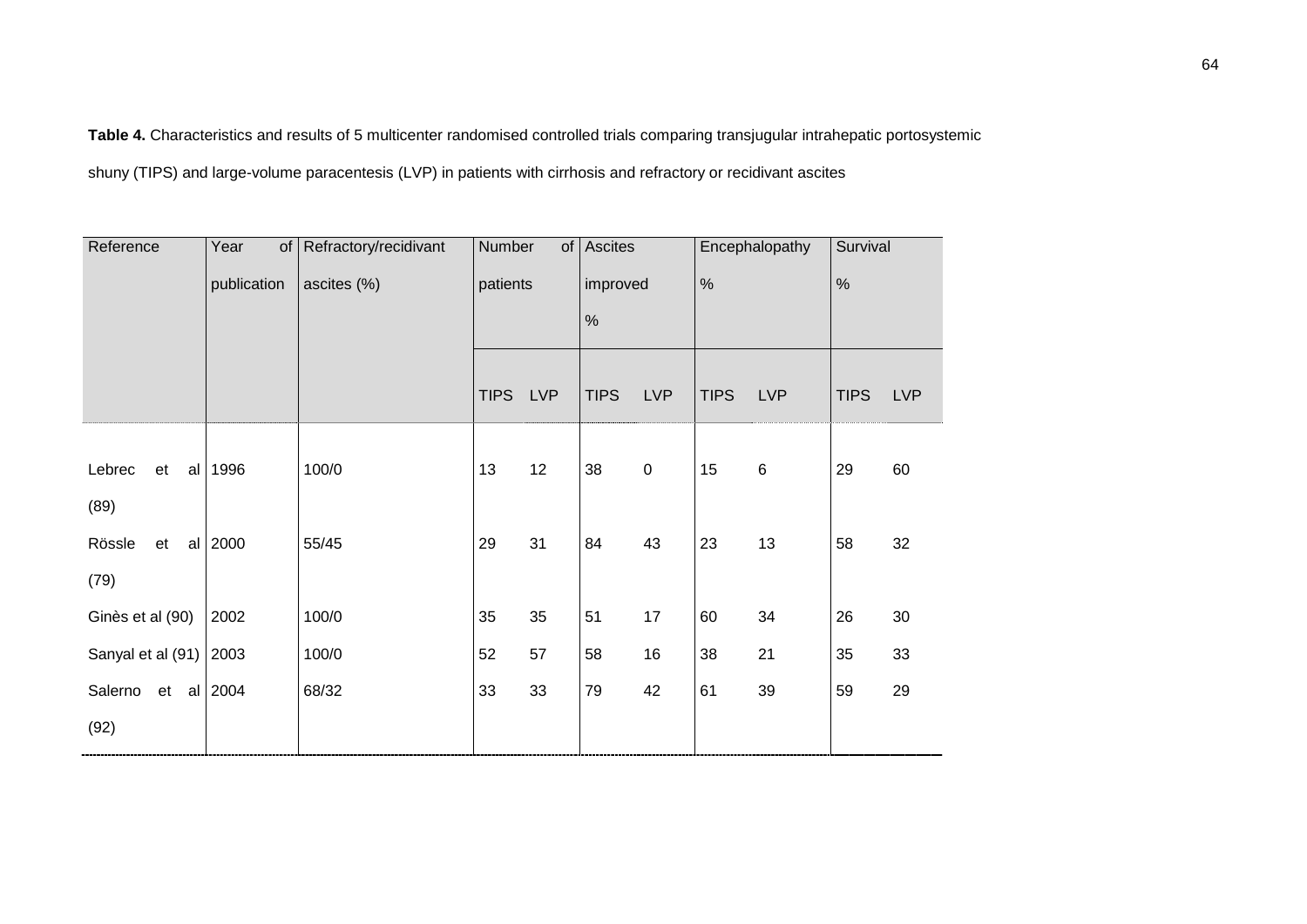**Table 5**. Main results of 5 meta-analyses on multicenter randomised controlled trials of the effects of transjugular intrahepatic portosystemic shunt (TIPS) and large volume paracentesis (LVP) on refractory ascites.

| Reference                       | Year<br>publicatio<br>$\mathsf{n}$ | of Number<br>of trials patients | Number of Significant<br>included included | heterogeneity<br>among trials | <b>Recurrence of ascites</b>                                                                                                                       | Encephalopathy                                                        | <b>Survival</b>                                                                                                |
|---------------------------------|------------------------------------|---------------------------------|--------------------------------------------|-------------------------------|----------------------------------------------------------------------------------------------------------------------------------------------------|-----------------------------------------------------------------------|----------------------------------------------------------------------------------------------------------------|
| Albillos<br>et<br>(93)          | al. 2005                           | $5\phantom{.0}$                 | 330                                        | Yes                           | Lower in TIPS group. RR 0.56                                                                                                                       | Higher in TIPS group.<br>RR 1.72                                      | No difference between groups. RR<br>0.93                                                                       |
| et al. 2005<br>Deltenre<br>(94) |                                    | 5                               | 330                                        | <b>No</b>                     | Lower in TIPS group.<br>DifE <sub>4M</sub> :0.41, p<0.001<br>DifE <sub>12M</sub> :0.35,p<0.001                                                     | Higher in TIPS group.<br>DifE:0.17, p< 0.001                          | No difference between groups.<br>DifE <sub>1v</sub> :0.03, p=0.7<br>DifE2 <sub>v</sub> :0.07,p=0.4             |
| D'Amico et al. $2005$<br>(95)   |                                    | 5                               | 330                                        | Yes                           | Lower in TIPS group.<br>OR 0.14 (0.7-0.27)                                                                                                         | Higher in TIPS group.<br>OR 2.26 (1.35-3.76)                          | No difference between groups. A<br>trend towards better survival in<br>TIPS group. OR. 0.74<br>$(0.40 - 1.37)$ |
| Saab et al. (96)                | 2006                               | 5                               | 330                                        | ?                             | Lower after 3 months in TIPS Higher in TIPS group.<br><b>OR</b><br>0.07<br>group.<br>$.18, p<0.01$ ).<br>12 months OR 0.14 (0.06-0.28),<br>p<0.01. | $(0.03 -  OR \t2.24 \t(1.39-3.6),  24 \t{ months OR } 1.29$<br>p<0.01 | 30-days OR 1.0 (0.10-0.06,p=1)<br>$(0.65 - 2.56, p = 0.5)$                                                     |
| Salerno<br>al.<br>et            | 2007                               | $\overline{4}$                  | 305                                        | <b>No</b>                     | Lower in TIPS group. 42 vs 89% Higher in TIPS group.                                                                                               |                                                                       | Transplant free survival better in                                                                             |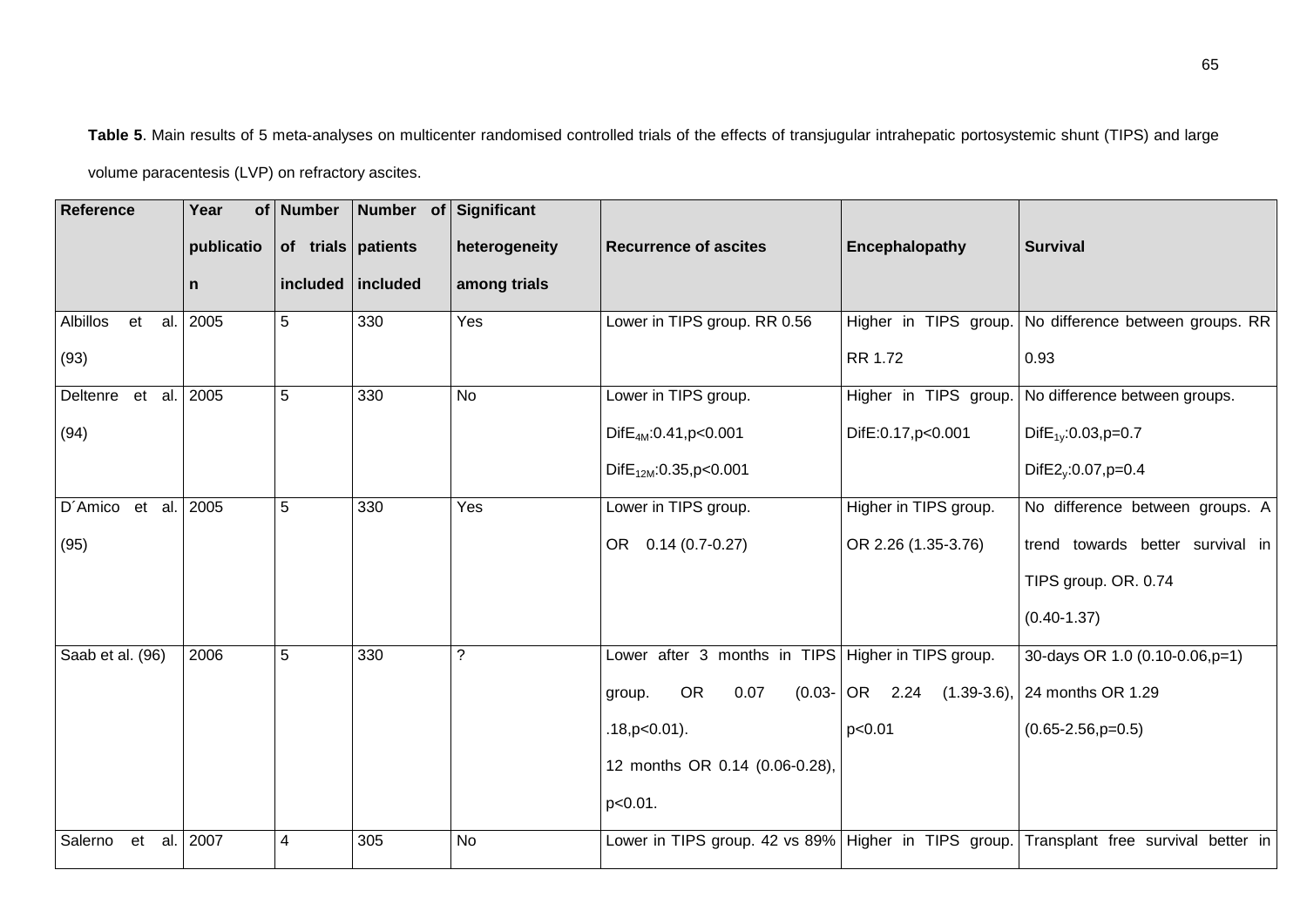| (97) |  |  | $\ln$ LVP group (p<0.0001) | $(1.13 \text{ vs } 0.63 \text{ (p=0.006)}.$ TIPS group (p=0.035) |  |
|------|--|--|----------------------------|------------------------------------------------------------------|--|
|      |  |  |                            |                                                                  |  |

| $\mathsf{DifE}_{4\mathsf{M}}$ | and | $\mathsf{DifE}_{12M}$ |  | Difference in effects at 4 and 12 months. |  |  |  |  |  |  |  | $Diff_{1v}$ |  | and $\mathsf{DifE}_{2v}$ | OR: | Odds ratio. |  |  | RR: Relative risk. |  |
|-------------------------------|-----|-----------------------|--|-------------------------------------------|--|--|--|--|--|--|--|-------------|--|--------------------------|-----|-------------|--|--|--------------------|--|
|-------------------------------|-----|-----------------------|--|-------------------------------------------|--|--|--|--|--|--|--|-------------|--|--------------------------|-----|-------------|--|--|--------------------|--|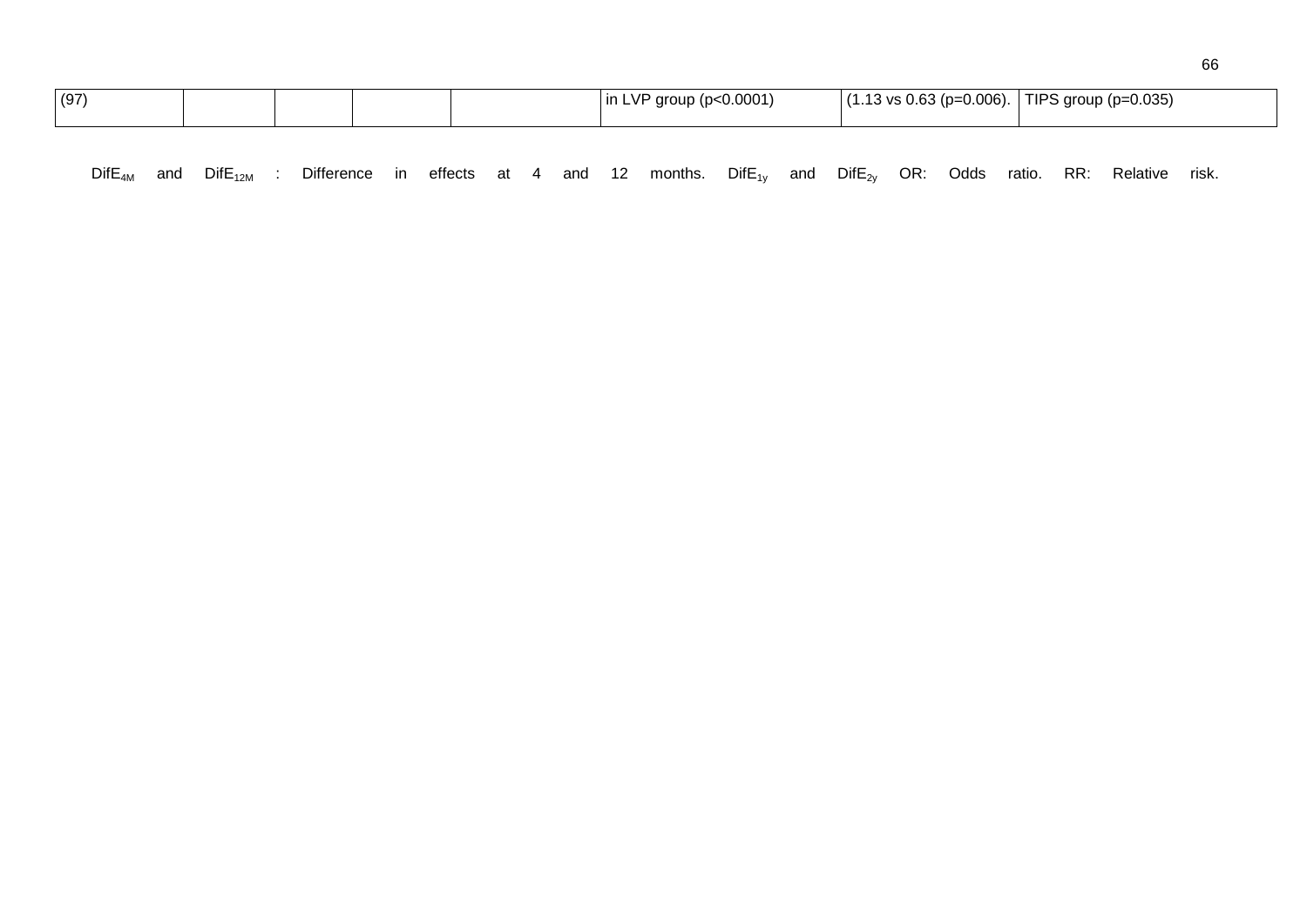| First Author, year (ref.) | Treatments                                                      |          | of Infection resolution | In-hospital survival (%) |
|---------------------------|-----------------------------------------------------------------|----------|-------------------------|--------------------------|
|                           |                                                                 | patients | (%)                     |                          |
| Felisart, 1985 (118)      | Tobramycin (1.75 mg/kg/8 h IV)                                  | 36       | 56                      | 61                       |
|                           | plus ampicillin (2 g/4 h IV)                                    |          |                         |                          |
|                           | versus cefotaxime (2g/4 h IV)                                   | 37       | $85*$                   | 73                       |
| Rimola, 1995 (119)        | Cefotaxime (2g/6 h IV)                                          | 71       | 77                      | 69                       |
|                           | versus cefotaxime (2g/12 h IV)                                  | 72       | 79                      | 79                       |
| Navasa, 1996 (120)        | Ofloxacin (400 mg/12 h PO)                                      | 64       | 84                      | 81                       |
|                           | versus cefotaxime (2g/6 h IV)                                   | 59       | 85                      | 81                       |
| Sort, 1999 (121)          | Cefotaxime (2g/6 h IV)                                          | 63       | 94                      | 71                       |
|                           | versus cefotaxime (2g/6 h IV) plus IV albumin                   | 63       | 98                      | $90**$                   |
| Ricart, 2000 (122)        | Amoxicillin/clavulanic acid (1/0.2 g/8 h)                       | 24       | 87                      | 87                       |
|                           | IV followed by 0.5/0.125 g/8 h PO                               |          |                         |                          |
|                           | versus cefotaxime 1g/6 h IV)                                    | 24       | 83                      | 79                       |
| Terg, 2000 (124)          | Ciprofloxacin (200 mg/12 h IV for 7 days)                       | 40       | 76                      | 77                       |
|                           | versus ciprofloxacin (200 mg/12 h IV for 2 days, followed by 40 |          | 78                      | 77                       |
|                           | 500 mg/12 h PO for 5 days)                                      |          |                         |                          |

**Table 6.** Antibiotic therapy for spontaneous bacterial peritonitis in patients with cirrhosis

\*P<0.02 versus tobramycin plus ampicillin. \*\*P=0.01 versus cefotaxime alone.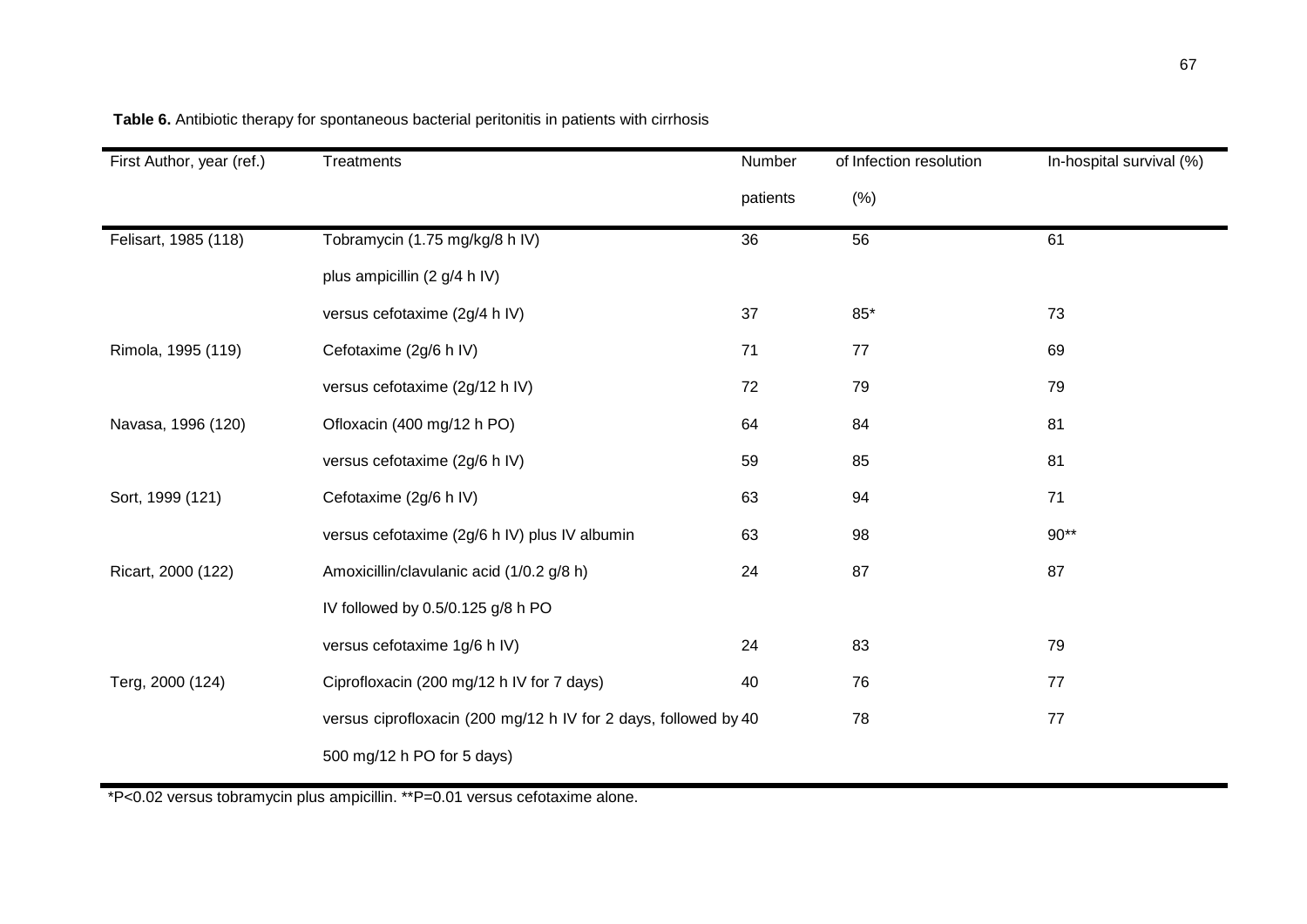|            | First author, year Type of prophylaxis<br>Treatments       | Number   | ofNumber     | ofP value | Incidence  | of P value |
|------------|------------------------------------------------------------|----------|--------------|-----------|------------|------------|
| (ref.)     |                                                            | patients | GNB+         |           | <b>SBP</b> |            |
|            |                                                            |          | infections   |           | $n$ (%)    |            |
| Ginès,     | Enrolled only patients with Norfloxacin                    | 40       | $\mathbf 1$  |           | 5(12)      | 0.02       |
| 1990 (158) | prior SBP‡<br>versus placebo                               | 40       | 10           |           | 14 (35)    |            |
| Soriano,   | patients<br>withoutNorfloxacin<br>Enrolled                 | 32       | 0            | < 0.001   | 0(0)       | < 0.02     |
| 1991 (153) | prior SBP and patients withversus no treatment             | 31       | 9            |           | 7(22.5)    |            |
|            | prior SBP§                                                 |          |              |           |            |            |
| Singh,     | without Thrimethprim-<br>Enrolled<br>patients              | 30       | 9            |           | 1(3)       | $P = 0.03$ |
| 1995 (161) | prior SBP and patients withsulfamethoxazone                | 30       | 0            |           | $8(27)$ ** |            |
|            | prior SBP§<br>versus no treatment                          |          |              |           |            |            |
| Rolachon,  | 1995 Enrolled<br>patients<br>without Ciprofloxacin         | 28       | $\mathbf{1}$ |           | 1(4)       | < 0.05     |
| (160)      | prior SBP and patients withversus placebo                  | 32       | 0            |           | 7(22)      |            |
|            | prior SBP‡                                                 |          |              |           |            |            |
| Novella,   | 1997 Enrolled only patients without Continuous norfloxacin | 56       | 11           |           | 1(1.8)     | < 0.01     |
| (154)      | prior SBP§<br>inpatient-only53<br>versus                   |          | 13           |           | 9(16.9)    |            |
|            | prophylaxis                                                |          |              |           |            |            |

**Table 7.** Antibiotic therapy for prophylaxis of spontaneous bacterial peritonitis (SBP) in patients with cirrhosis\*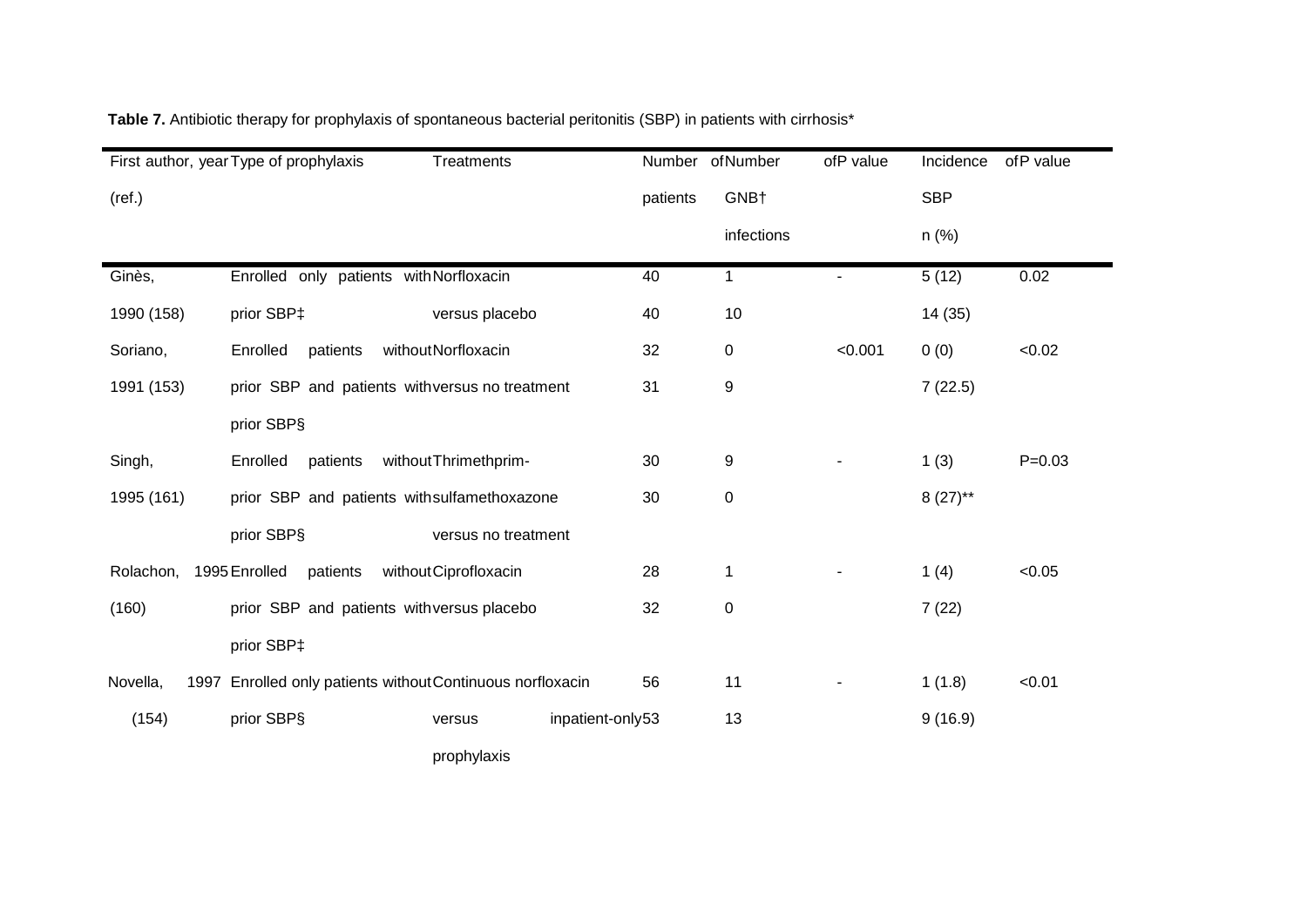| Grangé,    | 1998 Enrolled only patients without Norfloxacin            |                                              | 53 | 0                        | < 0.04 | 0(0)   | Not available |
|------------|------------------------------------------------------------|----------------------------------------------|----|--------------------------|--------|--------|---------------|
| (155)      | prior SBP‡                                                 | versus placebo                               | 54 | 6                        |        | 5(9)   |               |
|            | Fernández, 2007 Enrolled only patients without Norfloxacin |                                              | 35 | 13                       | ۰.     | 2(6)   | 0.02          |
| (156)      | prior SBP‡                                                 | versus placebo                               | 33 | 6                        |        | 10(30) |               |
| Terg,      |                                                            | Enrolled only patients without Ciprofloxacin | 50 | $\overline{\phantom{0}}$ | ۰.     | 2(4)   | 0.076         |
| 2008 (157) | prior SBP‡                                                 | versus placebo                               | 50 |                          |        | 7(14)  |               |

\*Studies appear in chronological order.

†GNB means Gram-negative bacteria.

‡ Randomized, double-blind, placebo-controlled trial

§Randomized, unblinded trial.

\*\* Including one patient with spontaneous bacteremia due to *Klebsiella pneumonia*.